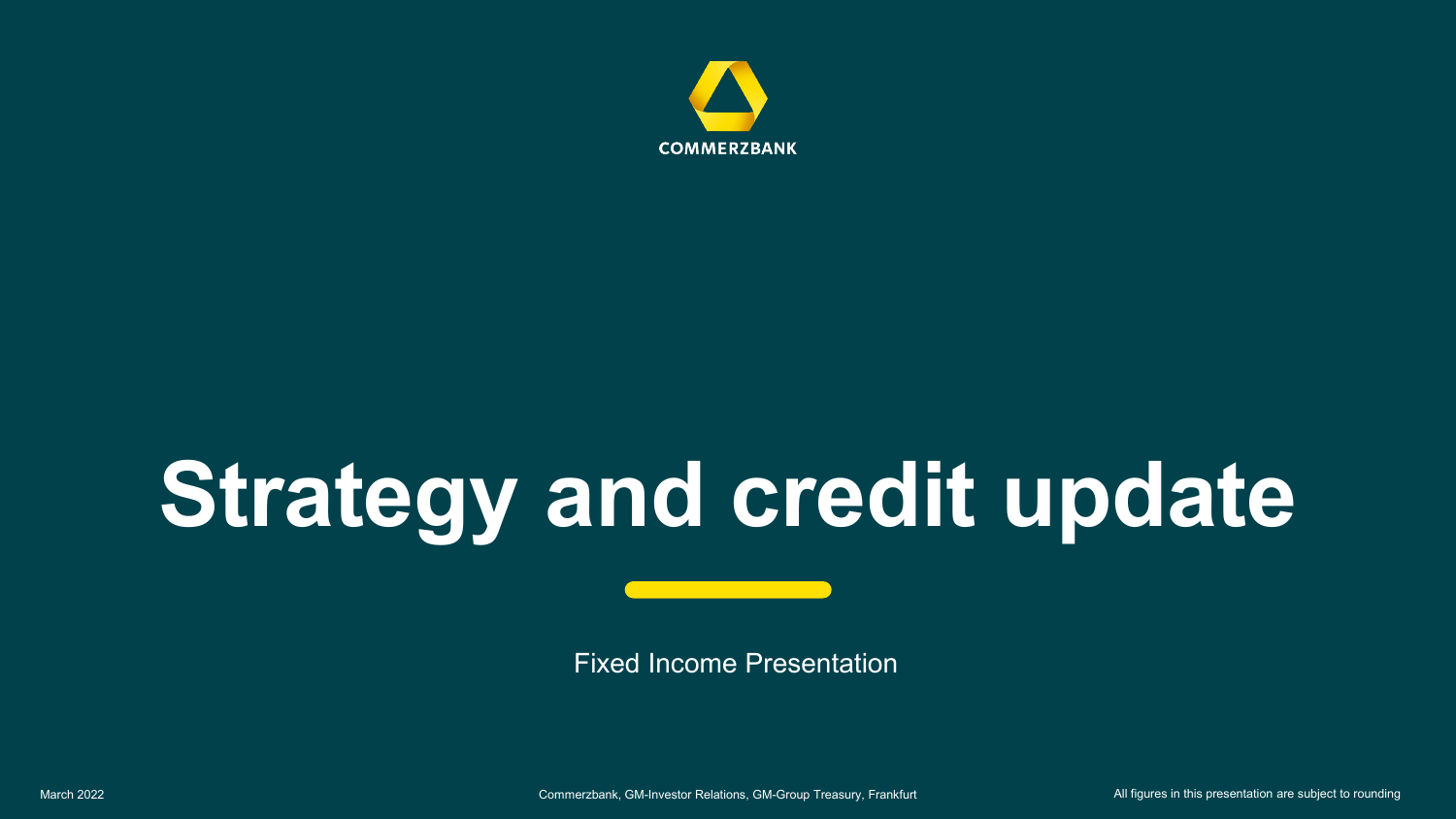### **Disclaimer**

This presentation contains forward-looking statements. Forwardlooking statements are statements that are not historical facts; they include, inter alia, statements about Commerzbank's beliefs and expectations and the assumptions underlying them. These statements are based on plans, estimates, projections and targets as they are currently available to the management of Commerzbank. Forward-looking statements therefore speak only as of the date they are made, and Commerzbank undertakes no obligation to update any of them in light of new information or future events. By their very nature, forward-looking statements involve risks and uncertainties. A number of important factors could therefore cause actual results to differ materially from those contained in any forward-looking statement. Such factors include, among others, the conditions in the financial markets in Germany, in Europe, in the United States and elsewhere from which Commerzbank derives a substantial portion of its revenues and in which it hold a substantial portion of its assets, the development of asset prices and market volatility, potential defaults of borrowers or trading counterparties, the implementation of its strategic initiatives and the reliability of its risk management policies.

In addition, this presentation contains financial and other information which has been derived from publicly available information disclosed by persons other than Commerzbank ("external data"). In particular, external data has been derived from industry and customer-related data and other calculations taken or derived from industry reports published by third parties, market research reports and commercial publications. Commercial publications generally state that the information they contain has originated from sources assumed to be reliable, but that the accuracy and completeness of such information is not guaranteed and that the calculations contained therein are based on a series of assumptions. The external data has not been independently verified by Commerzbank. Therefore, Commerzbank cannot assume any responsibility for the accuracy of the external data taken or derived from public sources.

Copies of this document are available upon request or can be downloaded from https://www.commerzbank.de/en/hauptnavigation/aktionaere/investor\_relations.html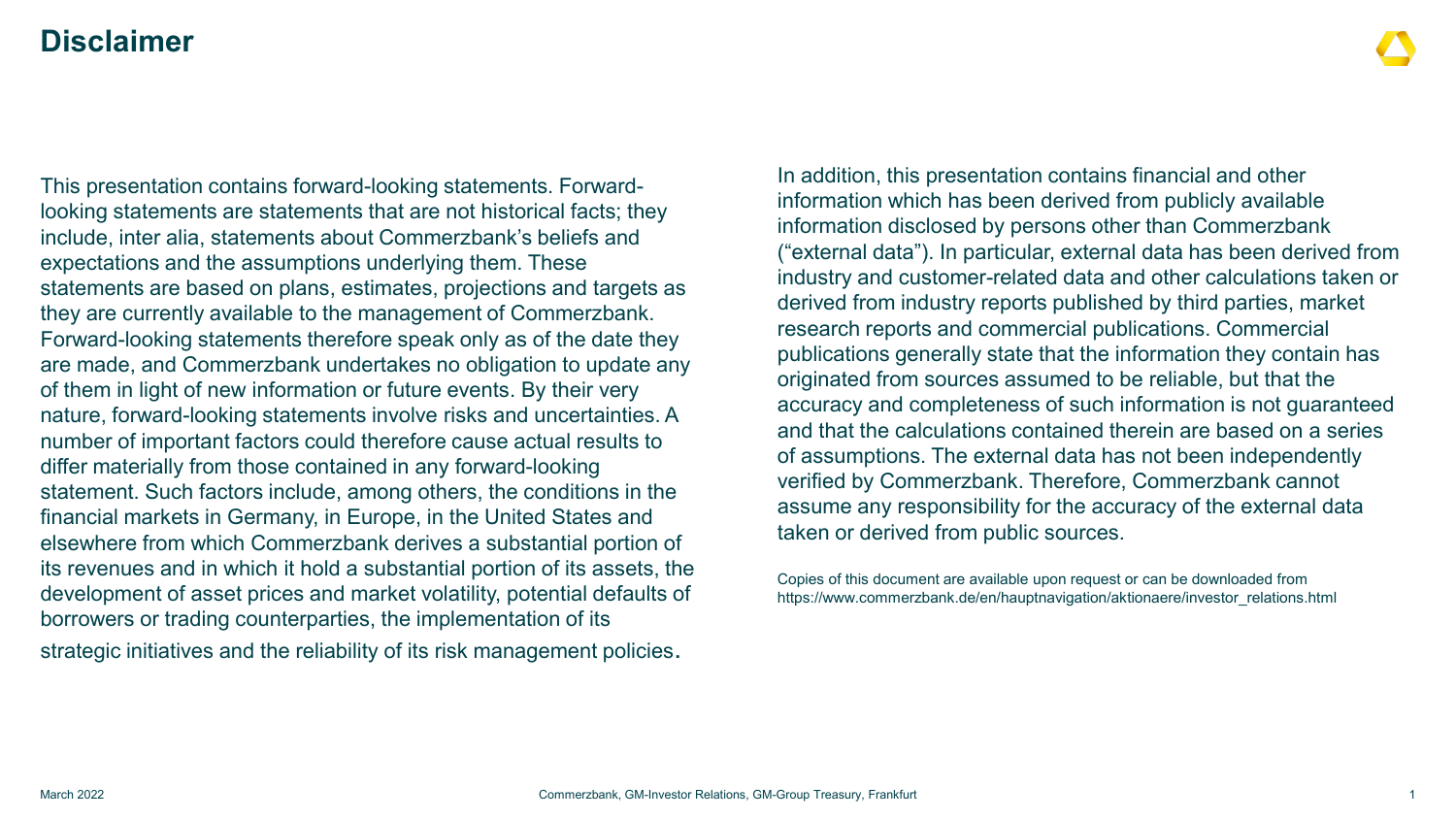### **Russia exposure 0.4% of Group EaD**

### **Russia exposure**

Exposure at Default (EaD)  $\neg \in 1.3$ bn net of  $\neg \in 0.4$ bn ECA coverage, thereof

~€0.6bn to corporates of which €0.4bn are Russian customers and €0.2bn European customers

法会计

~€0.5bn to banks (mainly trade finance)

~€0.1bn to sovereign at Eurasija

Above includes ~€0.3bn undrawn lines

Above includes ~€0.6bn Commerzbank Eurasija in Moscow (100% subsidiary, balance sheet €0.8bn, 135 employees)

The exposure is largely short-term (<1Y)

Additional ~€0.6bn Russia related exposures, mostly pre-export financing of commodities

### **Ukraine and Belarus exposure**

Below €0.1bn net exposure both in Ukraine and Belarus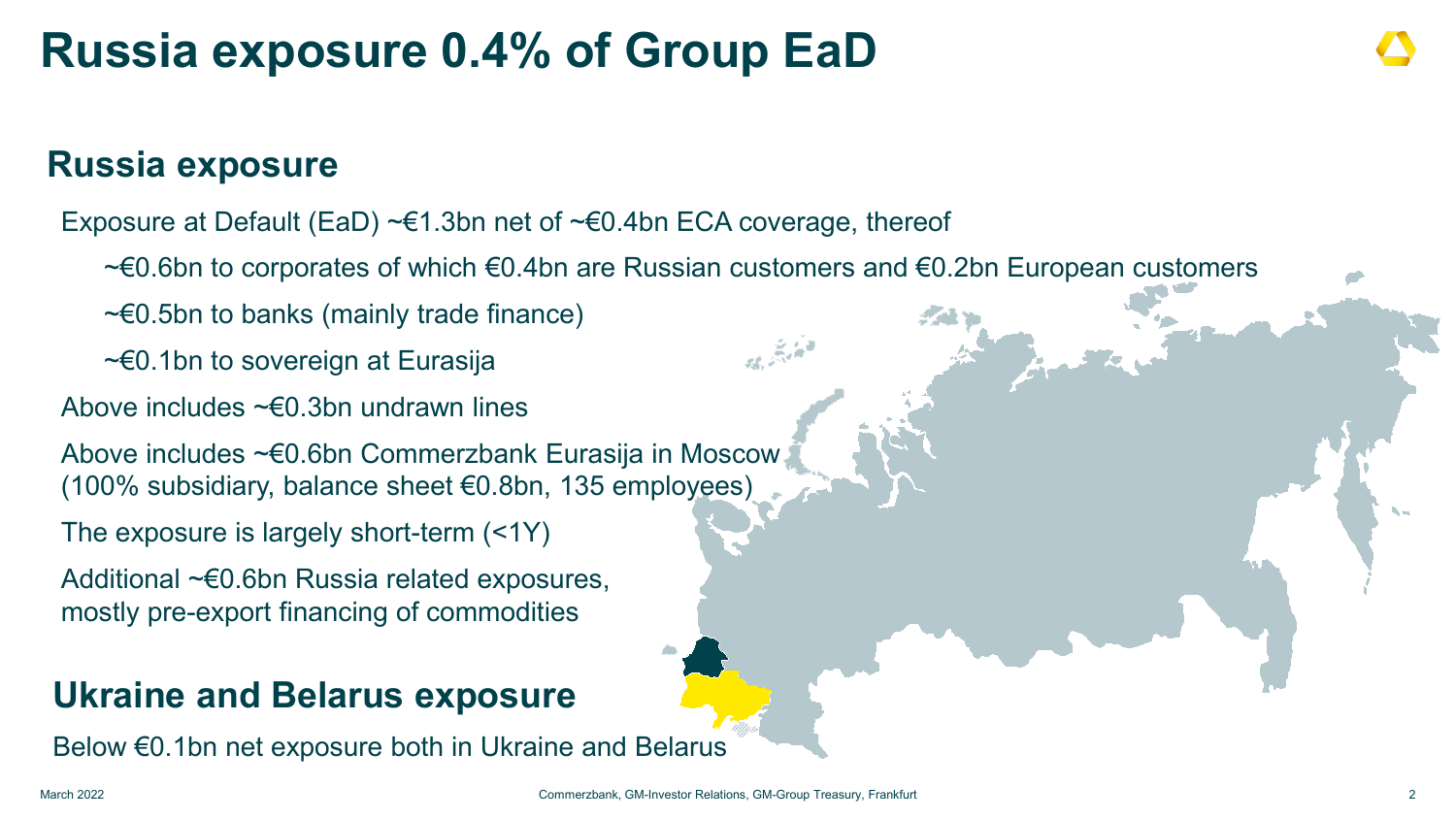# **Strategy 2024**

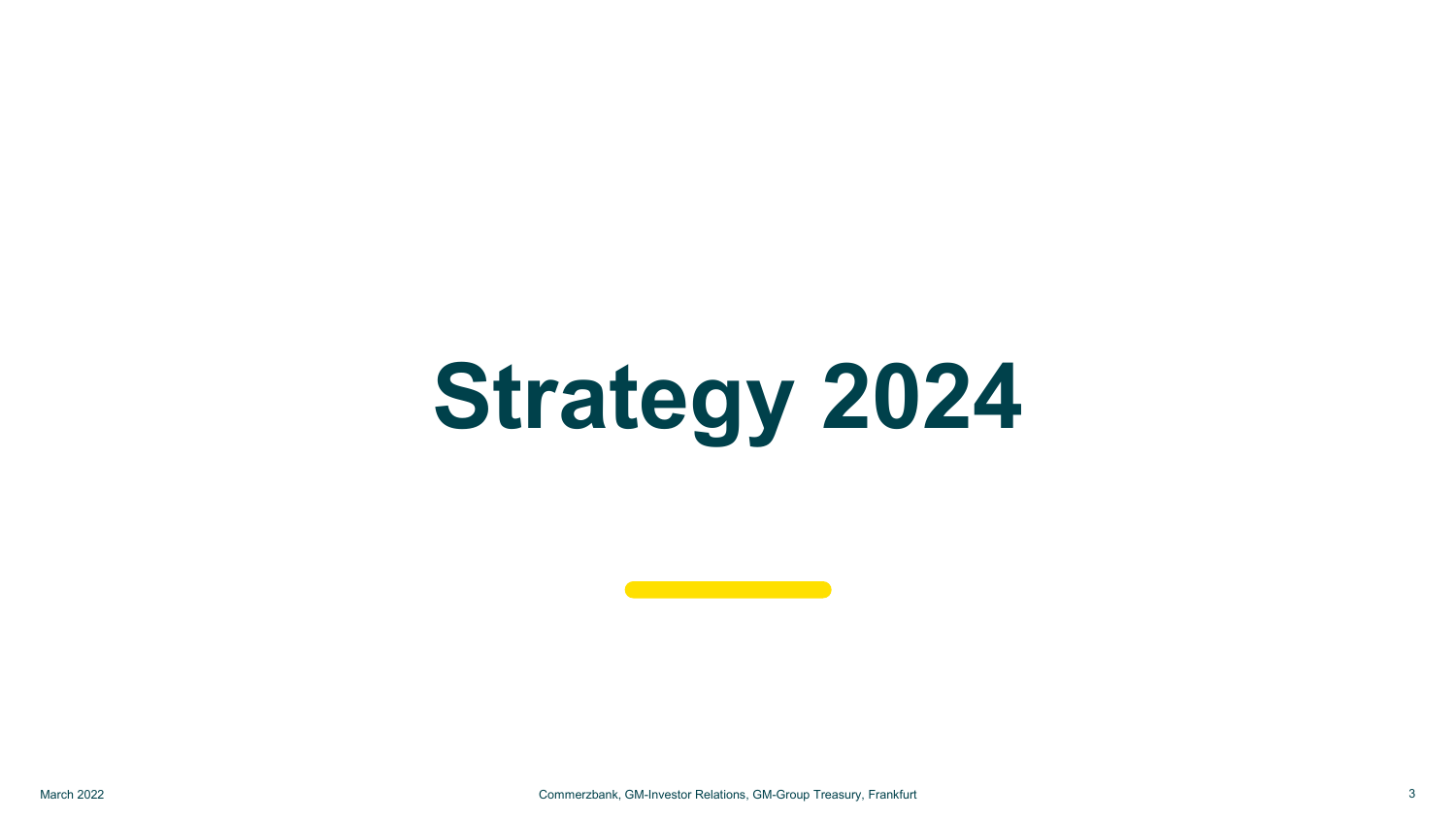### **Strategy 2024 paves the way for sustainable success**



efficient and value oriented client coverage

Our transformation is well on track and we delivered in 2021

In 2022, we finalize the client facing set up and largely lock in the redundancy programme

We have set clear KPIs to measure the progress of the transformation in 2022

Sustainability has become an integral part of our strategy

We are committed to our 2024 targets and have decided on a capital return policy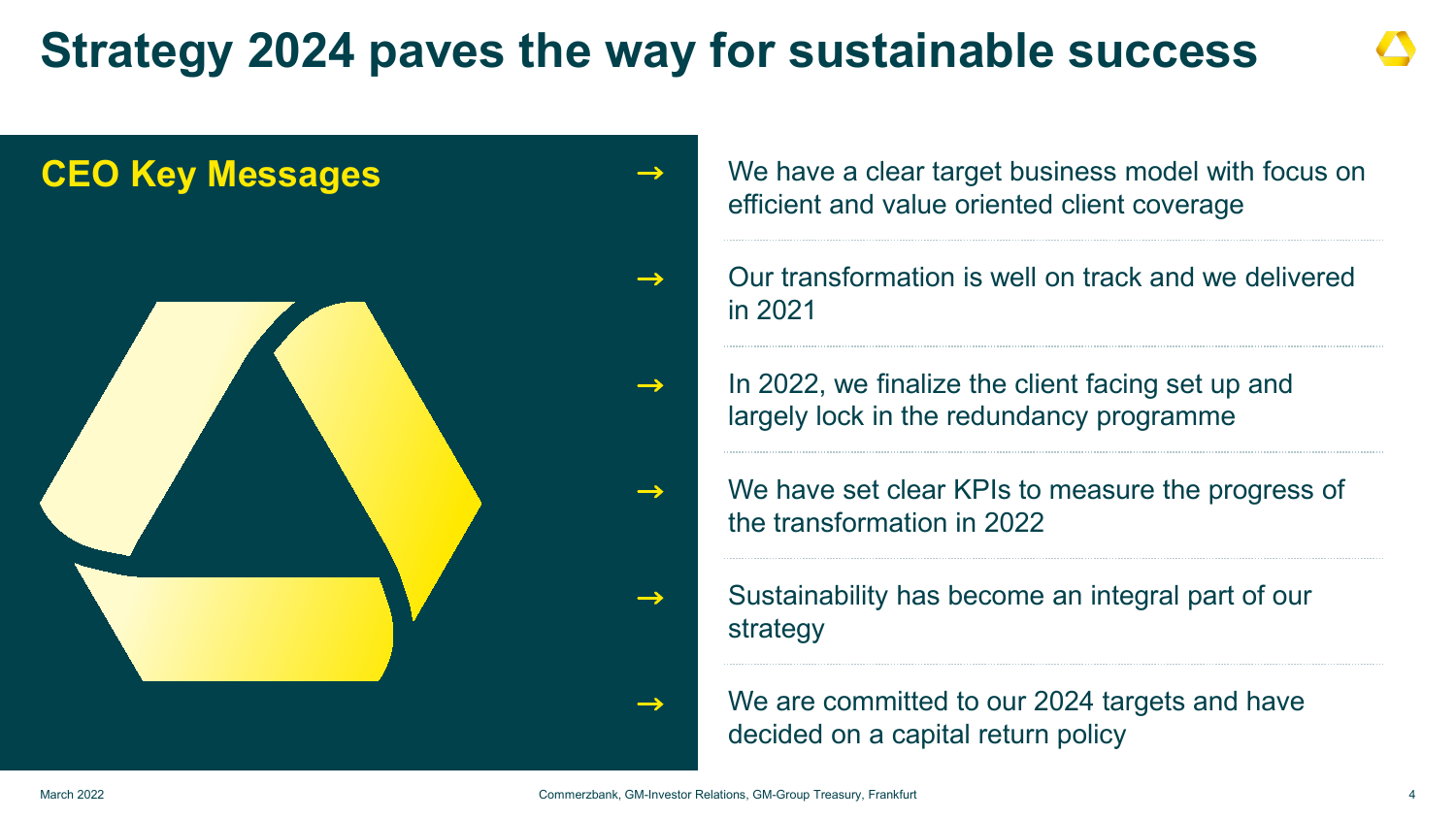### **Clear target business model**

### **Focus on efficient, value oriented client coverage and sustainability**

#### **Private & Small Business Customers Community Construction Community Construction Community Community Community**

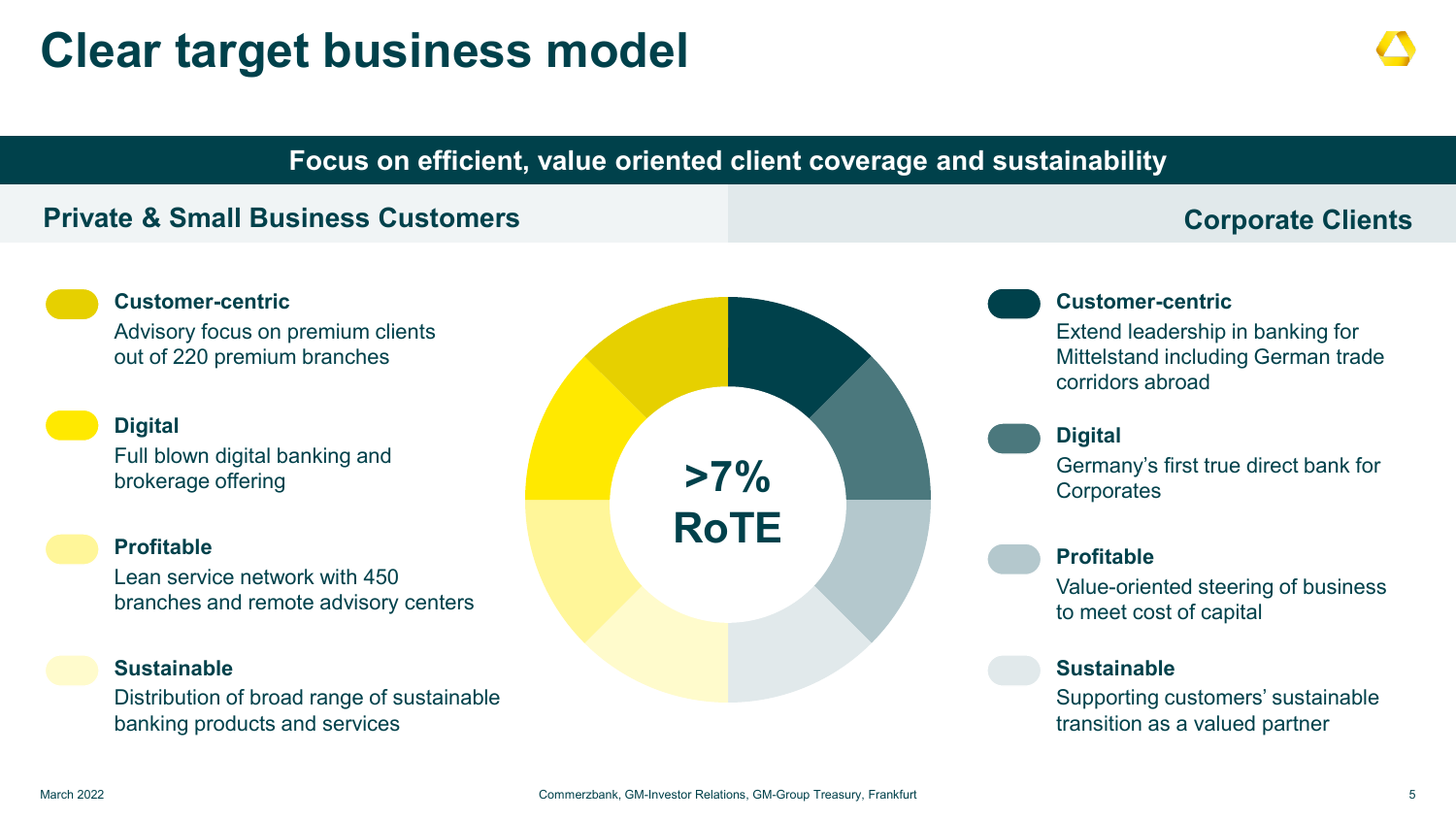### **Transformation well on track**

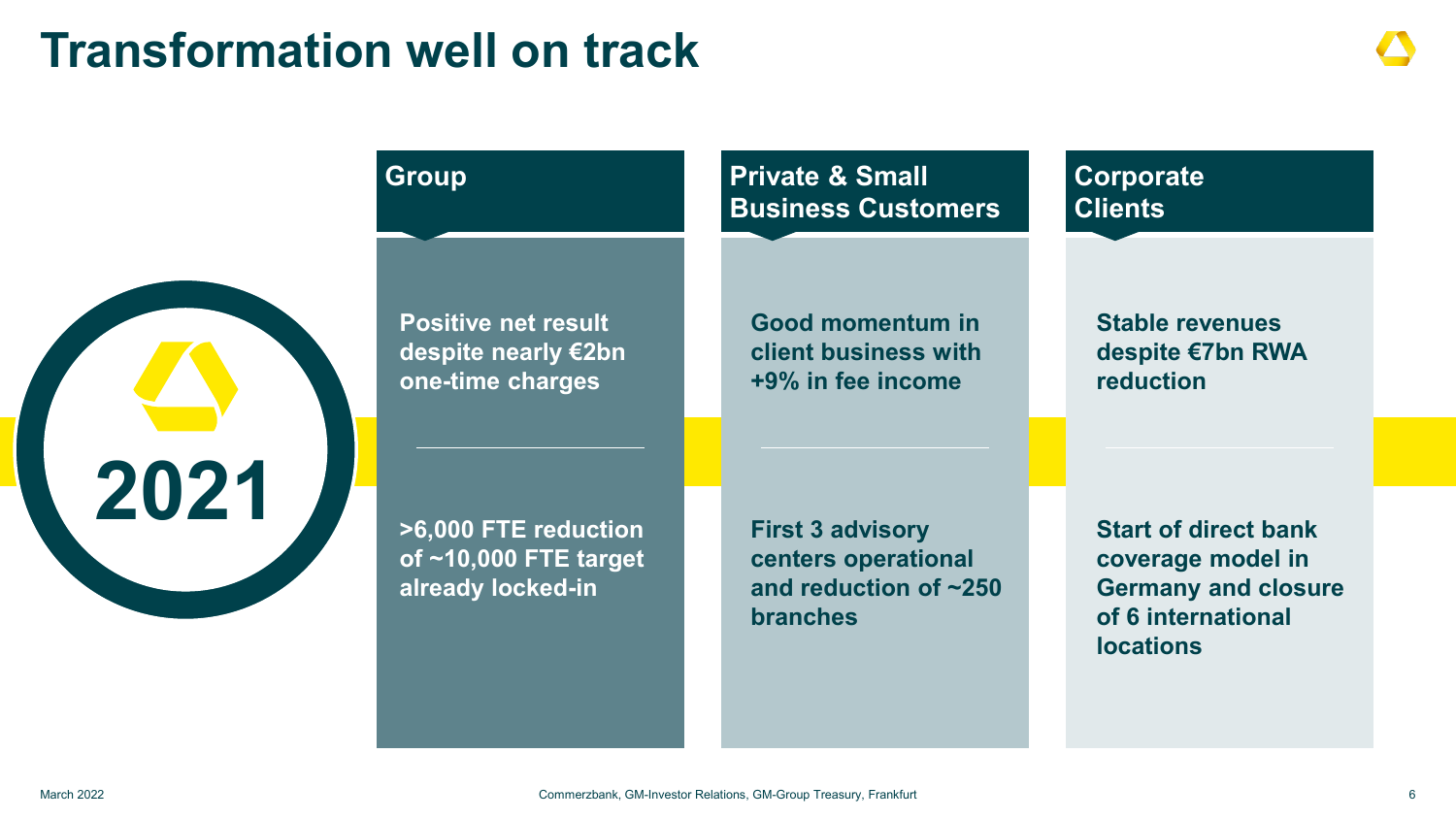### **Client-facing setup to be completed in 2022**

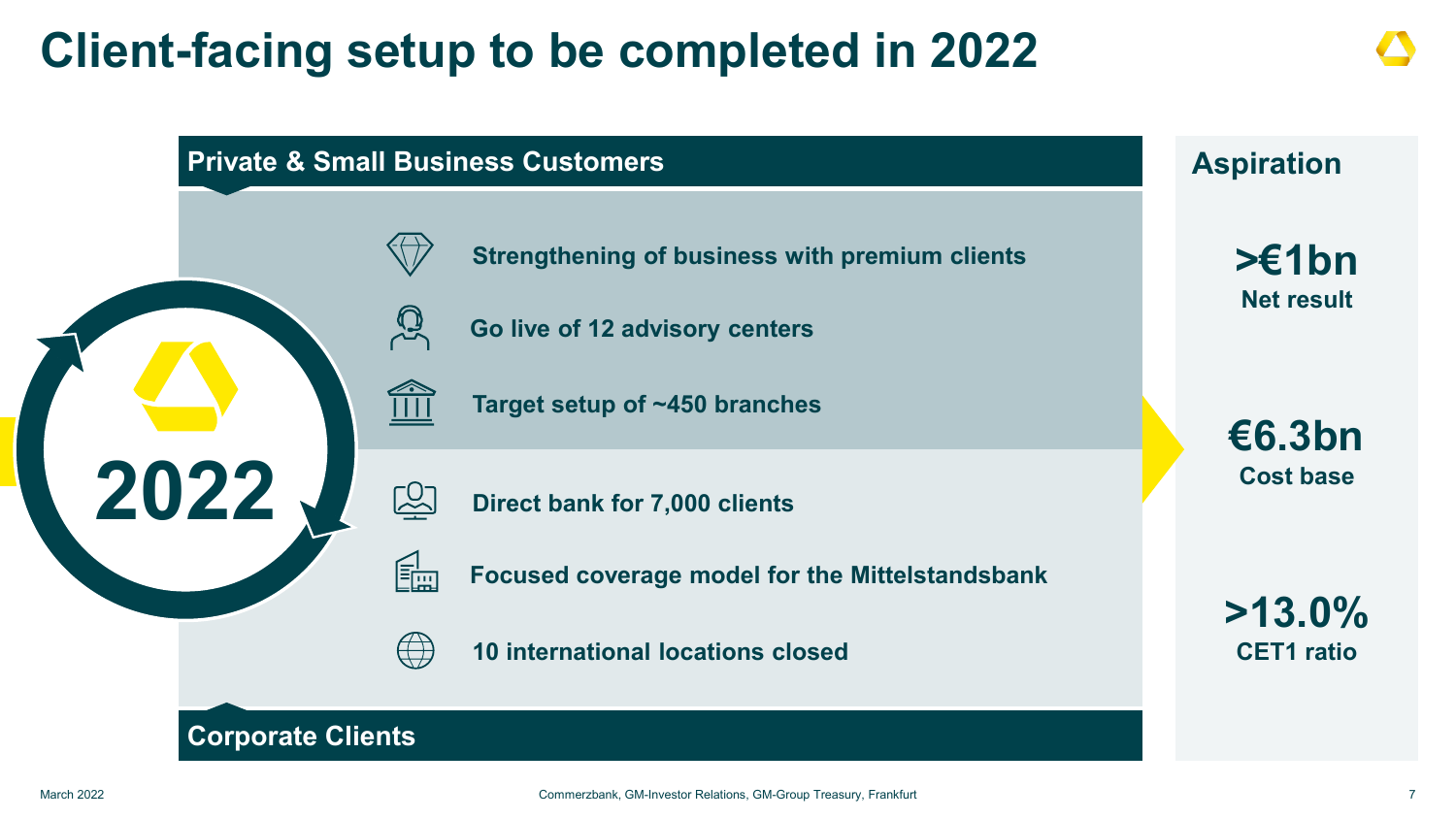### **Clear plan for sustainability in 2022**

### **Key achievements Future milestones**

### **Environmental**

#### **Clear target setting**

- Banking operations Net Zero by 2040
- Customer portfolio Net Zero by 2050
- $\bullet$   $\epsilon$ 300bn sustainable business volume
- $\rightarrow$ Sustainability anchored in **strategy** & **governance**
- Issuance of **new policy** for **fossil fuels**   $\rightarrow$ to support coal phase out 2030

### **Social**

- → >1,500 employees engage in different networks (e.g. female, LGBTQ and fathers network)
- **34%** women in management positions  $\rightarrow$
- **Inclusion: 75%** of branches barrier-free  $\rightarrow$

- **Achievement** of **€207bn** sustainable business volume in 2022
- **ESG portfolio steering** according to **SBTi**
	- Definition of roadmap for reduction of **CO2eemissions**
	- Start with first sectors**: energy** portfolio by **>75%**  and **automotive** portfolio by **>45%** until **2030**
- $\rightarrow$  Improved, solid **regulatory and reporting** setup considering EU taxonomy & TCFD

**→ 40%** women in management positions by 2030

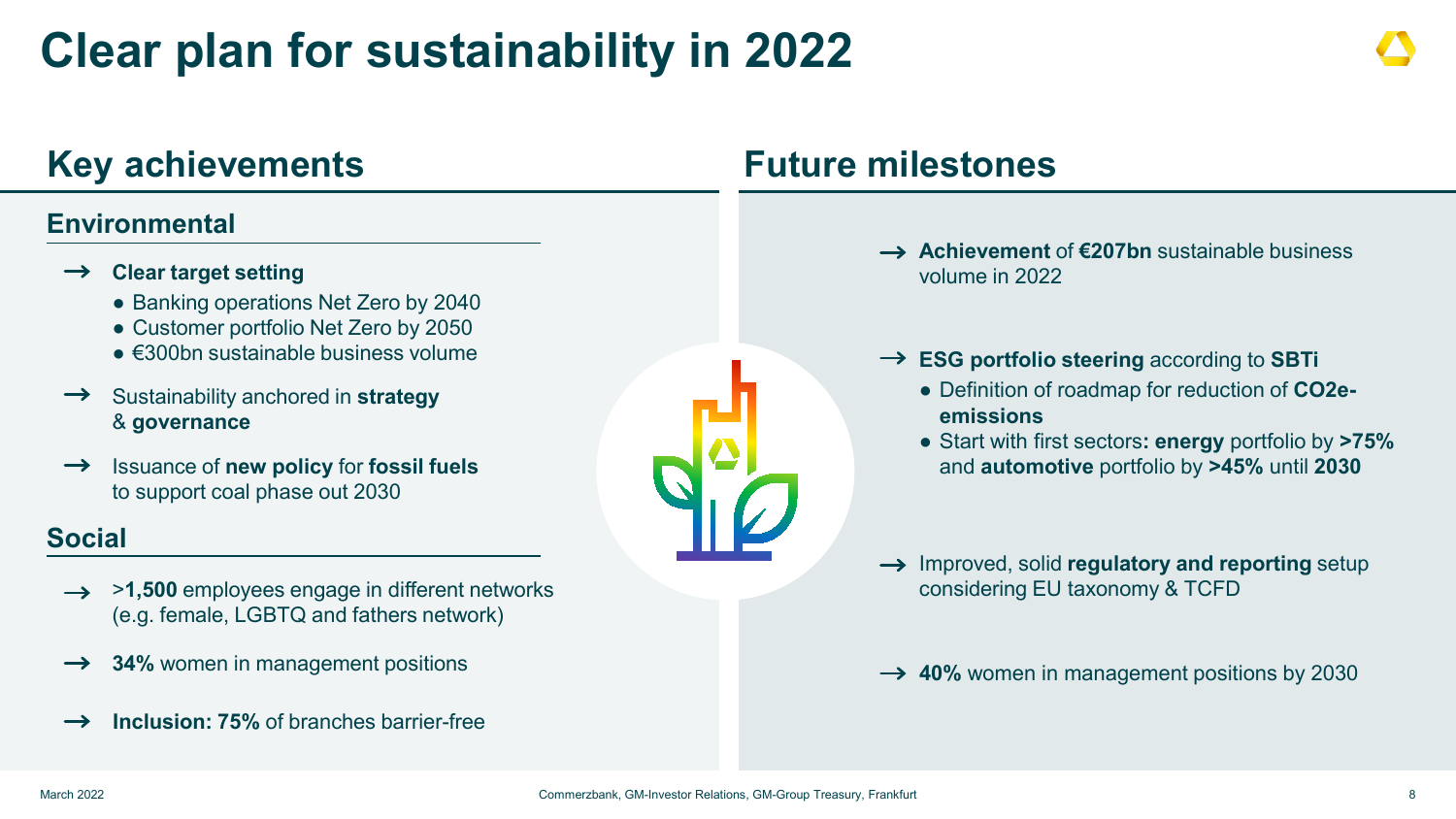

**Targets 2024**

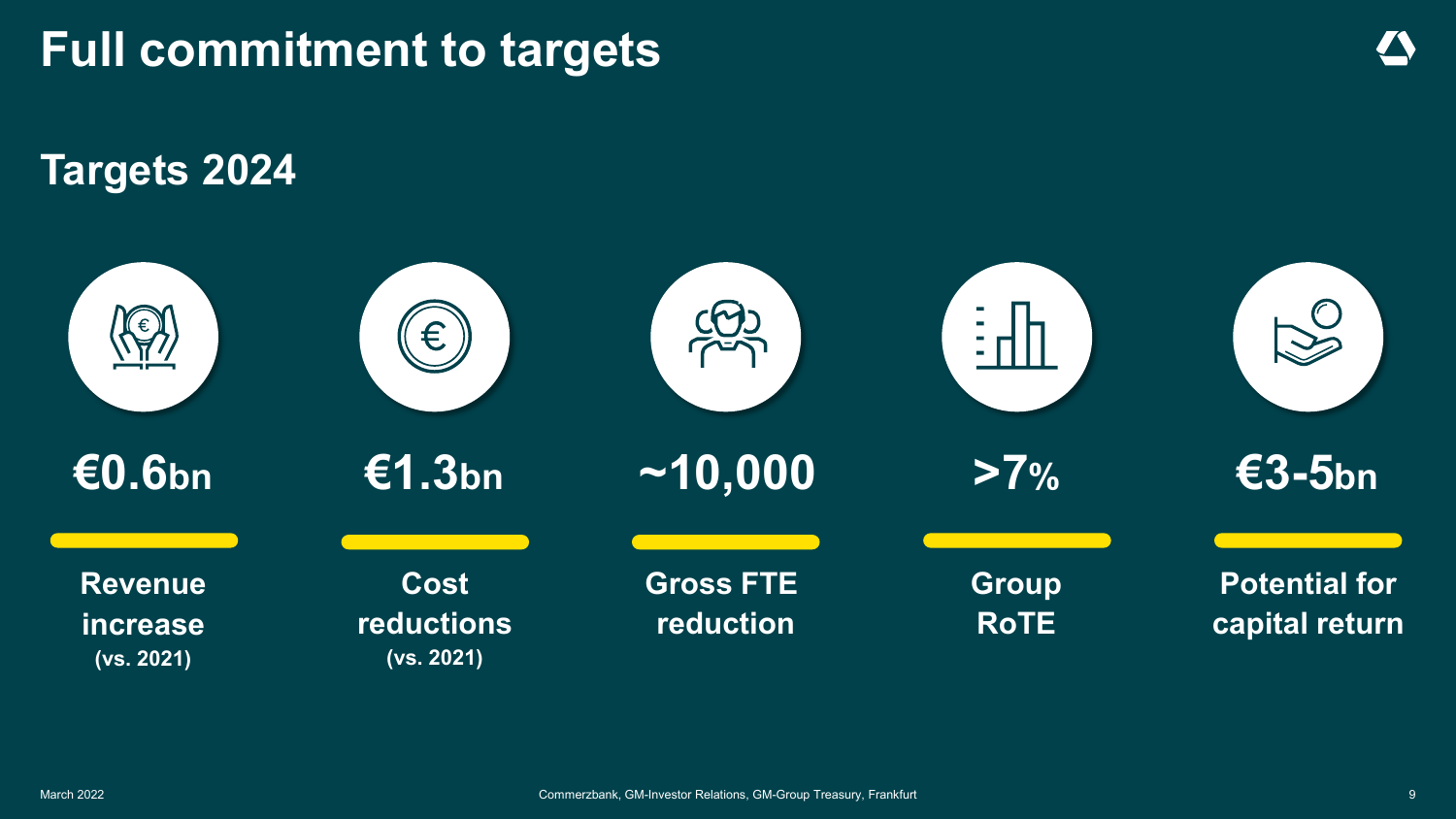### **PSBC: On track to achieve 2024 targets**



● **New sales model fully in place**

- **Active digital banking users: 73% (+7pp vs. 2020)**
- **Loan and securities volumes (GER): >€390bn (+€100bn vs. 2020)**
- **Mobile/online channels as well as self-service fully established**

**2024**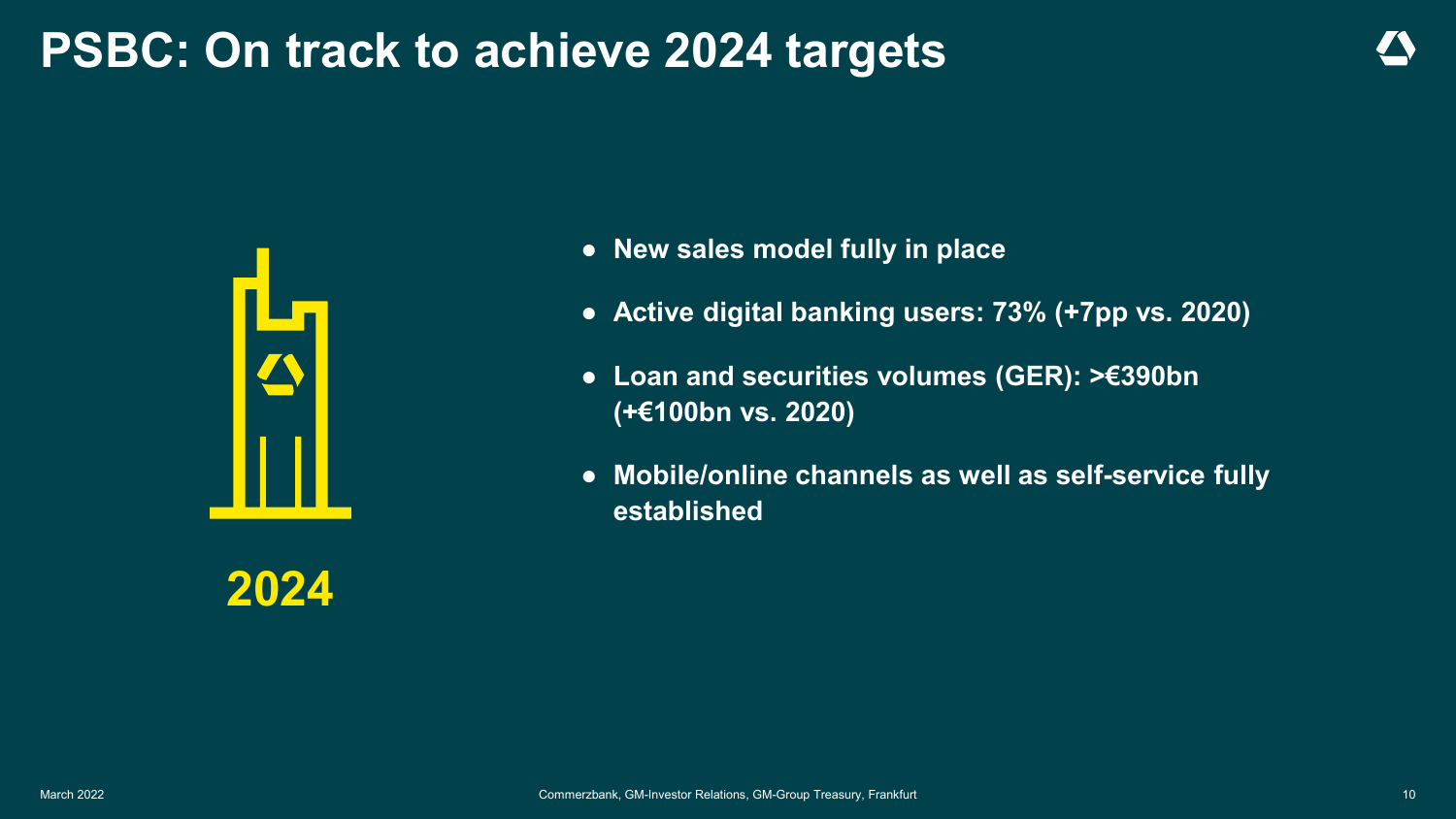### **PSBC: Improve CIR further to 61% in 2024**

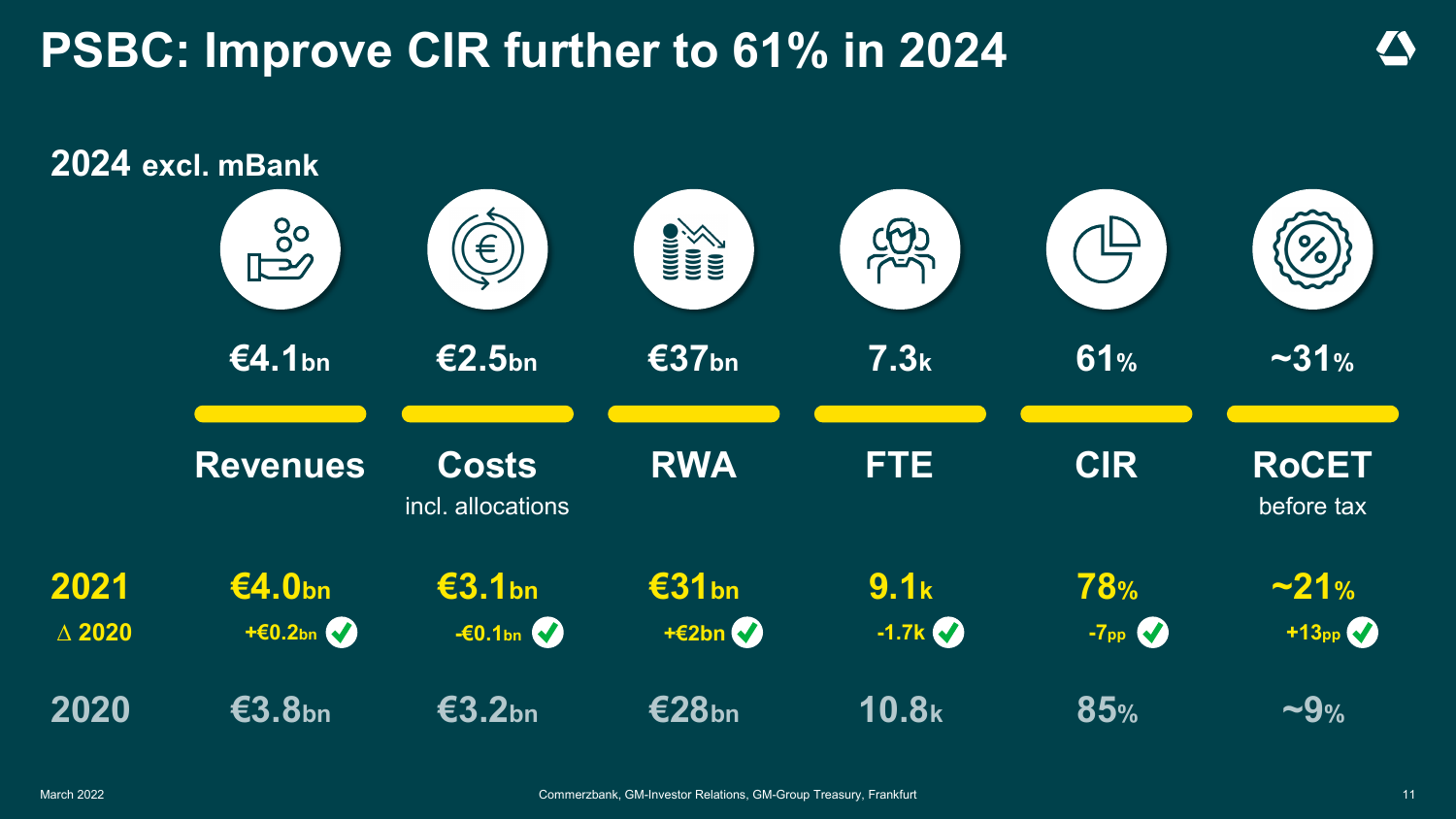### **CC: Ambitious targets for 2024**



**2024**

- **All MSB clients** transferred to **new coverage model**
- **100% digital banking users**
- **International footprint** streamlined: **15 locations** closed
- **Infrastructure further consolidated** number of applications reduced by 40%
- Full impact from **profitability and headcount reduction measures** realized
- **22% of risk exposure with RWA-E <3%**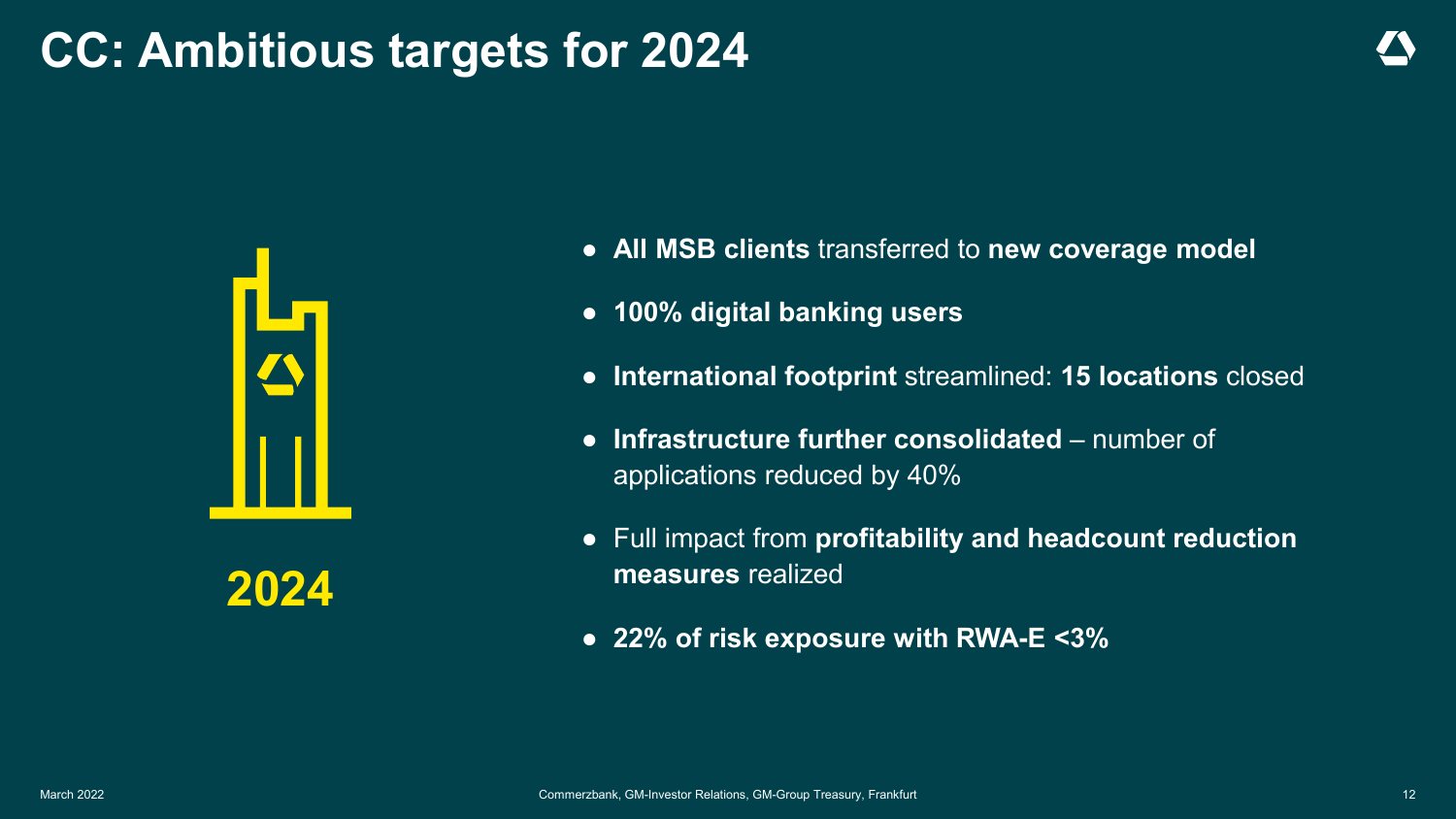### **CC: On track to reach ~10% RoCET in 2024**

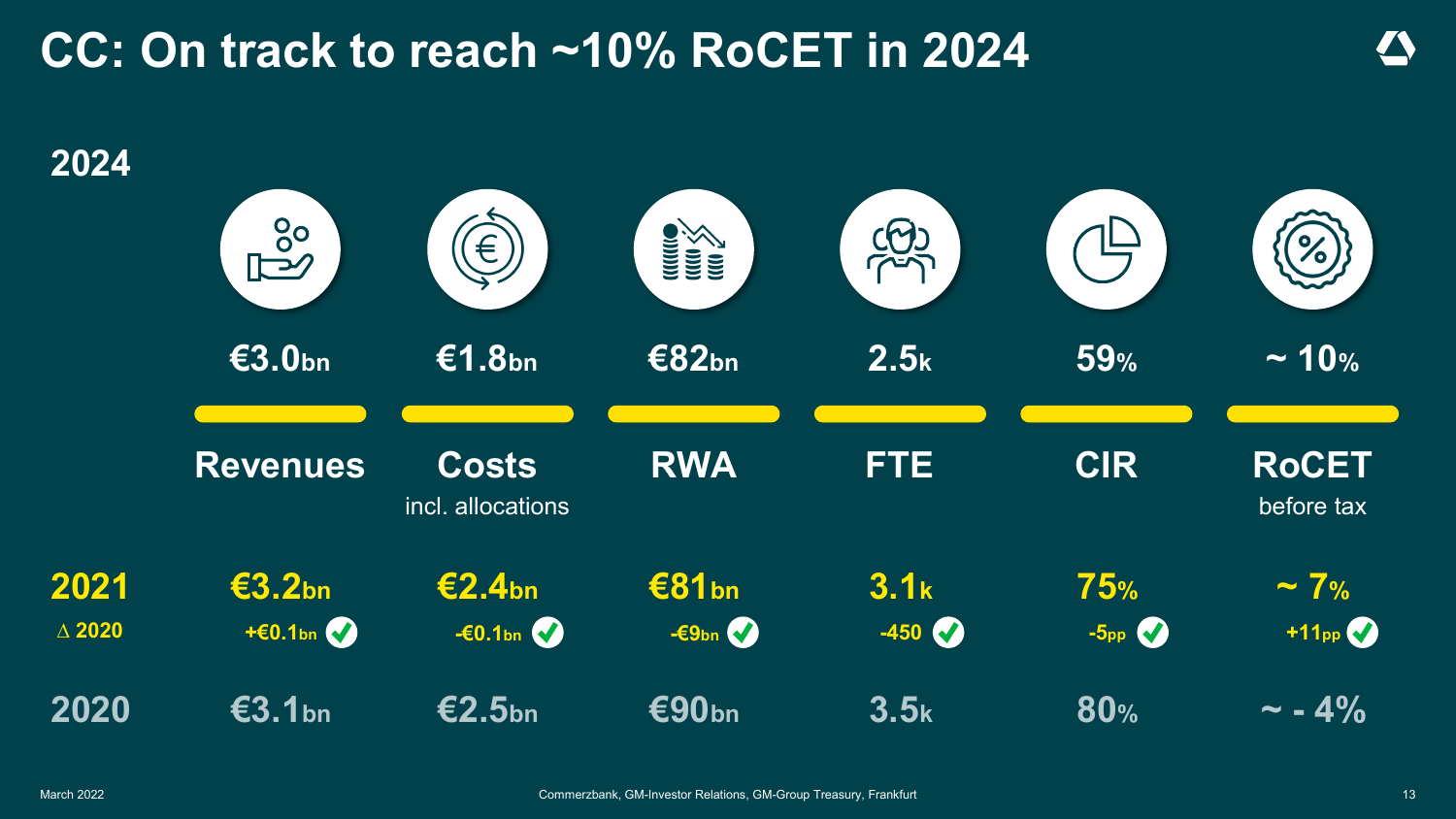### **Improved revenue growth**



1) Revenues adjusted by exceptional revenue items, CommerzVentures contributions and reserves for CHF loans at mBank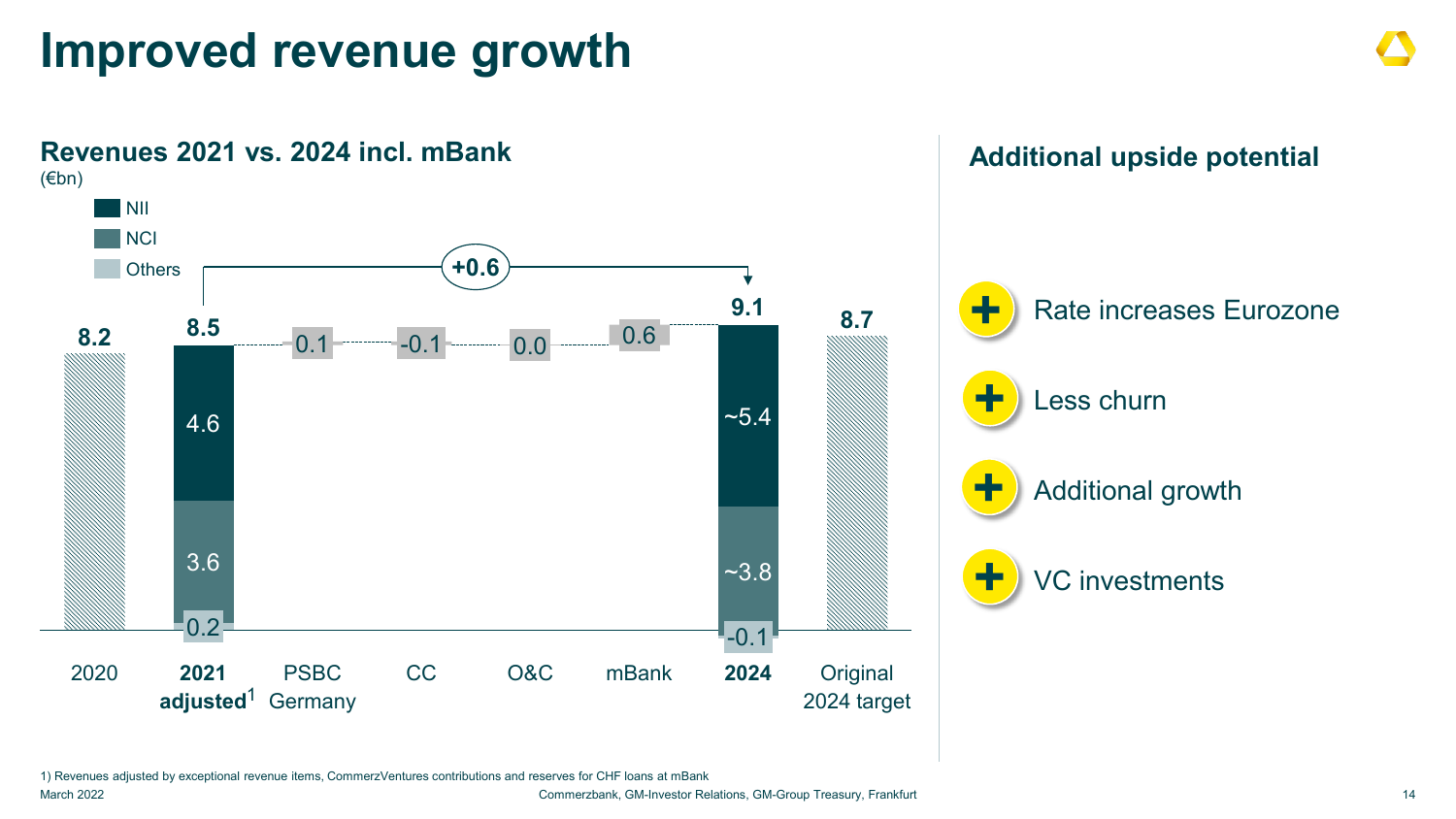### **Upside potential from higher interest rates**



### **Δ NII vs. 2021 from EUR deposits at CC and PSBC Germany**

#### **Assumptions:**

In EUR constant deposit volumes and no deposit beta after leaving negative rates in scenario calculation Priced EUR deposits volumes constant – charging reduced in line with rates level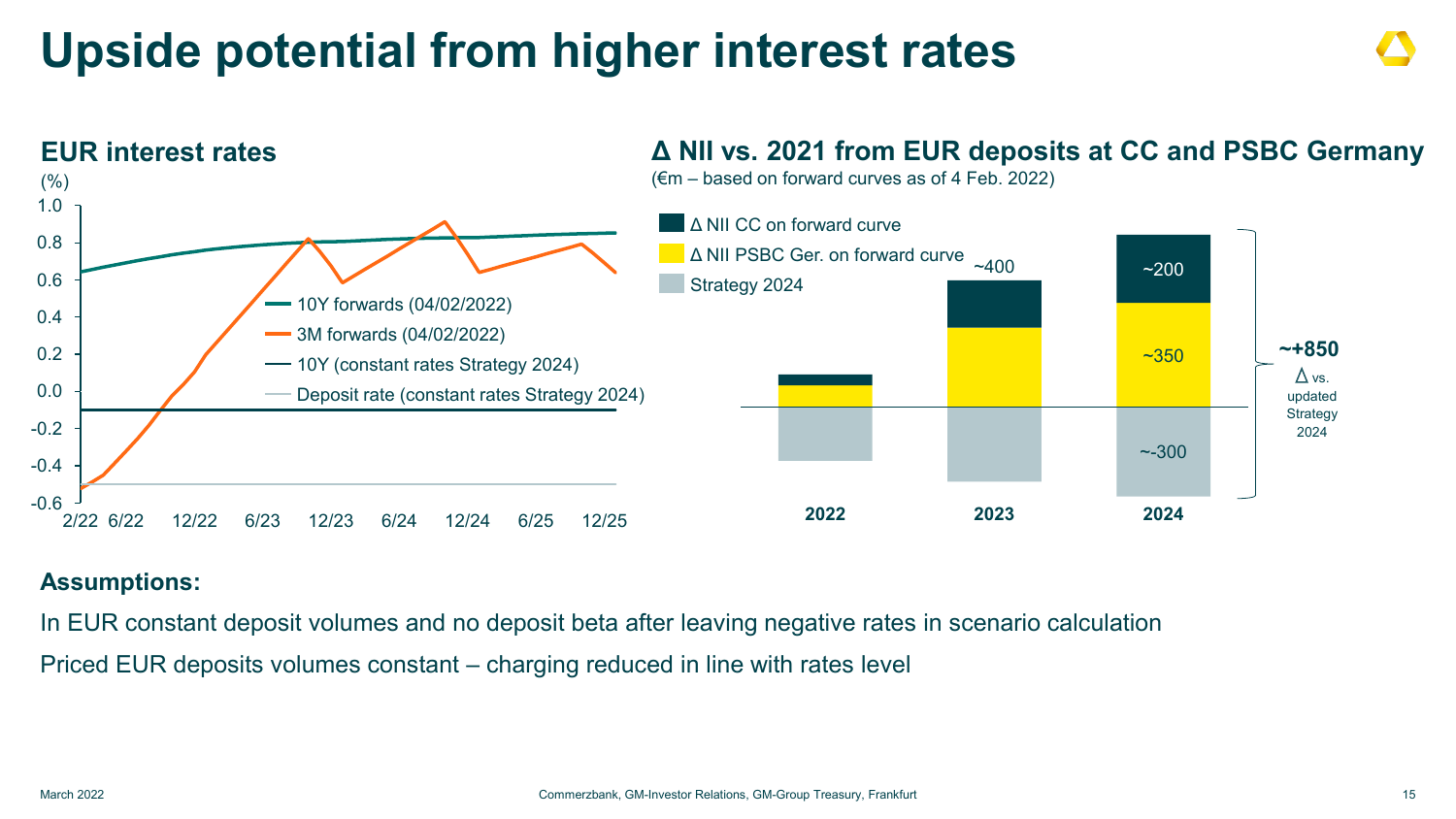### **Cost savings identified and validated**

#### 0.5 **2024** -0.6 **Original** 2024 target 2020 **2021** PSBC CC **Germany** -0.6 O&C mBank 0.2 **5.4** 2.2 0.3  $/ -0.1$ **2021 6.7 6.7** 0.2 **5.3** 2.7 3.5 0.5 2.6 3.5 2.9 2.1 2.9 0.3 Admin costs Personnel costs Compulsory contributions One-time write off **Cost reduction by segment** (€bn)

Higher costs expected at mBank due to growth case and inflation at CIR of ~40-50%

Downside potential from higher inflation in Germany (wage negotiations ongoing)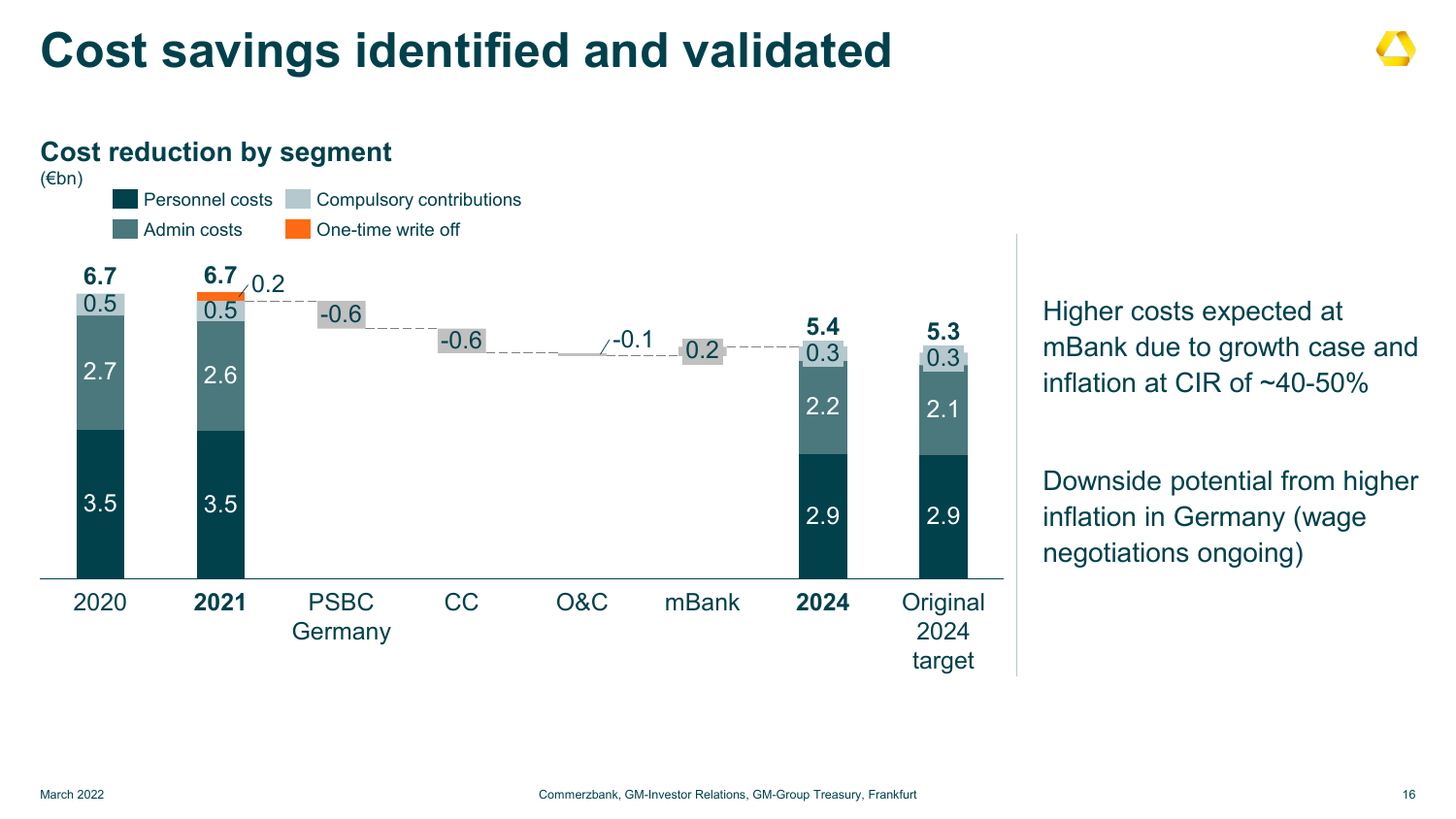### **Well on track to reach 10,000 FTE reduction target**



**>60% of gross reduction of ~10,000 FTE already ensured in a socially responsible way**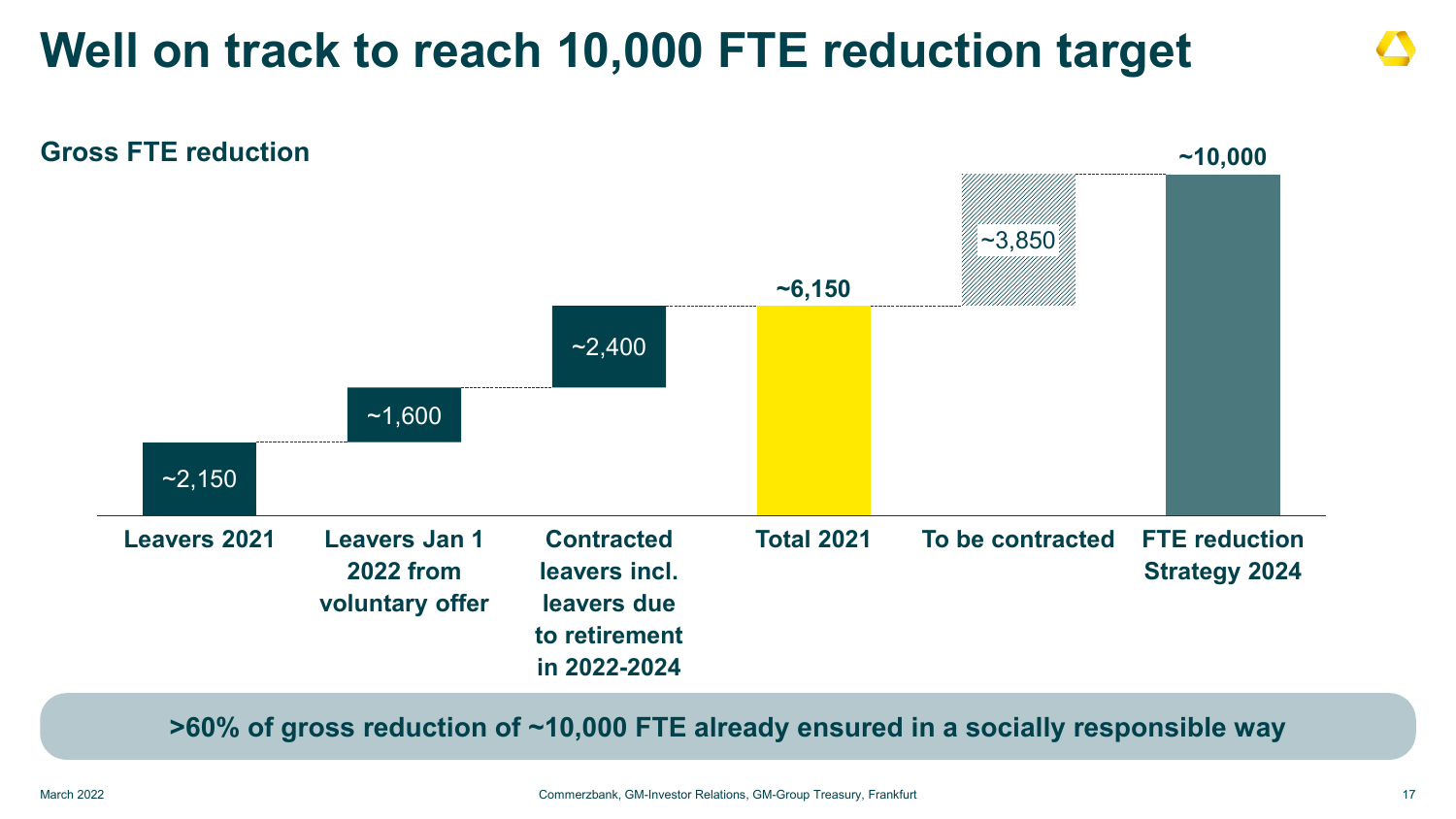### **1/3 of savings to be realized by 2022**

### **Costs incl. compulsory contributions**



#### **IT investment 2021-2024 unchanged at €1.7bn**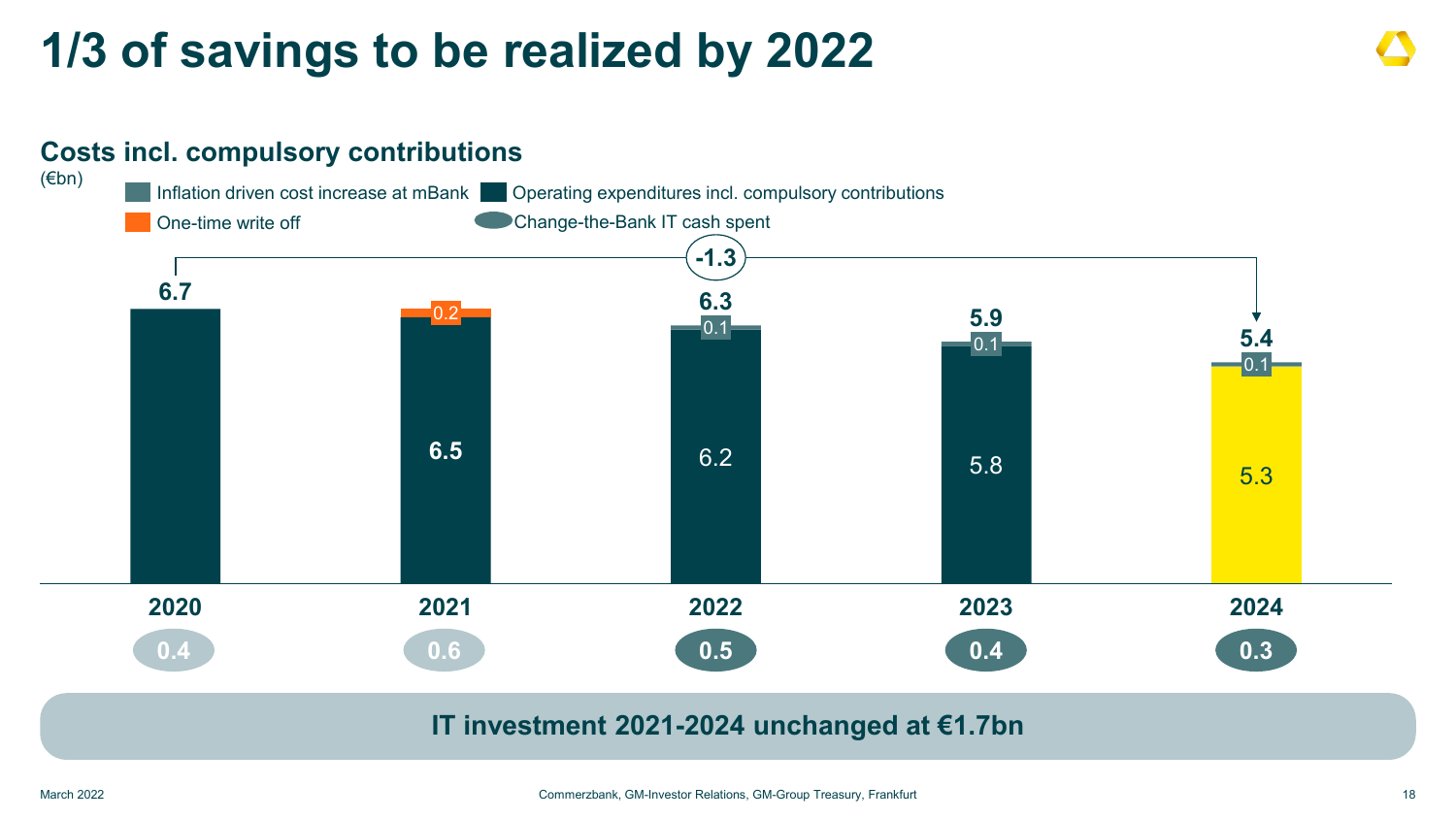### **Risk result at normalised level expected**



**Assumption that TLA is used up by COVID-19 related effects**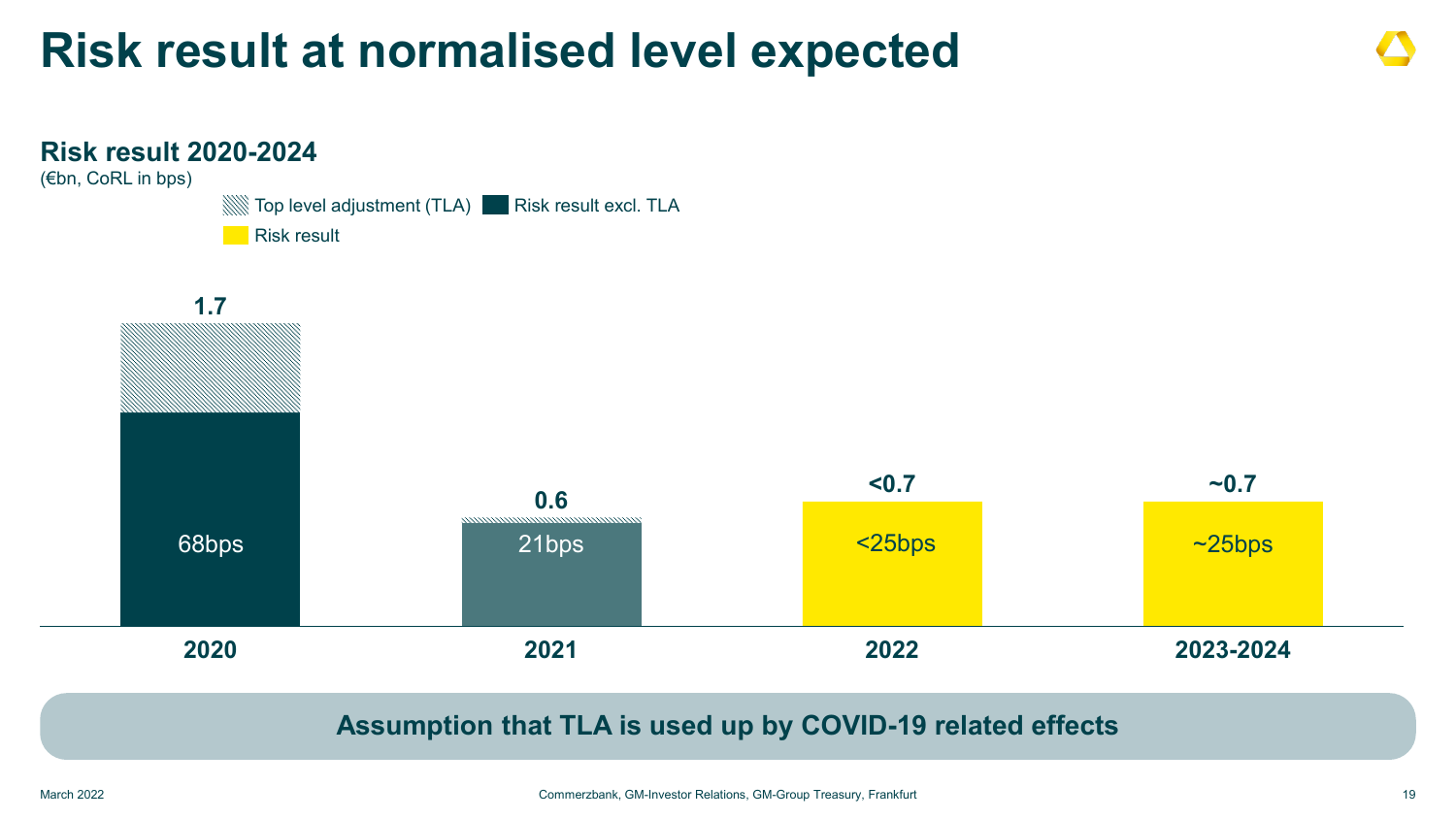### **RWA reallocation to support growth**

#### 75 70 72 65  $40$   $42$   $57$ 33 33 27 28 18 20 20 20 18 -1.1 -0.7 16 +4.2 5.9 -4.7 Market risk Operational Regulation Optimisation risk net<sup>1</sup> CC Growth PSBC **Germany** Growth mBank O&C 9 **2024 Original 2024 target 2021**  $\begin{array}{|c|c|c|}\n\hline\n12 & 20\n\end{array}$ **2020** -3.7 **<sup>183</sup> <sup>179</sup> <sup>175</sup> <sup>182</sup>** 6.8 Credit risk CC Credit risk PSBC Credit risk O&C  $\frac{1}{2}$  Regulatory changes Operational risk Market risk **Development of RWA 2021 vs. 2024** (€bn)

1) ~ €7.0bn Credit risk CC, ~ €1.2bn Credit risk PSBC, ~ -€2.3bn Credit risk O&C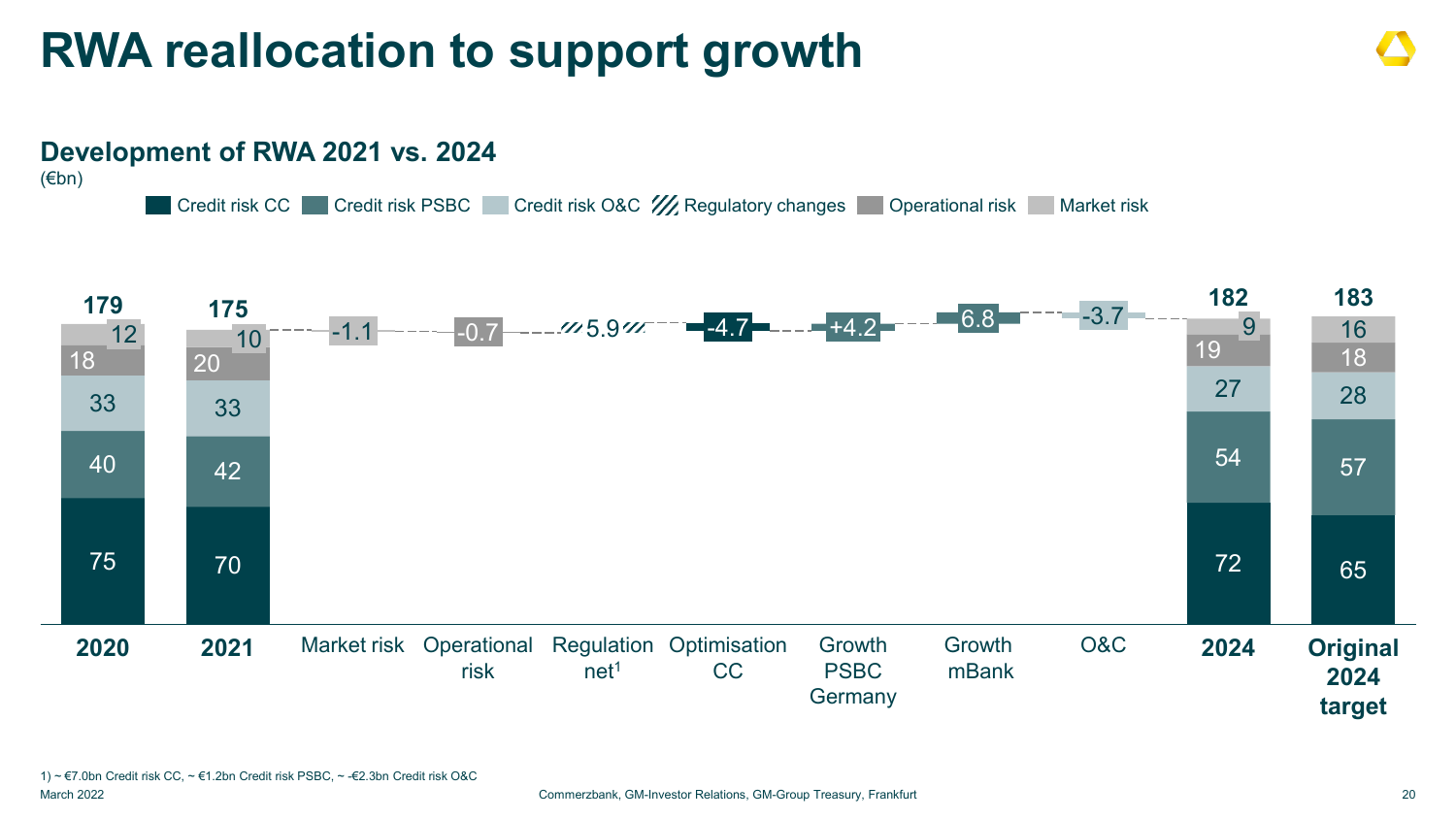### **Capital return policy with attractive future pay-outs**

### **Key elements**

**Dividend payment of 30% of net profits in 2022 intended**

**30% to 50% pay-out of net profits thereafter**

**Share buyback considered as part of pay-out ratio or additional payment**

#### **Capital Return Policy**

- Commerzbank intends to propose the payment of a dividend with a pay-out ratio of 30% to 50% of the IFRS net profits\*.
- If the targets for the financial year 2022 are achieved, Commerzbank intends to propose a dividend payment of 30% of the IFRS net profits\* already for 2022.
- Prerequisite for a dividend is a CET1 ratio that is at least 200 basis points above the MDA after dividend payment.
- Subject to the further successful execution of Strategy 2024 and a regulatory approval, share buybacks can be considered as part of the pay-out ratio or as an additional payment.
- The dividend policy reflects the current targets of the management board and the supervisory board and may be amended in future. Every year, a prerequisite for a dividend payment is a corresponding proposal by the managing board and the supervisory board.
- A dividend needs the approval of the shareholders at the Annual General Meeting (AGM). Buy-backs can be implemented within the framework that has been approved by the AGM.

\* after deduction of AT1 coupon payments and minority interests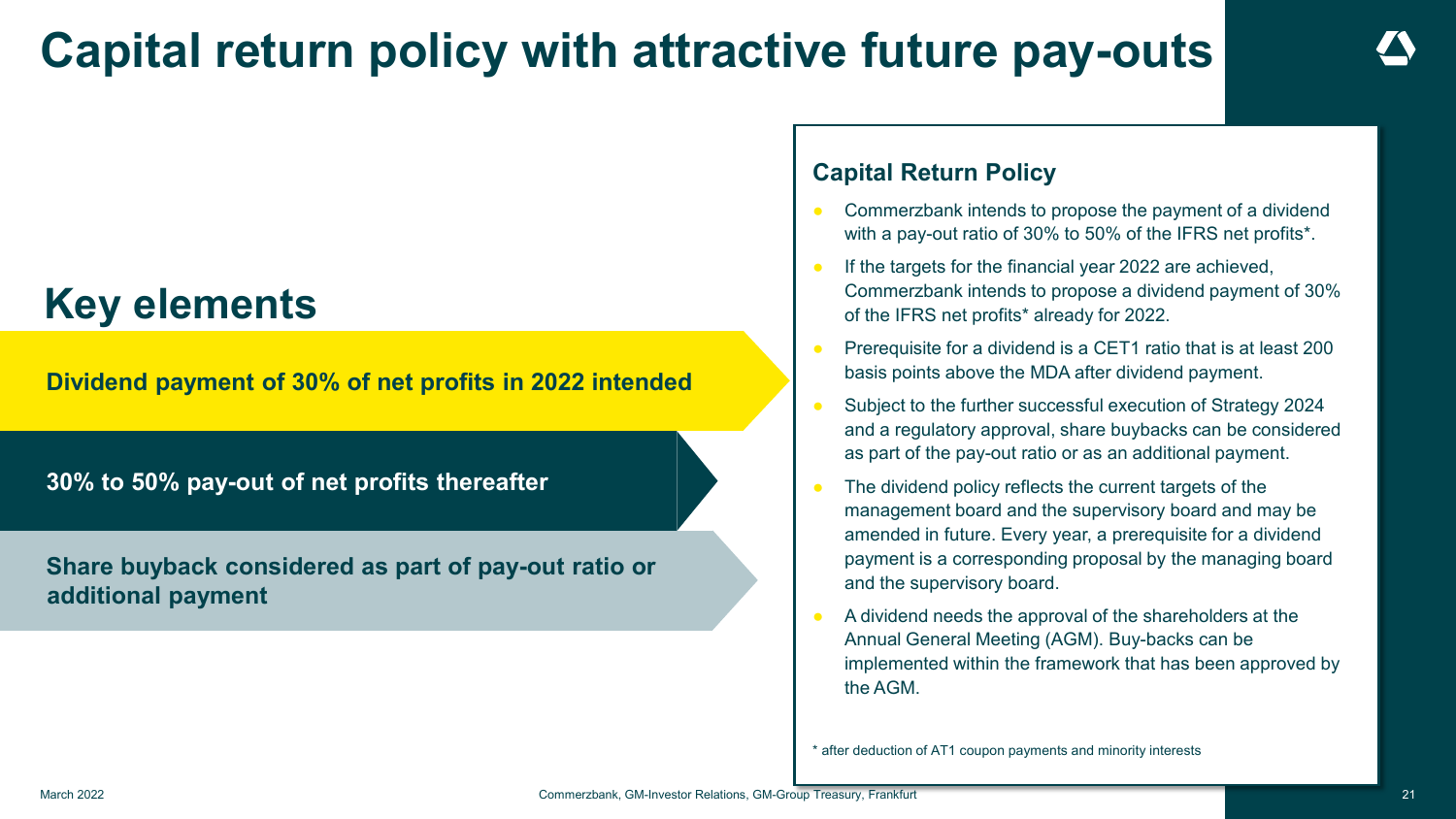### **Significant potential for capital return**

Potential capital return to shareholders until 2024<sup>1</sup> 7.0% **7.6%** CET1 ratio 15.6% 14.8% **13.9% 12.8% ~€5bn 8.1% ~€3bn** 30% pay-out (~€1.3bn) No capital return/ dividend **RoTE** 2024

1) Share buy backs are subject to receiving the prior permission of the ECB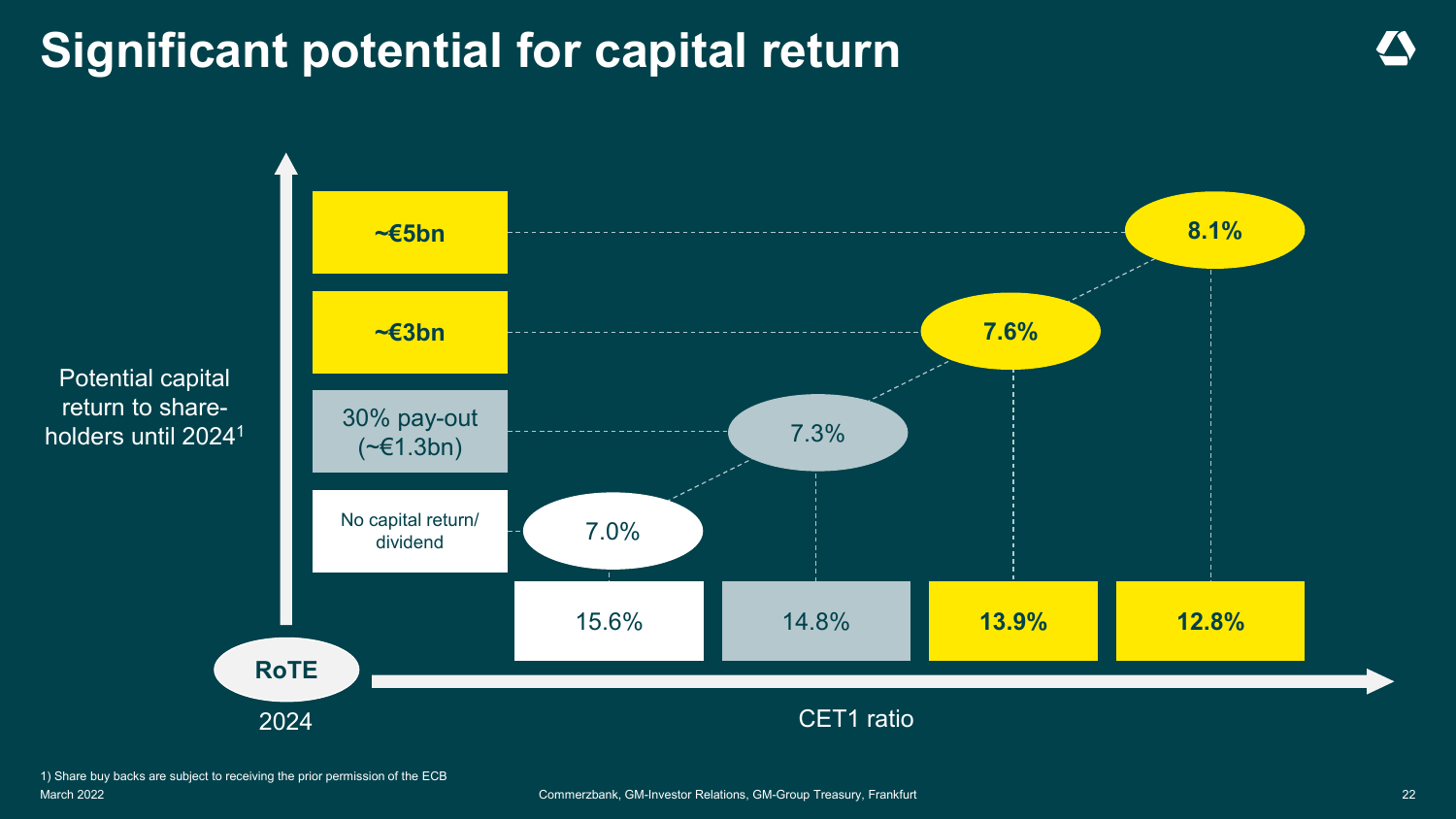# **Financial Results 2021**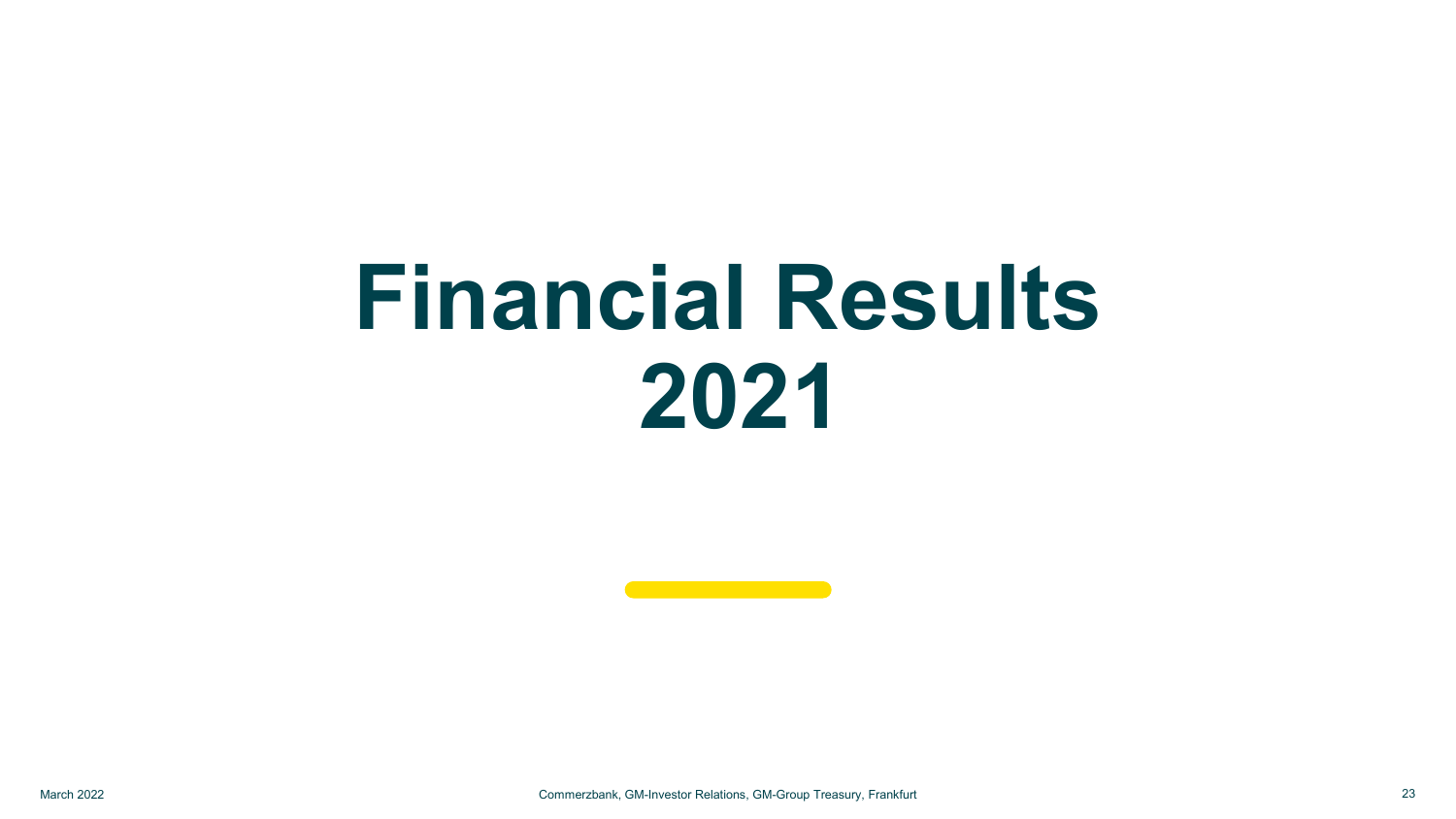## **Q4 with good operating performance**

Operating result of €141m in Q4 and €1,183m FY

Q4 net result of €421m includes tax gain of €199m

FY net result €430m

Increase in underlying NII by 5% YoY

Increase in underlying NCI by 10% YoY

CommerzVentures contributed €135m in Q4

Increase in provisions for CHF loans by €436m – total provisions at €899m

Q4 costs of €1,646m and FY costs of €6,706m in line with target excluding Q2 one-off

Q4 risk result of €313m and FY €570m

Overall level of Top Level Adjustment (TLA) increased slightly to €523m

NPE ratio at low 0.9%

CET1 ratio further strengthened to 13.6%

Buffer to MDA further increased to ~420bp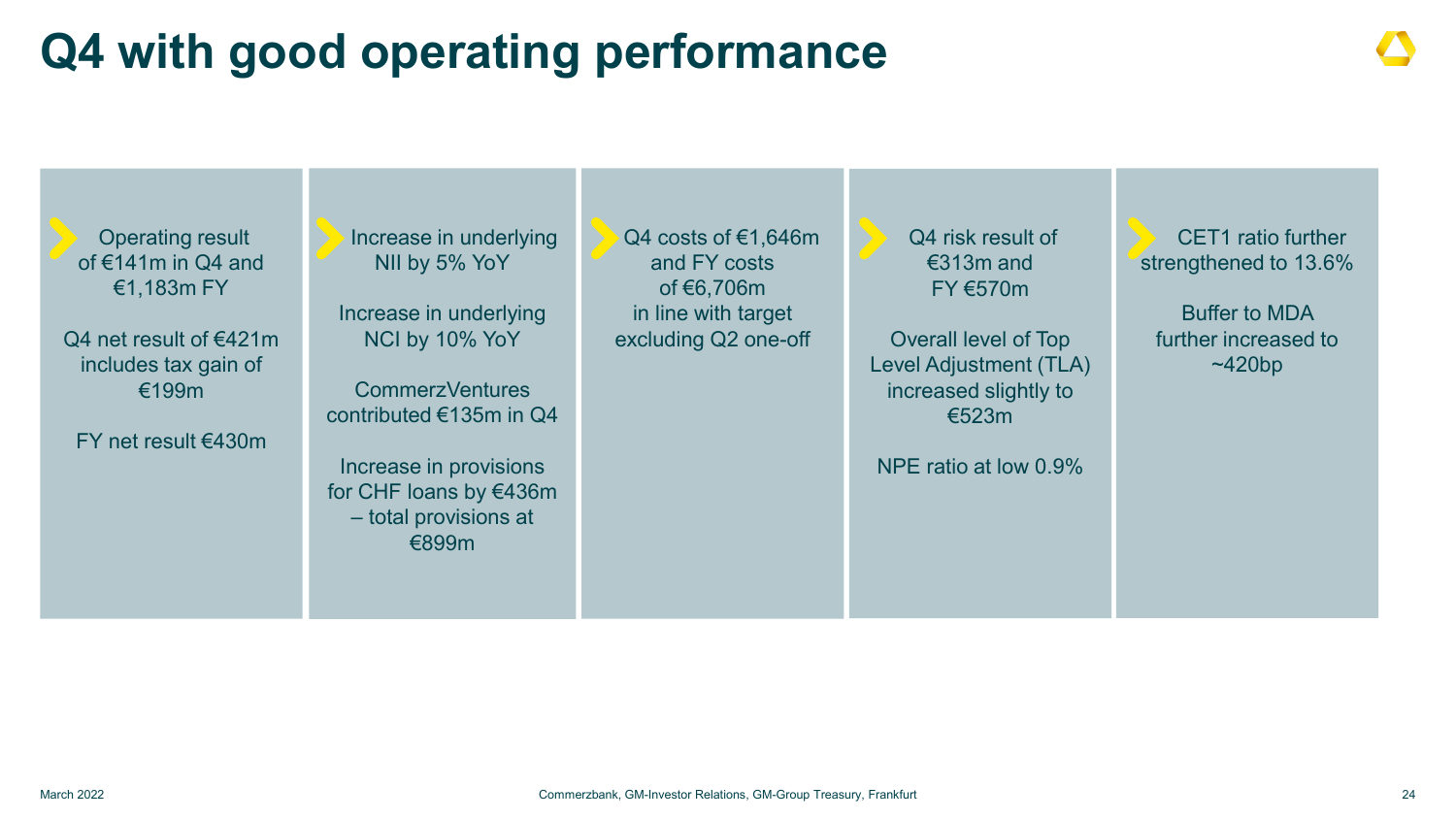### **Strong operating result and CET1 ratio in 2021**



1) Consolidated result attributable to Commerzbank shareholders and investors in additional equity components

2) Includes net result reduced by dividend accrual if applicable and potential (fully discretionary) AT1 coupons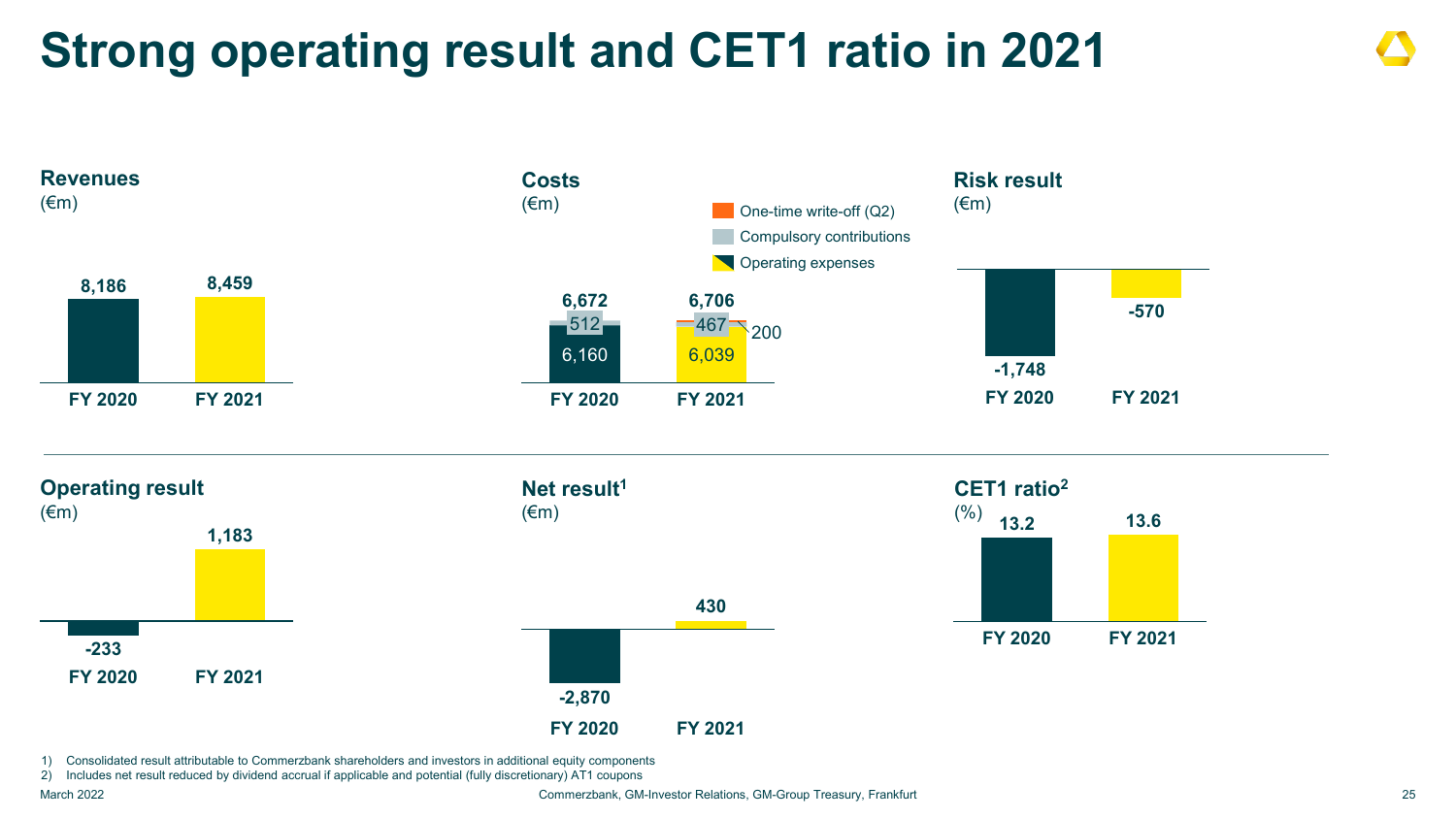### **Revenues and adjusted revenues above 2020 level**





#### **Highlights**

Positive trend in underlying customer business in 2021 drives improved adjusted revenues

CommerzVentures with second year of strong contributions (main contributions in 2021 from investments in Marqeta, Bought By Many and Mambu)

Significant increase of provisions for CHF loans at mBank – total provisions stand at €899m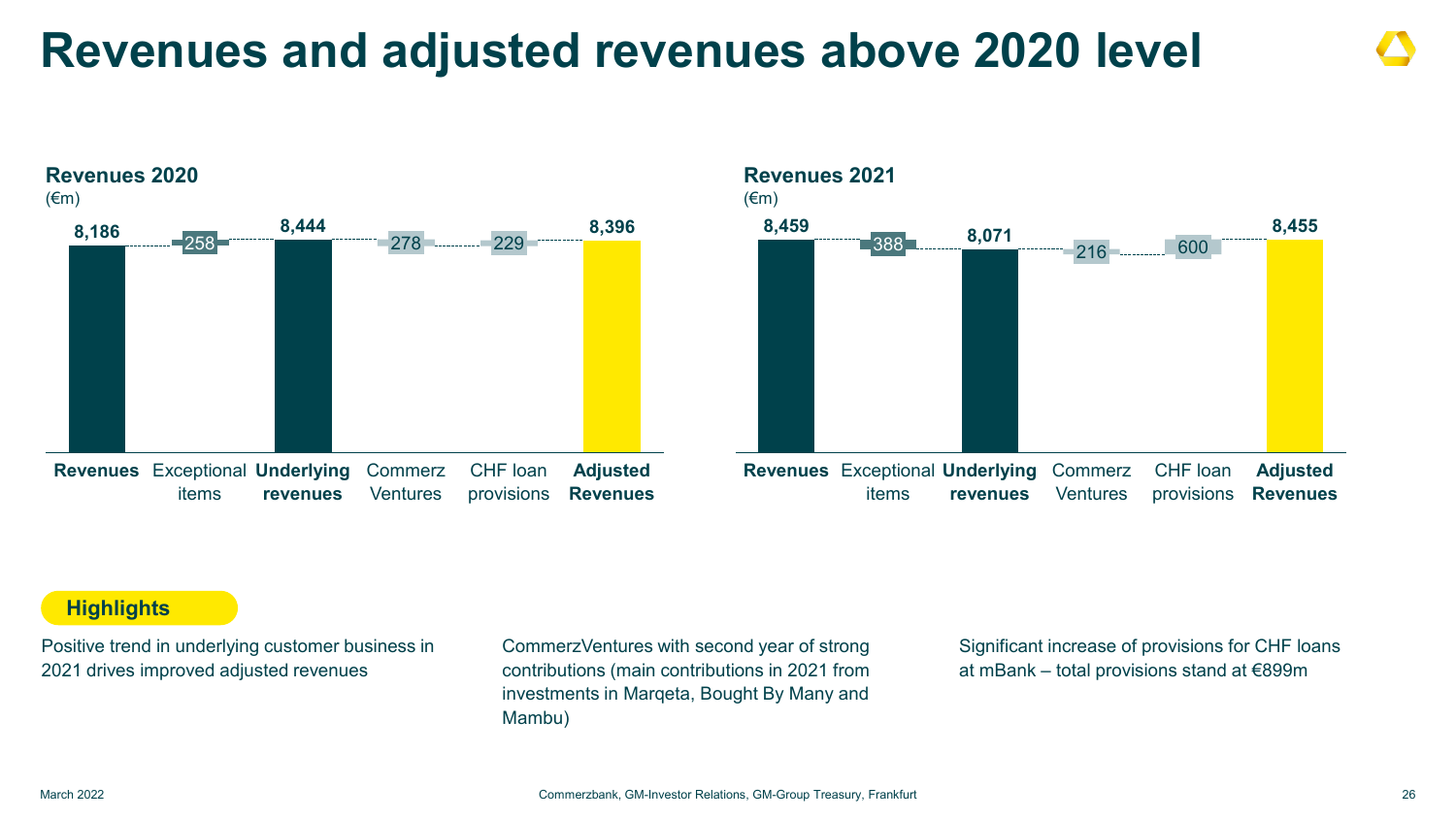### **Strong NCI from securities business**

**Underlying net commission income** (€m)



#### **Highlights Q4**

NCI in PSBC (+12% YoY) reflects strong securities business in Germany continuing to benefit from increased securities volume in custody

Commission income in CC reflects increased contribution from payments and FX business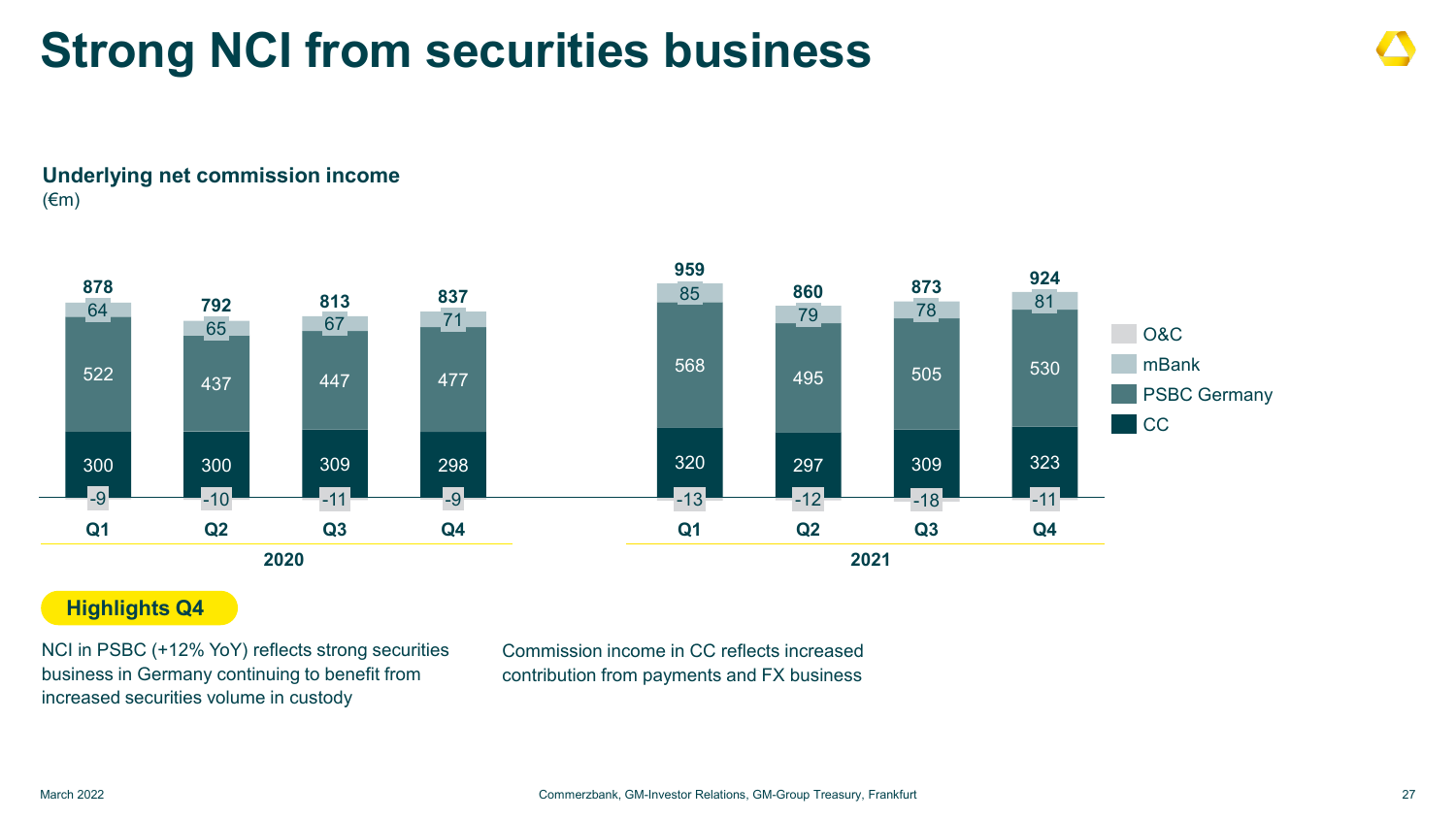### **Increased underlying net interest income in Q4**





#### **Highlights Q4**

Increased NII in PSBC Germany with higher contributions from the loan business and also deposits due to increased deposit pricing mBank benefits from increased interest rates in Poland

Better NII in CC with higher contributions from deposits and stable contributions from loans

TLTRO benefits (€126m in Q1, €42m in Q2, €95m in Q4) reported as exceptional revenue items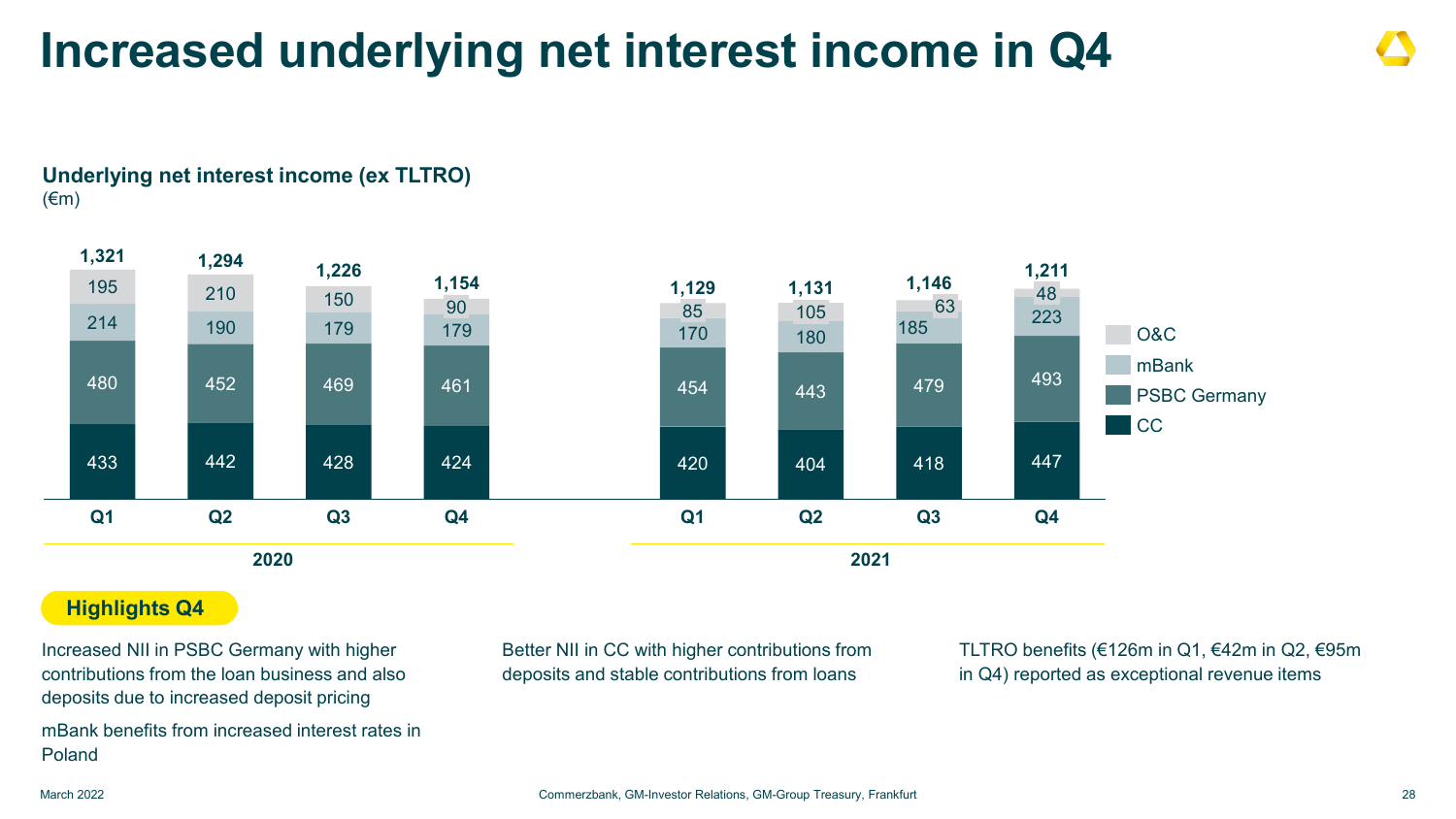### **Group with good results in Q4 and FY 2021**

#### **Group operating result** (€m)



#### **Group P&L**

| in $\epsilon$ m                                     | Q4 2020  | Q3 2021 | Q4 2021 | FY 2020  | <b>FY 2021</b> |
|-----------------------------------------------------|----------|---------|---------|----------|----------------|
| <b>Revenues</b>                                     | 2,029    | 2,006   | 2,099   | 8.186    | 8,459          |
| <b>Exceptional items</b>                            | $-19$    | -9      | 235     | $-258$   | 388            |
| Revenues excl. exceptional items                    | 2,047    | 2,015   | 1,864   | 8,444    | 8,071          |
| o/w Net interest income                             | 1,154    | 1.146   | 1.211   | 4.996    | 4,617          |
| o/w Net commission income                           | 837      | 873     | 924     | 3.320    | 3.616          |
| o/w Net fair value result                           | 196      | 129     | 188     | 342      | 725            |
| o/w Other income                                    | $-140$   | $-132$  | $-459$  | $-213$   | $-886$         |
| Risk result                                         | -681     | $-22$   | $-313$  | $-1,748$ | $-570$         |
| Operating expenses                                  | 1.609    | 1.485   | 1.581   | 6.160    | 6,239          |
| Compulsory contributions                            | 67       | 27      | 65      | 512      | 467            |
| <b>Operating result</b>                             | $-328$   | 472     | 141     | $-233$   | 1,183          |
| Impairments on goodwill and other intangible assets | 1,578    |         |         | 1,578    |                |
| Restructuring expenses                              | 614      | 76      | 26      | 814      | 1,078          |
| Pre-tax profit discontinued operations              | $-10$    |         |         | 30       |                |
| <b>Pre-tax profit Commerzbank Group</b>             | $-2,530$ | 396     | 115     | $-2,597$ | 105            |
| Taxes on income                                     | 199      | $-6$    | $-199$  | 264      | $-248$         |
| Minority interests                                  | $-26$    | -1      | $-107$  | 9        | $-77$          |
| <b>Net result</b>                                   | $-2,702$ | 403     | 421     | $-2.870$ | 430            |
|                                                     |          |         |         |          |                |
| CIR (excl. compulsory contributions) (%)            | 79.3     | 74.0    | 75.3    | 75.2     | 73.8           |
| $CR$ (incl. compulsory contributions) $(\%)$        | 82.6     | 75.4    | 78.4    | 81.5     | 79.3           |
| Net RoTE $(\% )$                                    | $-44.0$  | 5.8     | 6.0     | $-11.7$  | 1.0            |
| Operating RoCET (%)                                 | $-5.4$   | 7.9     | 2.4     | $-1.0$   | 5.0            |
|                                                     |          |         |         |          |                |

#### **Highlights Q4**

YoY increase in operating result driven by solid customer revenues and lower risk result

QoQ lower operating result due to risk result and increase of provisions for CHF loans in Poland

Underlying NII increased by 5% and underlying NCI by 10% YoY based on strong customer business

Other income mainly reflects provisions for CHF loans in Poland

NFV result benefits from investment valuations of CommerzVentures

Positive tax mainly due to improved outlook and respective DTAs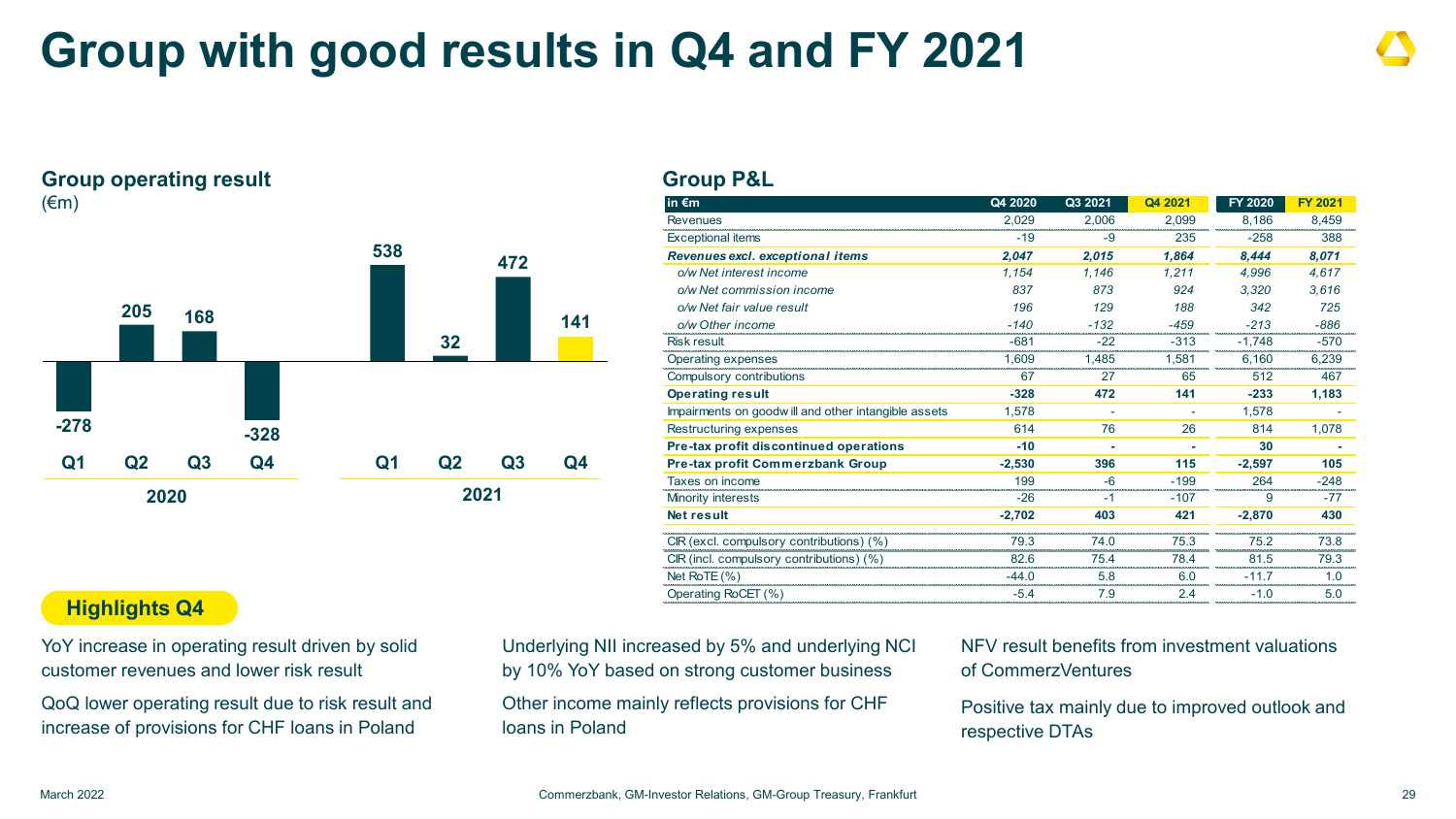### **Strict cost management**



#### **Compulsory contributions** (€m)



#### **Highlights**

Personnel expenses benefit from a ~1,200 net FTE reduction YoY to 38,298 – partly offset by wage adjustments and higher variable compensation. In addition, ~1,600 FTE left the bank on 1 January 2022 via voluntary programs

Decrease in administrative expenses for advertising, regular depreciation and travel

Reduced compulsory contributions due to usage of payment commitments



~€570m investment spending on digitalisation, IT infrastructure and regulatory topics

Total expenses burdened by one-time write-off for the discontinuation of securities outsourcing project in Q2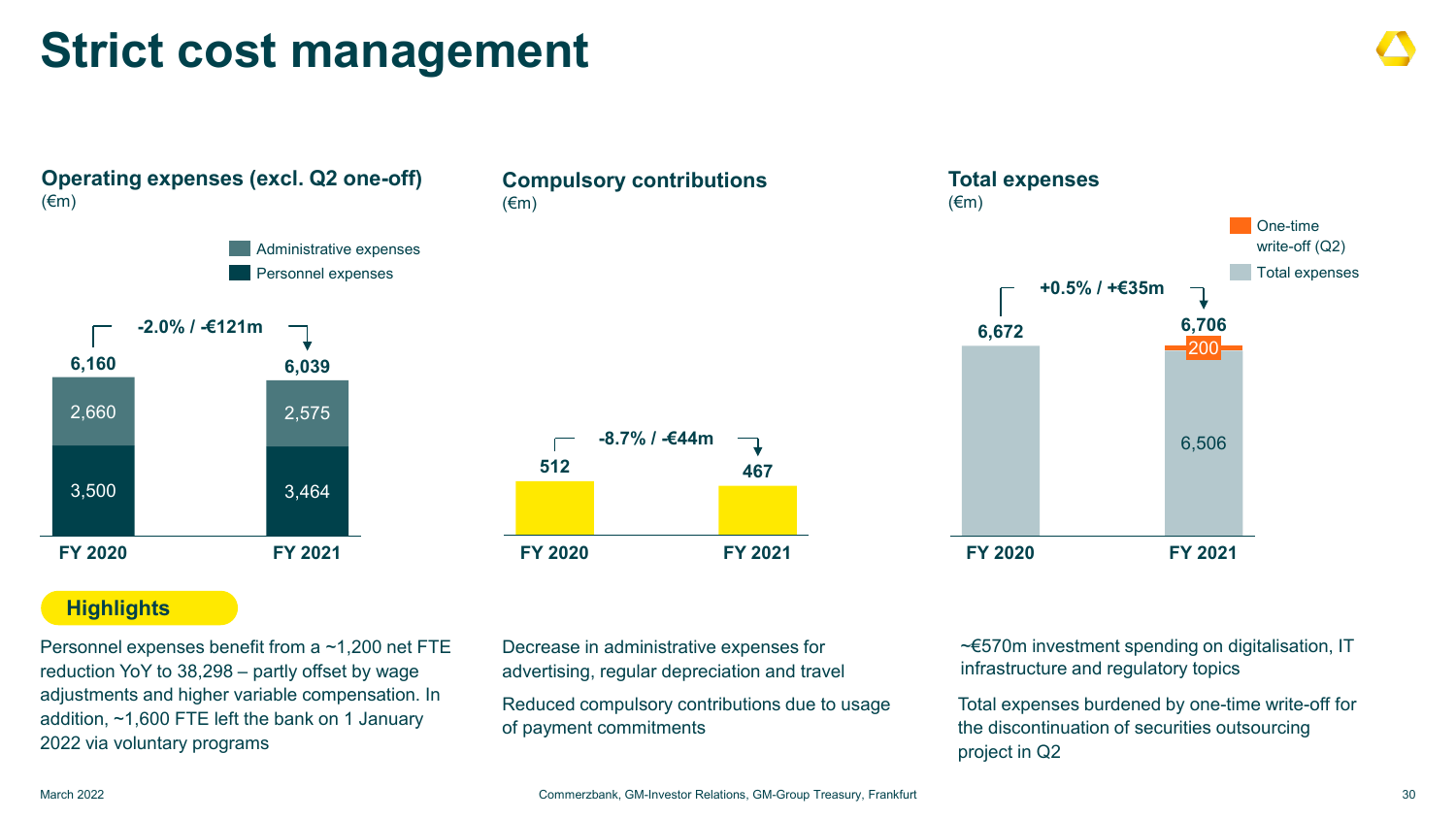### **Risk result of €570m significantly below previous year**

#### **Risk result**  $(\epsilon m)$



#### **Risk result divisional split**

| <b>Risk Result in €m</b>                    | Q4 2020 | Q3 2021 | Q4 2021        | <b>FY 2020</b> | <b>FY 2021</b> |
|---------------------------------------------|---------|---------|----------------|----------------|----------------|
| <b>Private and Small Business Customers</b> | $-118$  |         | $-194$         | $-562$         | $-319$         |
| <b>Corporate Clients</b>                    | -505    | -29     | -81            | -1.081         | $-149$         |
| <b>Others &amp; Consolidation</b>           | -57     | 6       | -38            | $-106$         | $-101$         |
| <b>Group</b>                                | $-681$  | $-22$   | $-313$         | $-1,748$       | $-570$         |
| $NPE$ in $\notin$ bn                        |         |         |                |                |                |
| <b>Private and Small Business Customers</b> | 2.0     | 1.9     | 1.8            | 2.0            | 18             |
| <b>Corporate Clients</b>                    | 2.3     | 22      | 21             | 2.3            | 21             |
| <b>Others &amp; Consolidation</b>           | 04      | 02      | 0 <sup>2</sup> | 04             | 0.2            |
| <b>Group</b>                                | 4.8     | 4.3     | 4.2            | 4.8            | 4.2            |
| Group NPE ratio (in %)                      | 1 በ     | 0 8     | 0.9            | 1 በ            | 0 9            |
| Group CoR (bps)                             | 37      |         | 12             | 37             | 12             |
| Group CoR on Loans (CoRL) (bps)             | 68      | 13      | 22             | 68             | 22             |

#### **Highlights Q4**

Q4 risk result of €313m includes €99m IFRS9 parameter update and net €27m increase of Top Level Adjustment (TLA)

€187m risk result excluding these effects

TLA increased by €42m in PSBC and reduced by €14m in CC – in total €523m TLA available to cover future effects of pandemic

IFRS9 parameter update effect of €59m in PSBC, €21m in CC and €19m in O&C

Remaining risk result (excluding TLA and IFRS9 effects) of €74m in CC due to a few single cases  $-$  €93m in PSBC mainly due to mBank (€78m)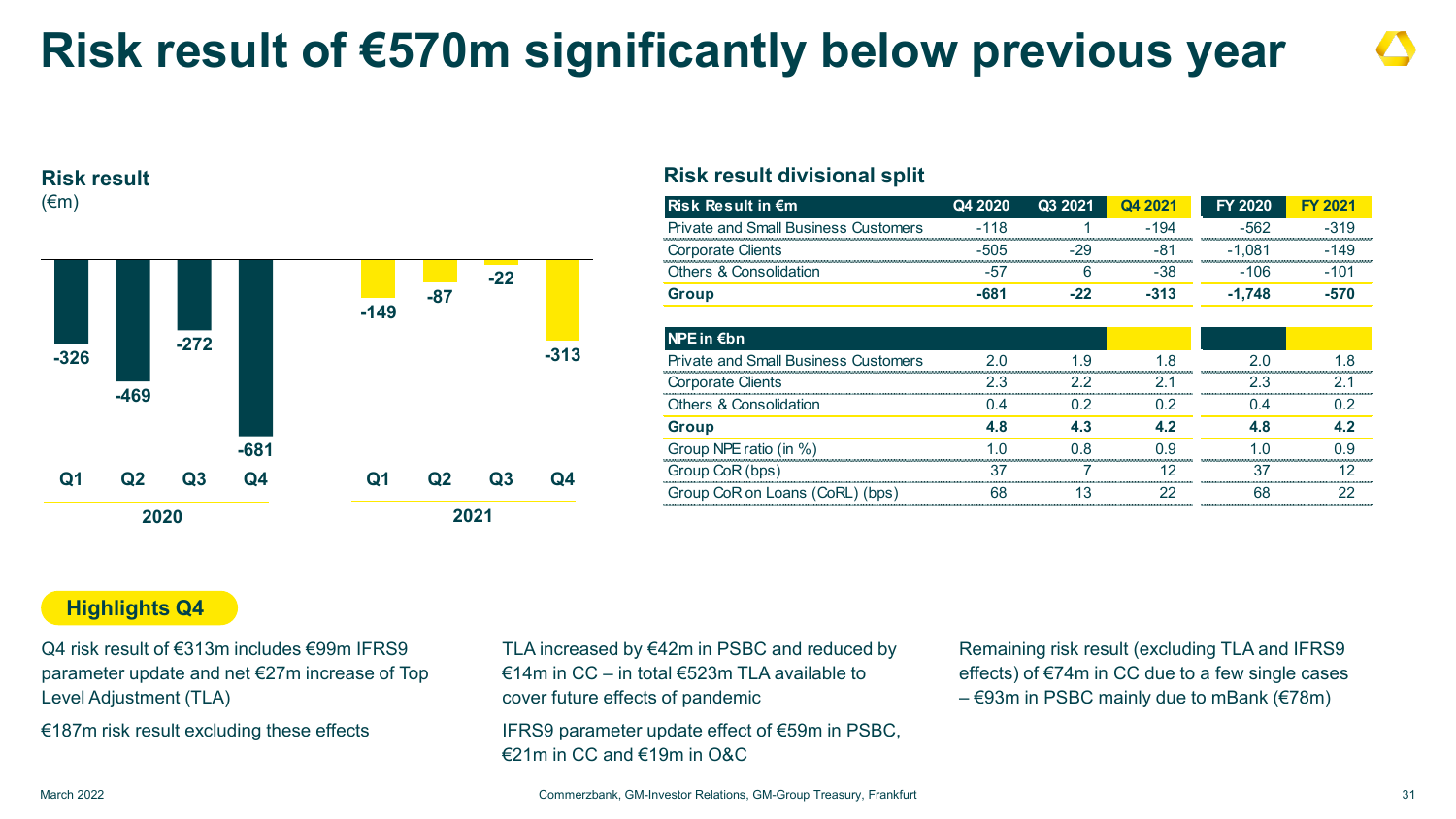### **Robust CET1 ratio of 13.6% and buffer to MDA of ~420bp**



#### **Highlights**

Credit RWA €1.5bn lower QoQ driven by reduced volumes

YoY RWA reduction was driven by strategy related €4bn decrease in credit RWAs of CC

**Transition of CET1 ratio**  $(% )$ 



Increased capital in Q4 – positive contribution from net result partly offset by decreased other comprehensive income and increased capital deductions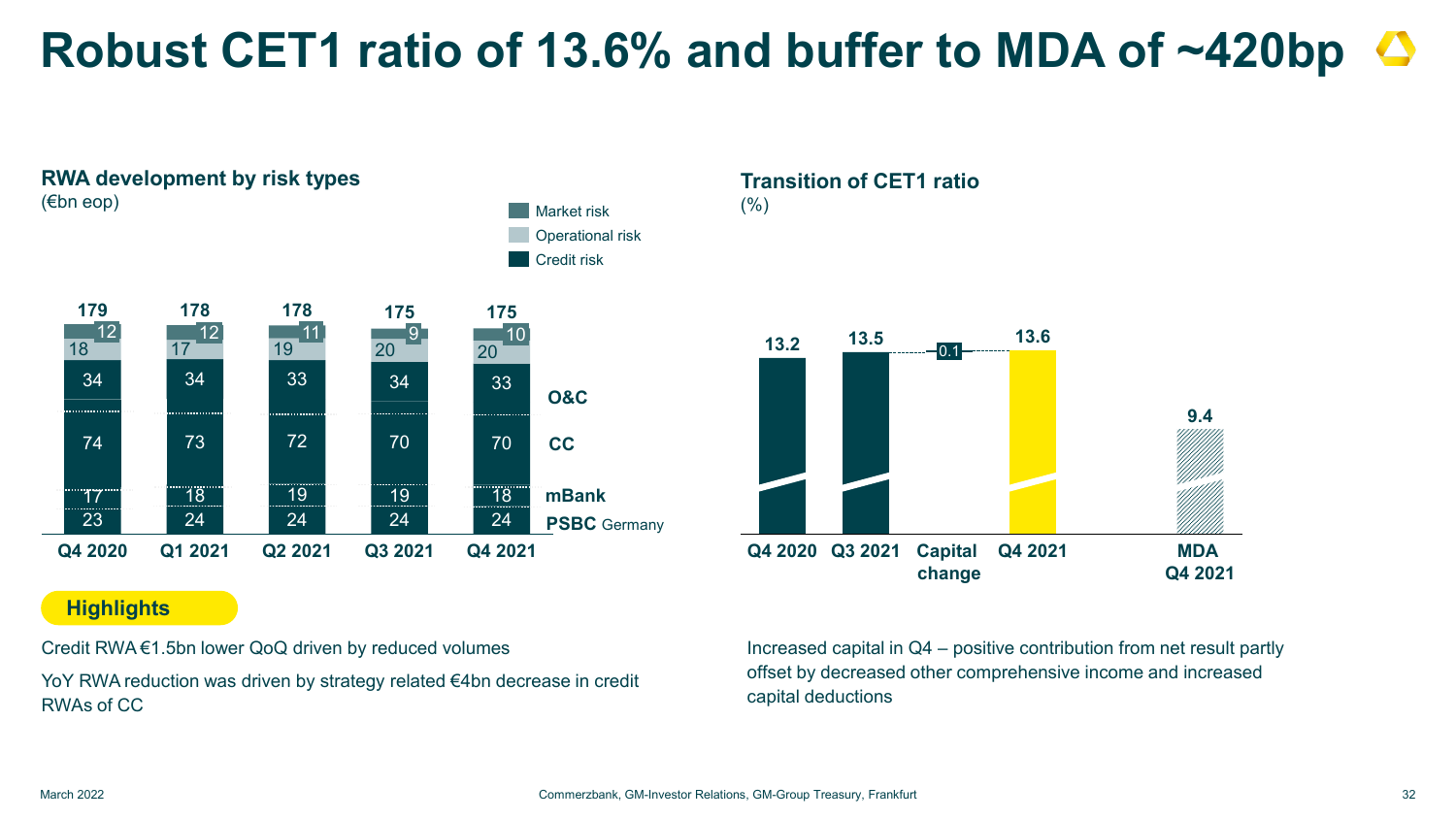### **Objectives and expectations for 2022**



#### **Note: Expectations are based on the assumption that there are no material additional provisions for the CHF loan portfolio at mBank in 2022**

1) Pay-out ratio based on net result after potential (fully discretionary) AT1 coupon payments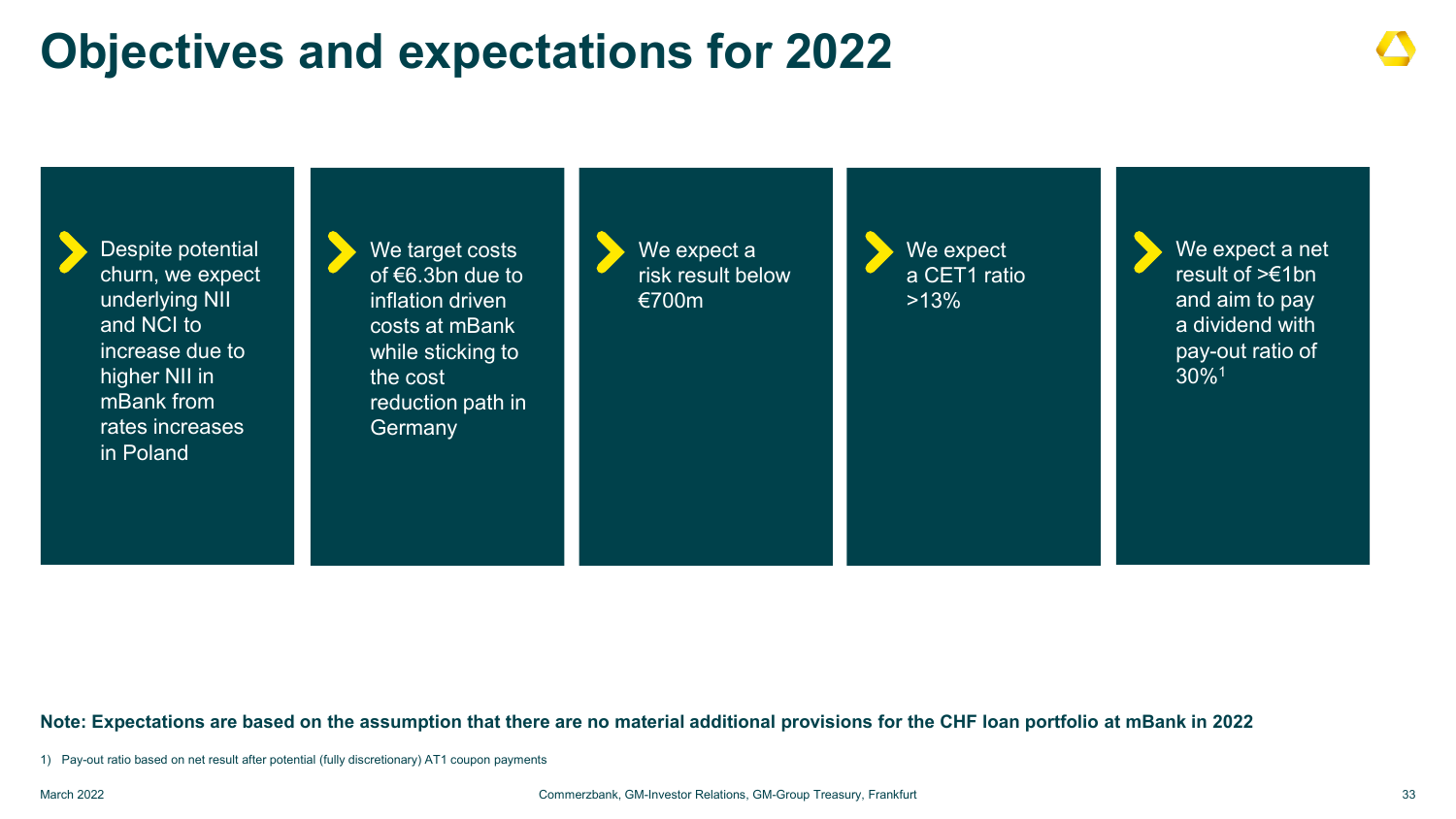# **Funding**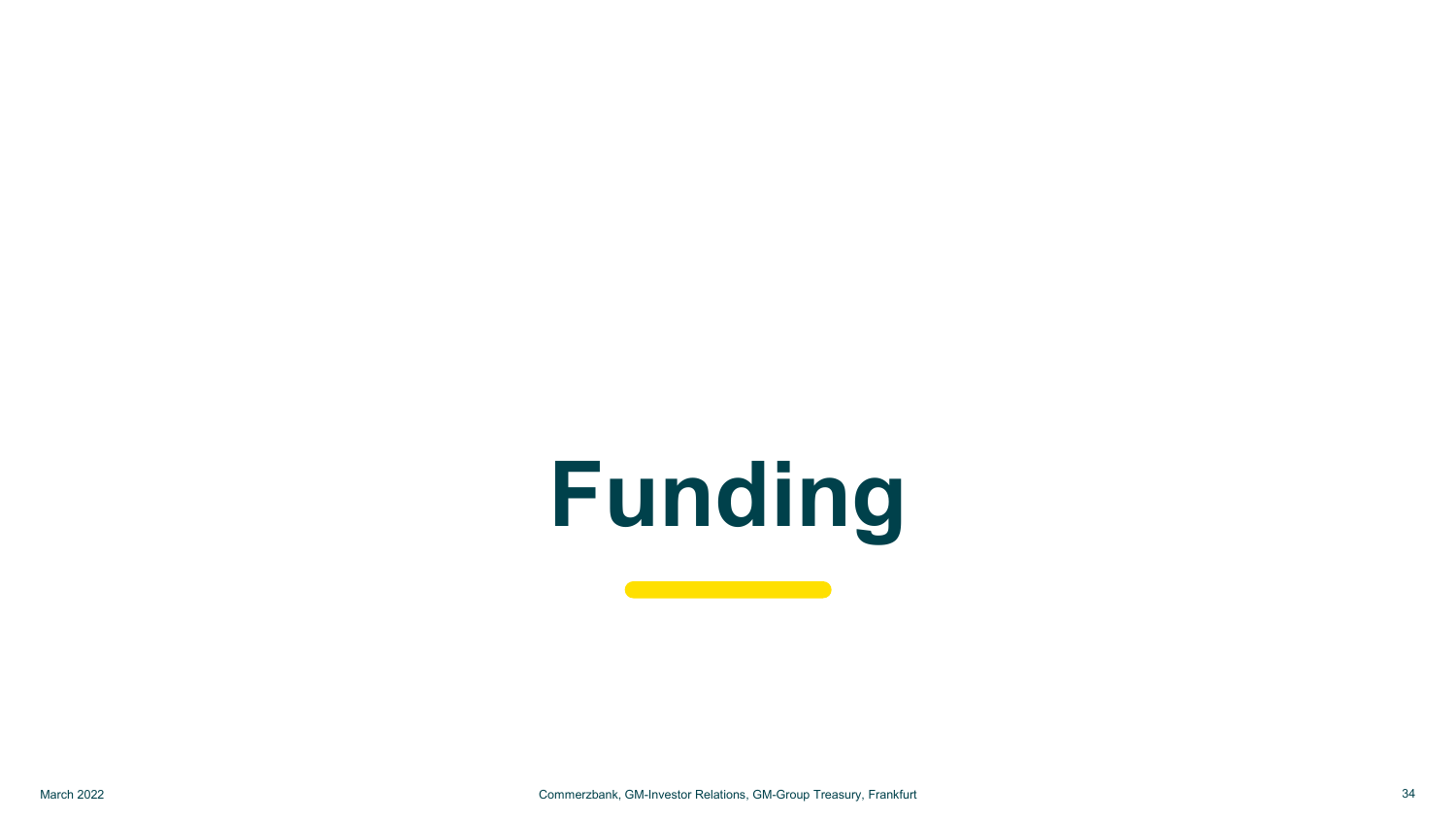### **Capital markets funding – €3.6bn issued in 2021**



#### **Highlights**

- Additional Tier 1 capital: €500m perp non-call April 2028 (call period starts October 2027) with 4.25% p.a. coupon
- Tier 2:  $€500$ m benchmark transaction 1,375% p.a. 10.25 years non-call 5.25 years (call period starts September 2026)
- $\bullet$  Preferred senior: €750m benchmark transaction with maturity September 2025; €700m Floating rate note with maturity November 2023 and inaugural GBP 250m 3 years issuance
- mBank: €500m non-preferred senior green benchmark transaction 6 years non-call 5 years
- Funding requirements in 2022 impacted by ECB's TLTRO III and RWA optimization

#### **Funding plan 2022 below €5bn**

#### **Group issuance activities 2021** (nominal values)



1) Based on balance sheet figures

**Funding structure1** (as of 31 December 2021)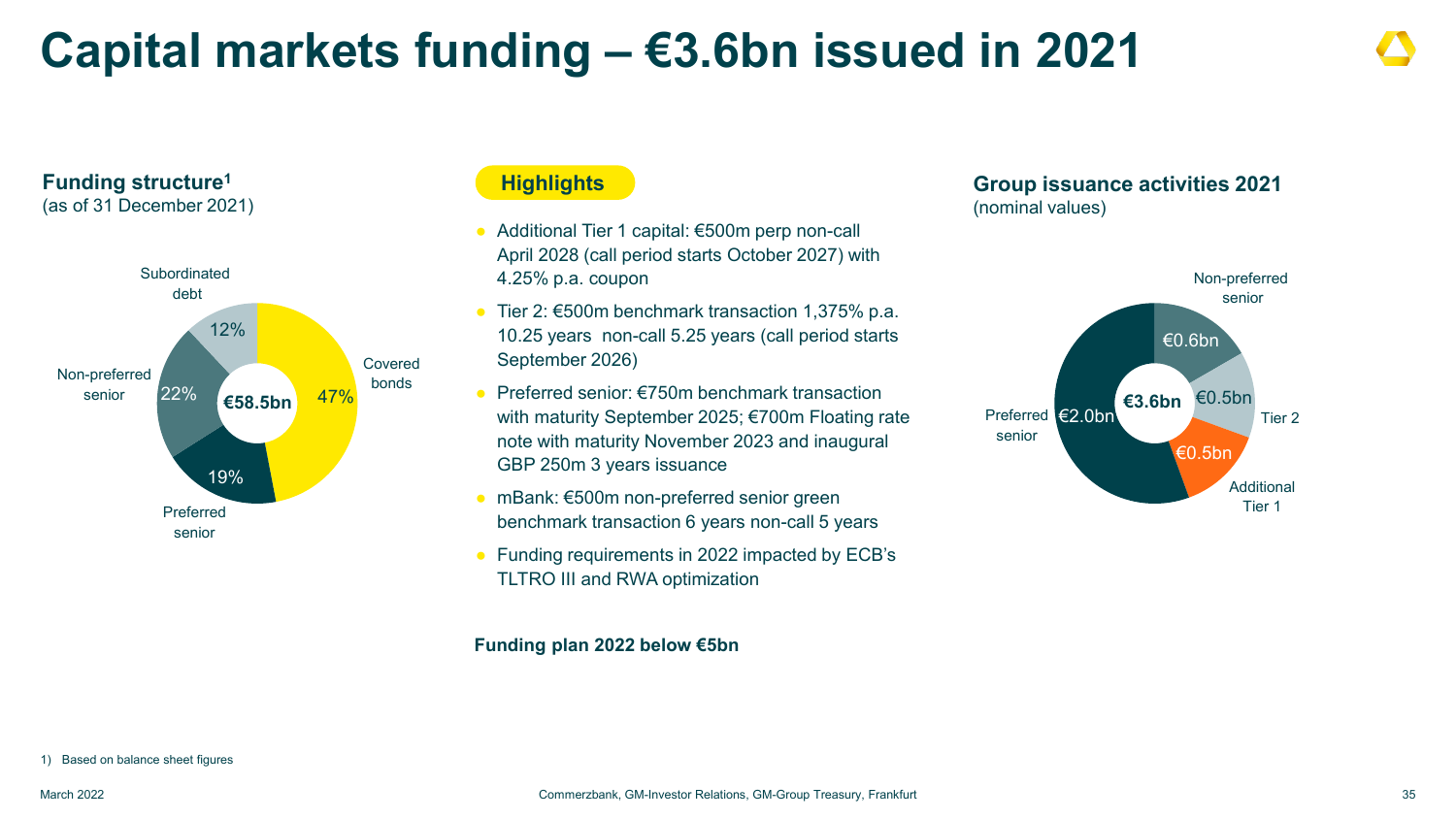## **Capital markets funding plan 2022 below € 5bn**





#### **Maturities until 20262;**

**(**€bn)



#### **Details**

- Funding requirements influenced by participation in ECB's TLTRO III and RWA optimisation under new strategy
- Continued focus on diversification of funding
- 1) Nominal value
- 2) Based on balance sheet figures; senior unsecured bonds includes preferred and non-preferred senior bonds

March 2022 Commerzbank, GM-Investor Relations, GM-Group Treasury, Frankfurt 36

● Well balanced maturity profile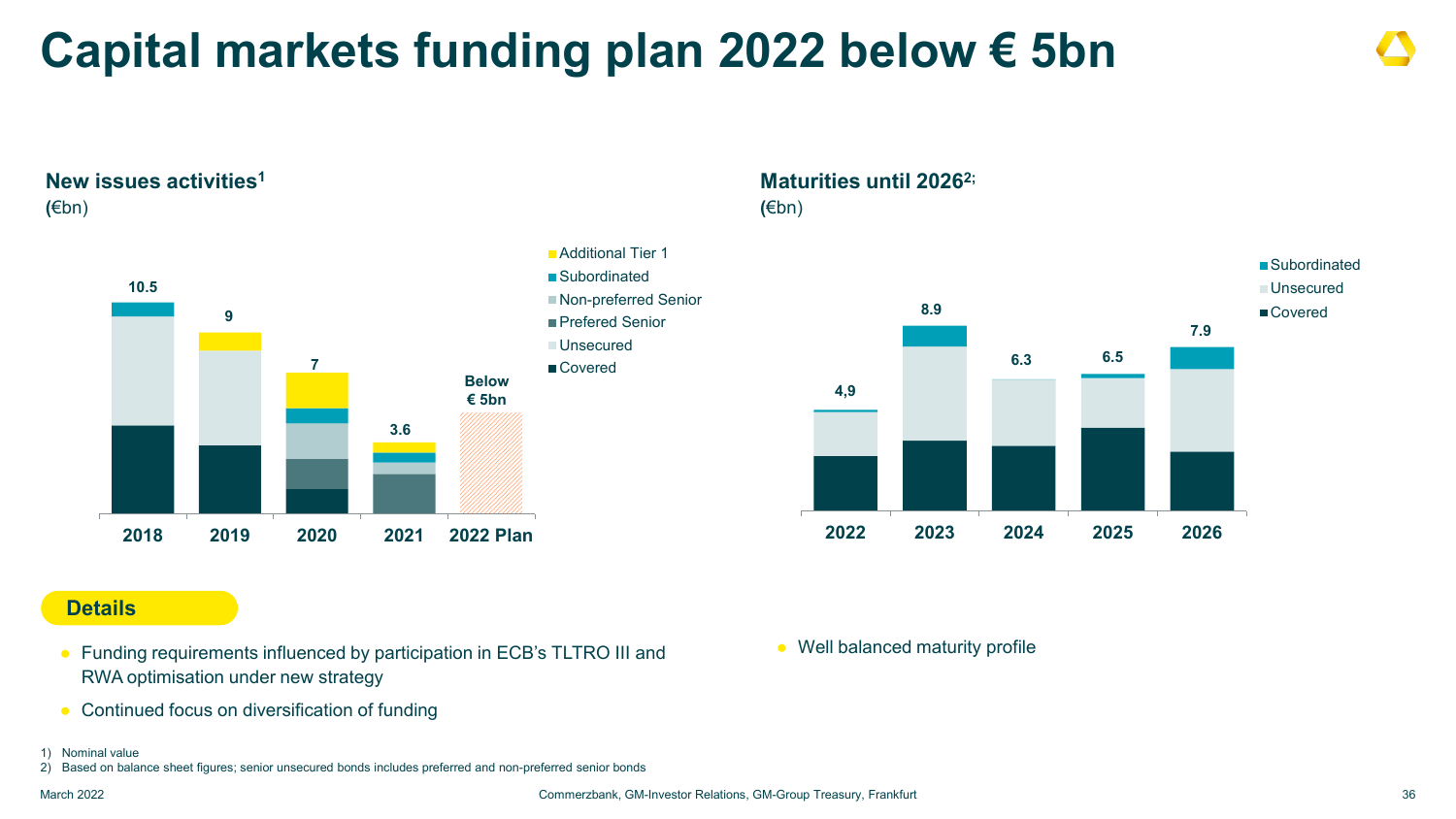### **Comfortable fulfilment of RWA and LRE MREL requirements**

#### **MREL Requirements and M-MDA**

- Based on data as of 31 December 2021, Commerzbank fulfils the MREL RWA requirement<sup>1</sup> of 23.13% plus the Combined Buffer Requirement (CBR) of 3.77% with a MREL ratio of 33.0% and the MREL subordination requirement of 13.62% plus CBR of 3.77% with a ratio of 27.4% of RWA
- Both the MREL LRE ratio of 11.0% and MREL Subordination LRE ratio of 9.2% comfortably meet the requirement of 6.52%, each as of 31 December 2021
- The issuance strategy is consistent with both RWA and LRE based MPE MREL requirements
- A new MREL requirement is expected within the next review cycle (H1 2022)



<sup>1</sup> In December 2021, Commerzbank AG received its current MREL requirement calibrated based on data as of 31 Dec. 2019. The resolution approach is a multiple point of entry (MPE) with two separate resolution groups (resolu Commerzbank Group without mBank subgroup; resolution group B: mBank subgroup). The legally binding MREL (subordination) requirement is defined as a percentage of risk-weighted assets (RWA) and leverage ratio exposure (LRE) <sup>2</sup> Includes amortized amount (regulatory) of Tier 2 instruments with maturity > 1 year  $3$  According to §46f KWG or Non-Preferred Senior by contract

3 According to §46f KWG or Non-Preferred Senior by contract 4 Non-Covered / Non-Preferred deposits; Preferred Senior Unsecured

Due to rounding figures shown above do not necessarily add up exactly to the respective totals or subtotals. Presented and aggregated percentages may therefore differ from the percentages shown above

15 March 2022 Commerzbank AG, GM-F Strategic Corporate Finance 37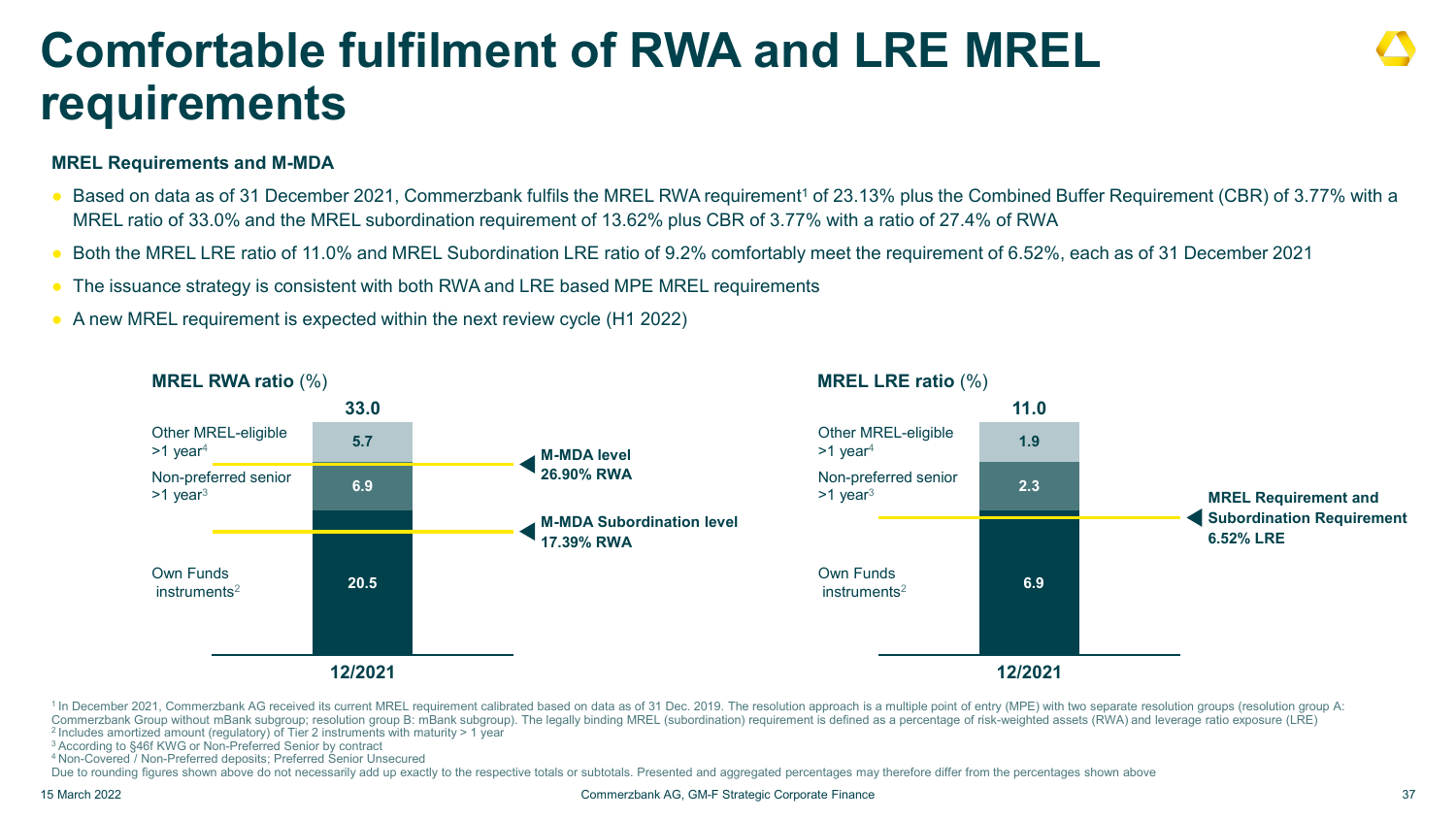### **Commerzbank's current MDA**

#### **Distance to MDA based on SREP requirement (transitional) for Q4 2021**   $(% )$



#### **Highlights**

418bp distance to MDA based on Q4 2021 CET1 ratio of 13.57% and SREP requirement for 2021

Further regulatory comments:

- Regulatory phase-out of remaining €226m grandfathered AT1 completed at the beginning of 2022
- Tier 2 with moderate maturities and issuance needs in 2022
- Well prepared for upcoming MDA increase due to an activation of CCyBs in UK (Dec 2022 – impact on institution-specific CCyB ~9bp) and Germany (Feb 2023 – impact on institution-specific CCyB ~40bp)
- Potential introduction of a 2% sectoral systemic risk buffer (sSyRB) on RWA from exposure secured by residential properties in Germany would lead to an institutionspecific sSyRB of up to ~20bp

AT1 issuance strategy continues in light of economical decisions and in relation to distance to MDA while goal for the Tier 2 layer is  $\geq 2.5\%$ 

1) Based on RWAs of €175.2bn as of Q4 2021. AT1 requirement of 1.875% and Tier 2 requirement of 2.5%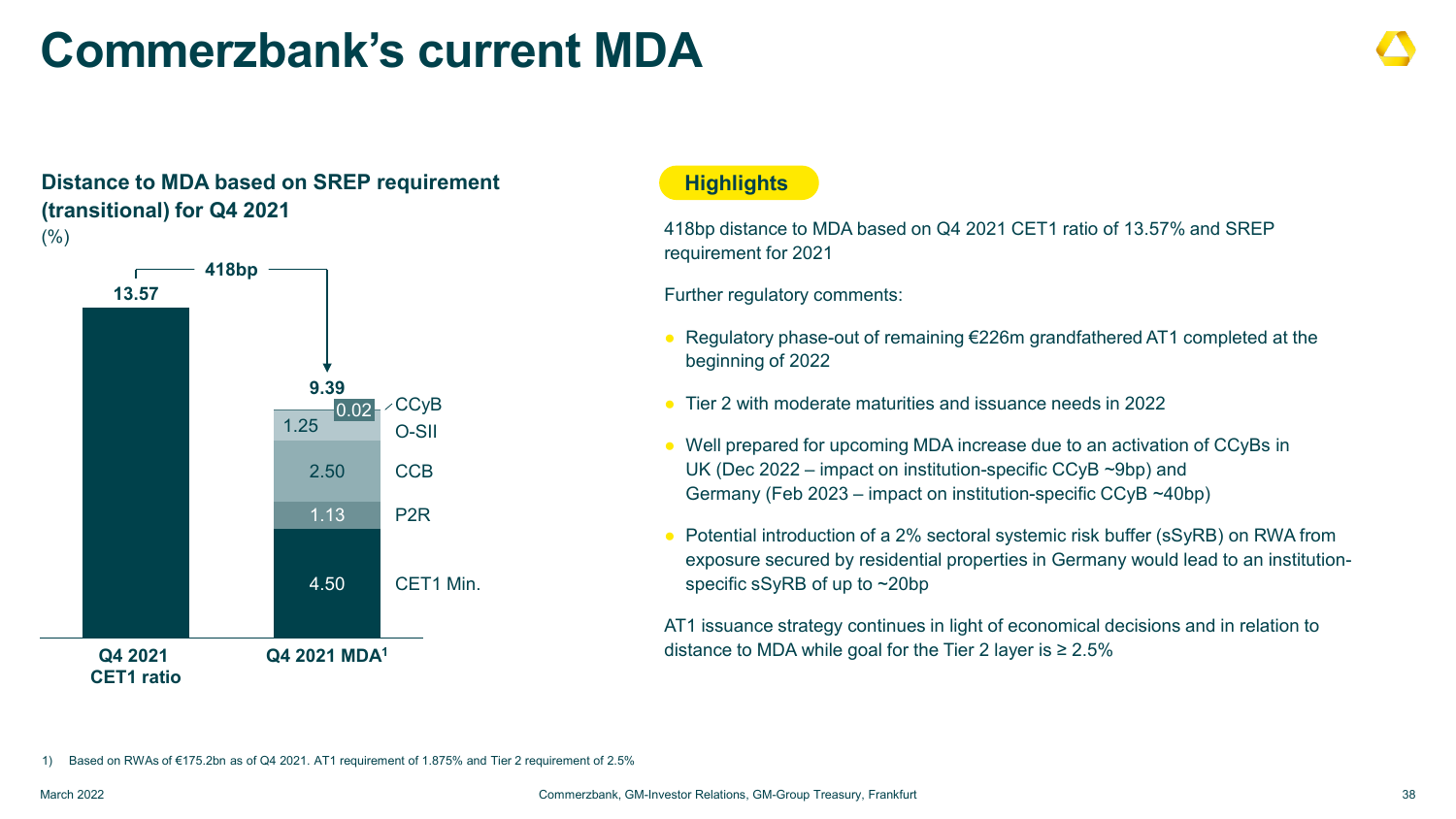### **Rating overview Commerzbank**

#### **As of 17 February 2022**

|                                              | <b>S&amp;P Global</b> | <b>TATOODI</b> 9<br><b>INVESTORS SERVICE</b> |
|----------------------------------------------|-----------------------|----------------------------------------------|
| <b>Bank Ratings</b>                          | S&P                   | Moody's                                      |
| Counterparty Rating/Assessment <sup>1</sup>  | А-                    | $A1/ A1$ (cr)                                |
| Deposit Rating <sup>2</sup>                  | BBB+ negative         | A1 stable                                    |
| Issuer Credit Rating (long-term debt)        | BBB+ negative         | A1 negative                                  |
| Stand-alone Rating (financial strength)      | <b>bbb</b>            | baa2                                         |
| Short-term debt                              | $A-2$                 | $P-1$                                        |
| <b>Product Ratings (unsecured issuances)</b> |                       |                                              |
| Preferred senior unsecured debt              | BBB+ negative         | A1 negative                                  |
| Non-preferred senior unsecured debt          | BBB-                  | Baa2                                         |
| Subordinated debt (Tier 2)                   | BB+                   | Baa3                                         |
| Additional Tier 1 (AT1)                      | BB-                   | Ba2                                          |
| Sustainability assessments                   |                       |                                              |
| Environment, Social, Governance              | 2, 2, 2               | 3, 4, 3                                      |

Credit impact score and the set of the set of the set of the set of the set of the set of the set of the set of the set of the set of the set of the set of the set of the set of the set of the set of the set of the set of

#### **Last rating events**

#### **S&P**:

Ratings have been confirmed in January 2022 Introduction of ESG factors in the classic rating approach in January 2022. Commerzbank received a "2" in each of the individual scores

#### **Moody´s:**

Introduction of ESG factors in the classic rating approach in December 2021. Commerzbank received an overall score of "CIS-3"

1) Includes parts of client business (i.e. counterparty for derivatives)

2) Includes corporate and institutional deposits

Moonw<sup>2</sup>e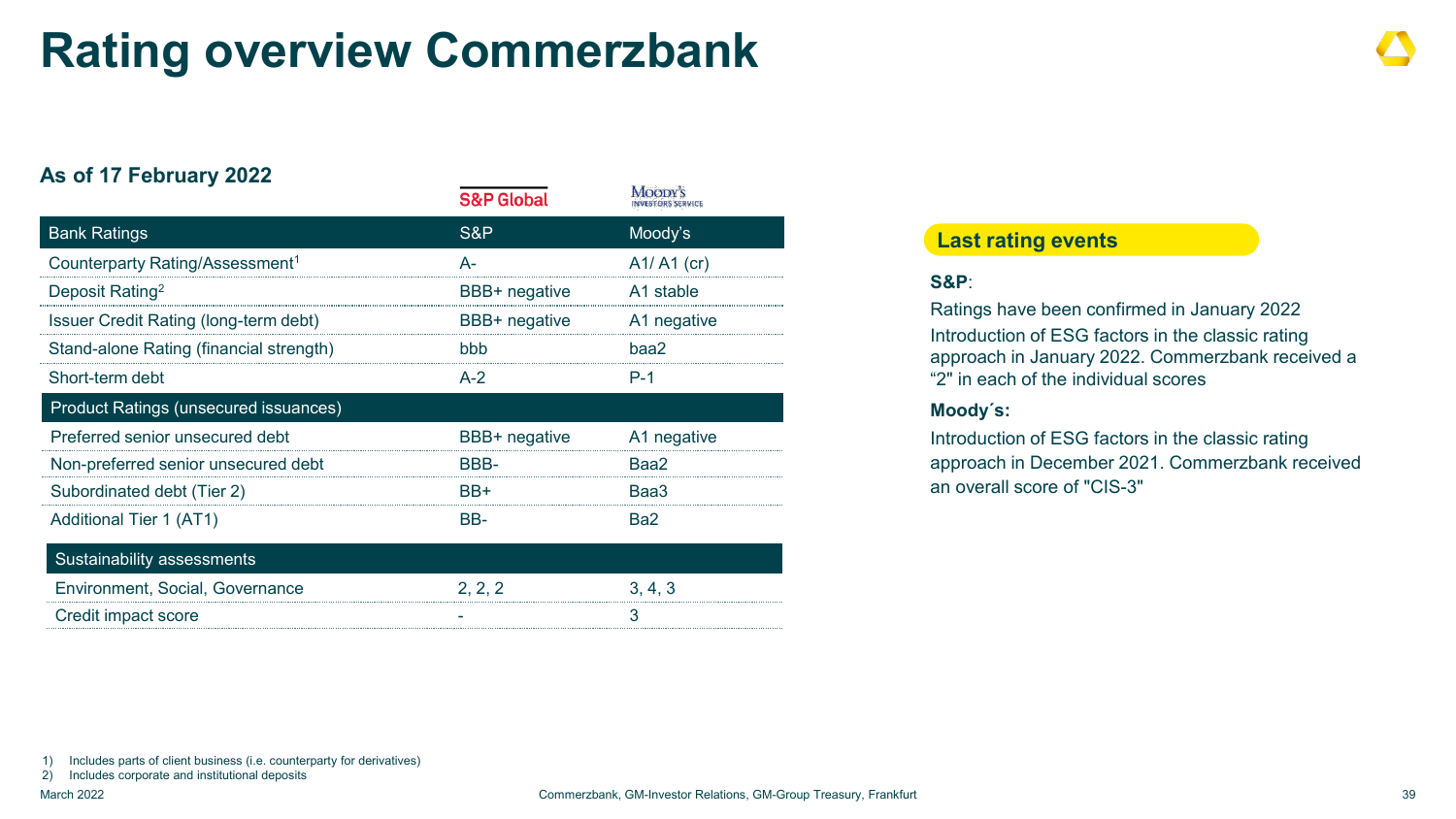### **Above-average ESG ratings prove that we are on the right track**



### **MSCI**

#### **ESG Rating**

- Double A rated in the upper part of the MSCI ESG rating scale
- Above-average positions in terms of private & data security, financial product safety, human capital and financing environmental impact



Severe High **Medium** Low Negligible

◔

#### **ESG Risk Rating**

- Commerzbank is at medium risk of experiencing material financial impacts from ESG factors (score of 24.1 / 100 with 0 being the best)
- Very well positioned above industry average on the 1st quantile

**ISS ESG** 

#### **ESG Corporate Rating**

- Rated in the ISS FSG Prime Segment – top 10% of industry group
- **Excellent ratings** especially in the categories environmental management, social, governance and business ethics

Corporate E5G Performance Prime **NTER E'S GD** 

ISS)

#### **ESG QualityScores**

10 9 8 7 6 5 4 **3 1**

888

- Commerzbank assigned with low ESG risks by ISS ESG **QualityScores**
- Social QualityScore 1, Environmental Score 2, Governance QualityScore 3



## **Climate Change Rating**

E D C **B** A

- Commerzbank's rating is above-average of the financial sector (C)
- Positioned as "Sector Leader Financials" in DACH region (ranked top 15% of financials in Germany, Austria and Switzerland)

◔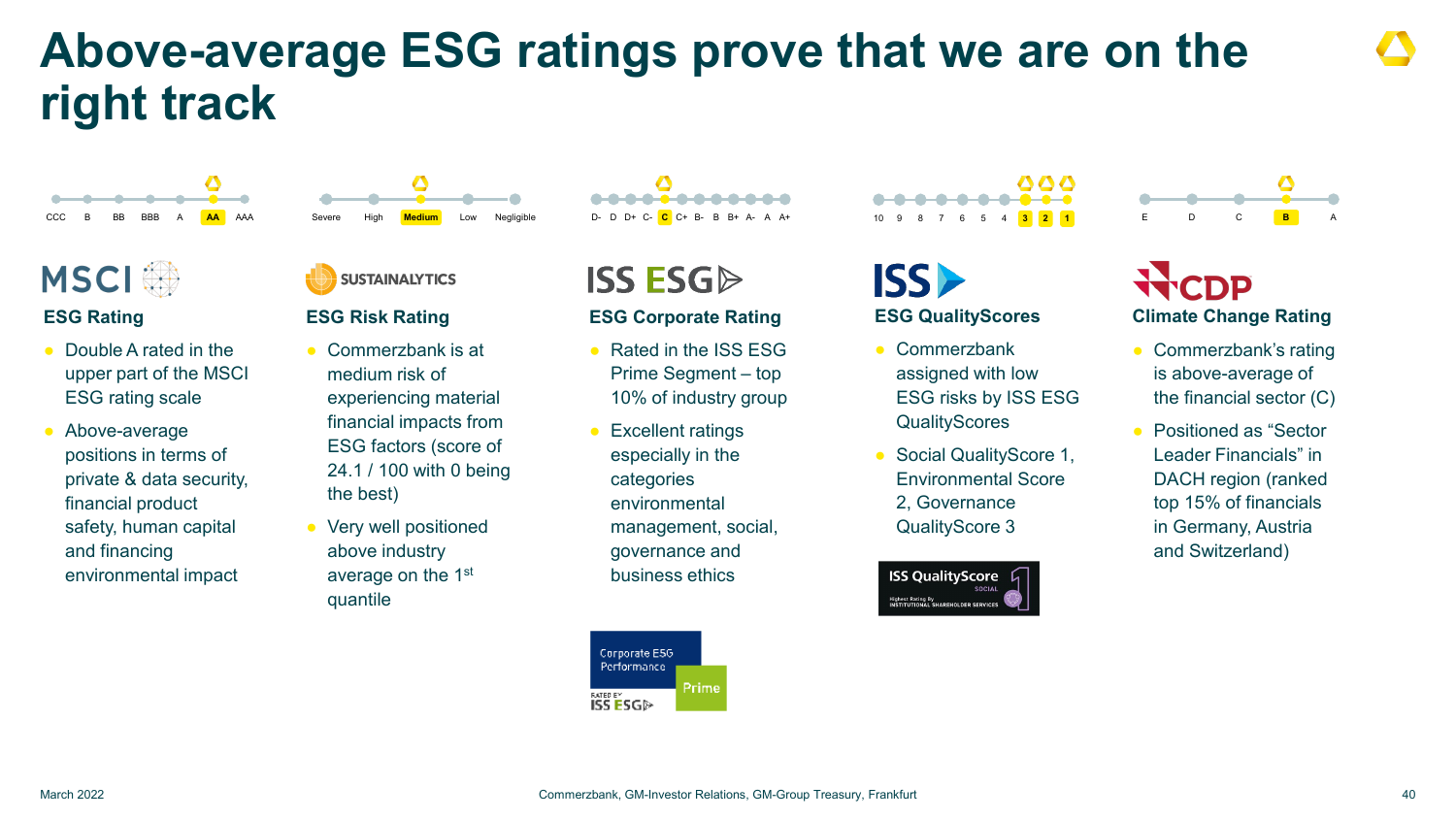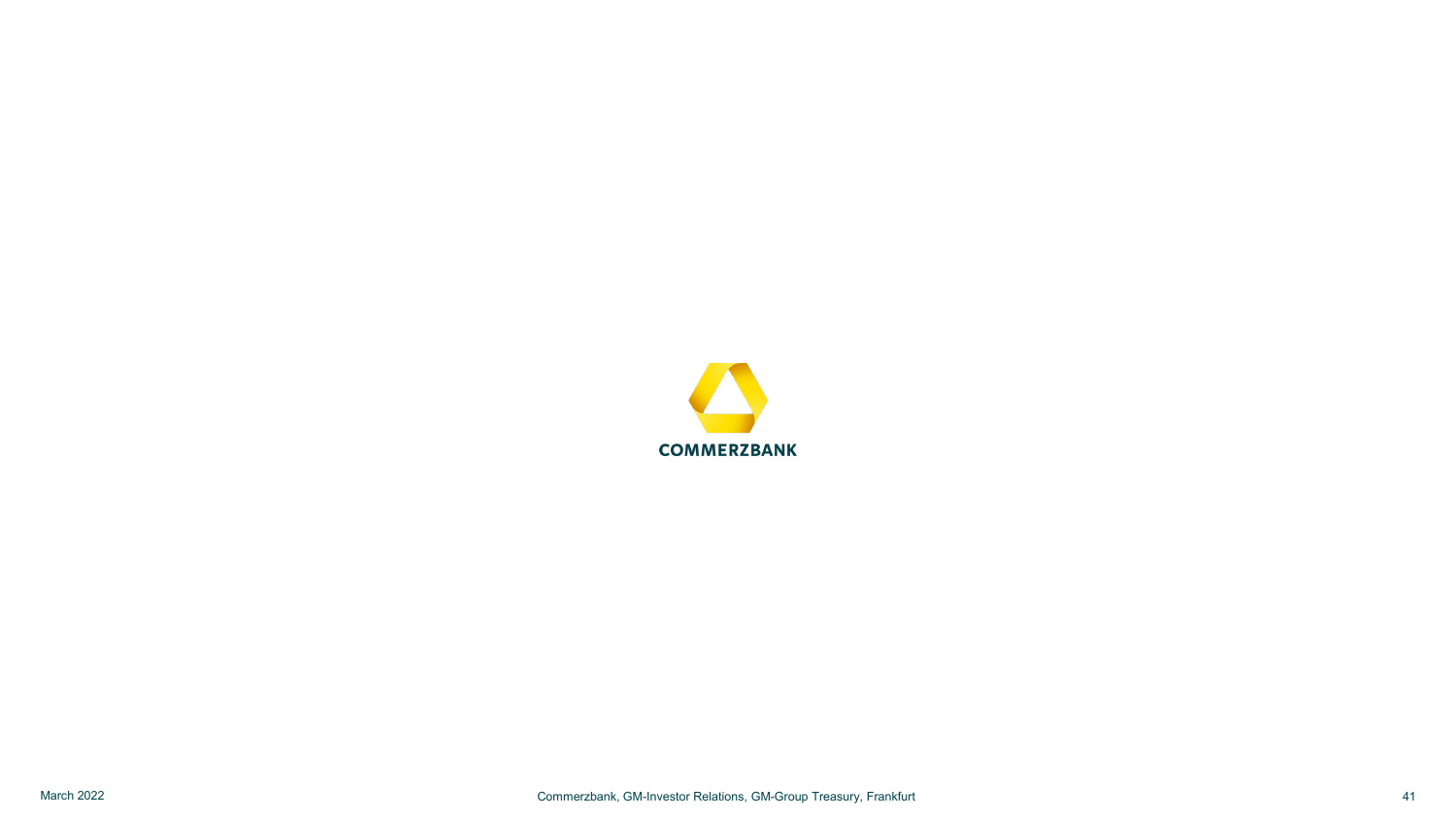## **Appendix**

| 2022 Dashboard                  | 43 | <b>Commerzbank Group</b>                                                     |           | <b>P&amp;L tables</b>                       |       |
|---------------------------------|----|------------------------------------------------------------------------------|-----------|---------------------------------------------|-------|
|                                 |    | Loan and deposit volumes                                                     | 46        | <b>Private and Small Business Customers</b> | 53-54 |
|                                 |    | Higher interest rate impact                                                  | 47        | <b>Corporate Clients</b>                    | 55-56 |
| <b>Restructuring charges</b>    | 44 | Group results Q4 2021                                                        | 48        | <b>Others &amp; Consolidation</b>           | 57    |
|                                 |    | Exceptional revenue items                                                    | 49        | <b>Commerzbank Group</b>                    | 58-59 |
| <b>Corporate responsibility</b> |    | Corona and risk related information                                          |           | <b>Glossary</b>                             | 60    |
| Sustainable products target     | 45 | Retail, Travel related industries and<br>Automotive & mechanical engineering | $50 - 51$ |                                             |       |
|                                 |    | <b>Cost management</b>                                                       | 52        | <b>Contacts &amp; Financial calendar</b>    | 61    |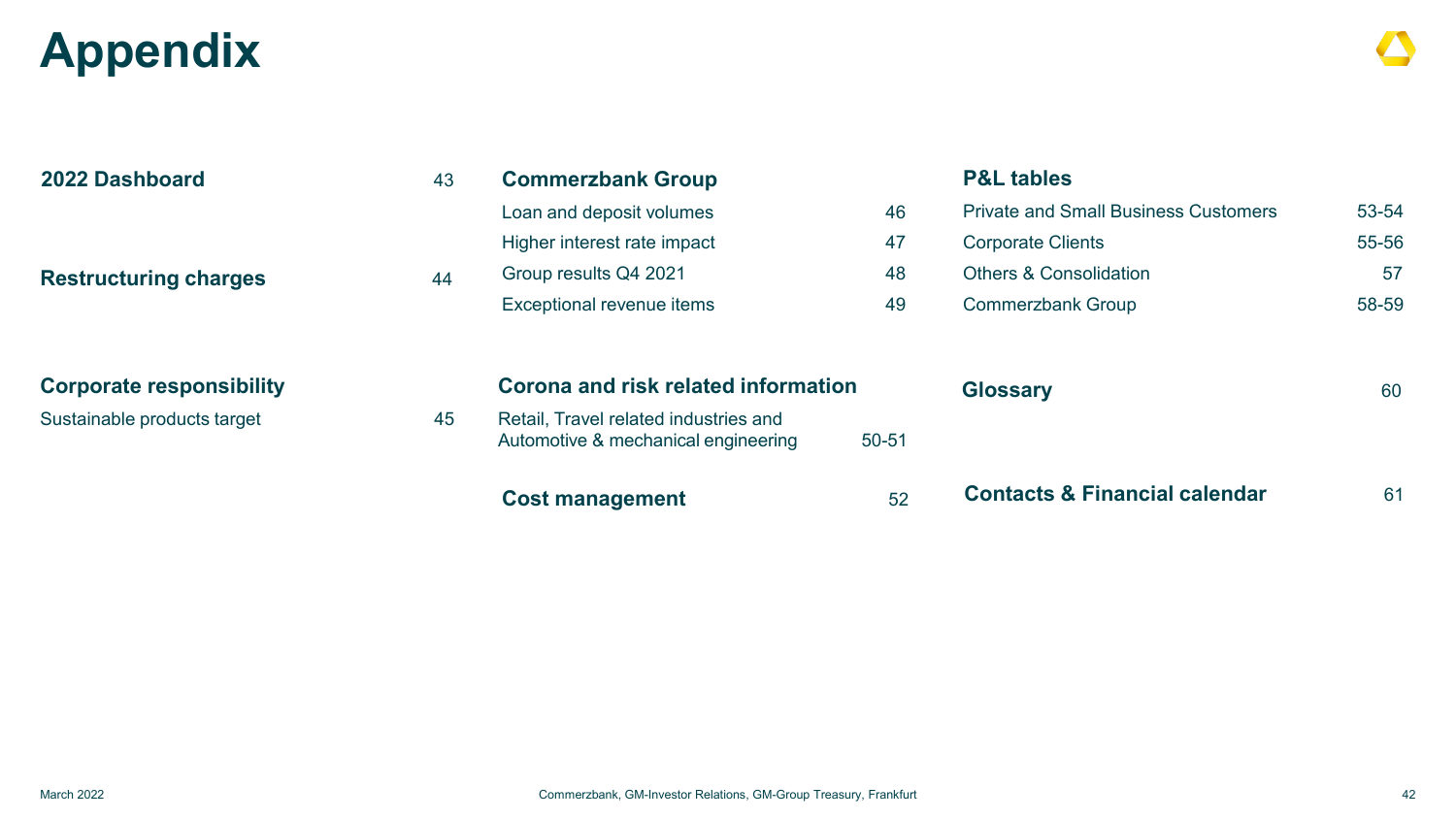### **Dashboard for 2022**

|                                     | <b>KPI</b>                                      | <b>YE 2020</b> | <b>YE 2021</b> | <b>Target 2022</b>       | Target 2024 |
|-------------------------------------|-------------------------------------------------|----------------|----------------|--------------------------|-------------|
|                                     | Domestic locations (#)                          | 800            | 550            | 450                      | 450         |
| <b>Private &amp; Small</b>          | Active digital banking users (%)                | 66             | 70             | 71                       | 73          |
| <b>Business</b><br><b>Customers</b> | Loan and securities volumes (GER $\mid \in$ bn) | 290            | 340            | 360                      | >390        |
|                                     | Net FTE reduction vs. YE 2020 (#)               |                | 1,700          | 3,000                    | 3,100       |
|                                     | International locations exited (#)              |                | 6              | 10                       | 15          |
| Corporate                           | Digital banking users activated (%)             |                | 24             | 40                       | 100         |
| <b>Clients</b>                      | Portfolio with RWA efficiency $\langle 3\%$ (%) | 34             | 29             | 31                       | 22          |
|                                     | Net FTE reduction vs. YE 2020 (#)               |                | 450            | 700                      | 900         |
|                                     | IT capacity in nearshoring locations (%)        | 14             | 20             | 24                       | 26          |
| <b>Operations &amp;</b>             | Apps on cloud (%)                               | 32             | 41             | 60                       | 85          |
| <b>Head Office</b>                  | Reduction of external staff (#)                 |                | $\sim$         | $\overline{\phantom{a}}$ | 1,300       |
|                                     | Net FTE reduction vs. YE 2020 (#)               |                | 580            | 600                      | 3,100       |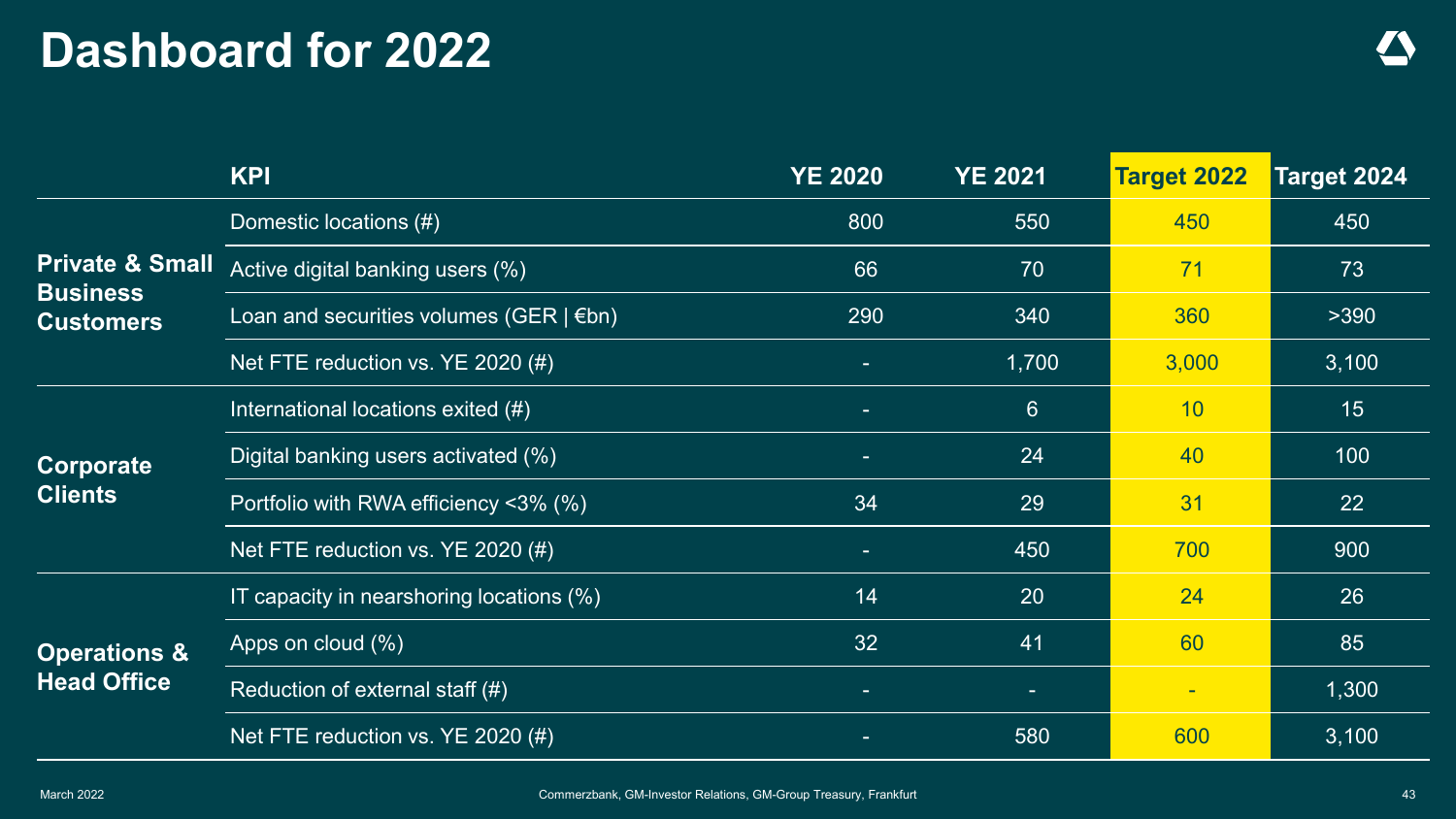### **€2bn restructuring charges nearly fully booked**

### **Restructuring charges**

#### $(\epsilon m)$

### Personnel reduction

Occupancy related incl. operating and business equipment



- Booking of **restructuring charges** nearly **completed in 2021**
- **∼€50m real estate related restructuring charges** for reduction of branch network, foreign locations and reduced central functions outstanding
- **∼€20m** restructuring charges for **personnel reduction** in foreign locations to be booked in 2022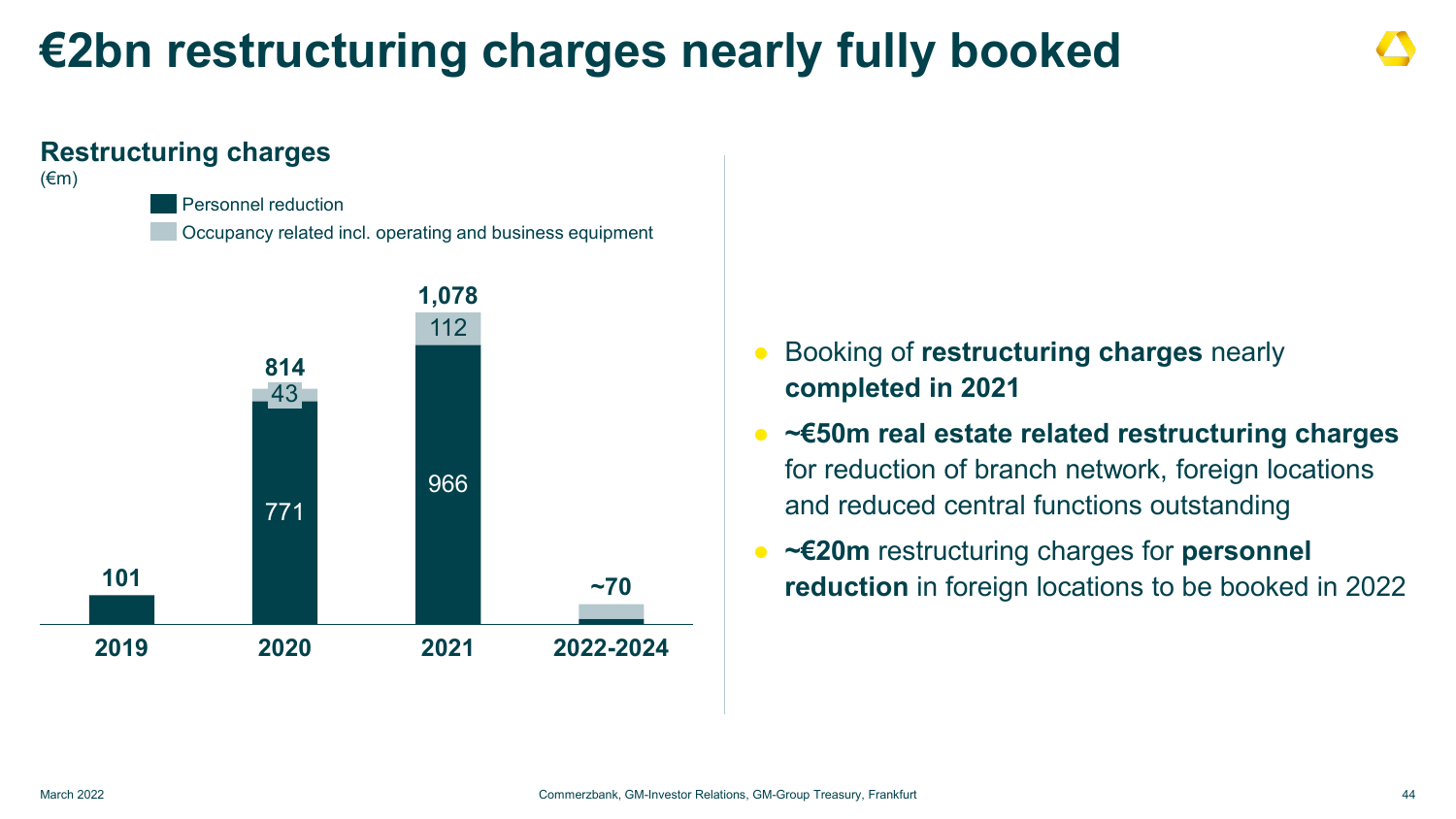### **Sustainable products in 2022**

**Advisory products Loan products** € (no balance sheet impact, €bn) (with balance sheet impact,  $\notin$ bn) **Corporate Clients** • Renewable energy loan portfolio Accompanied ESG bond transactions **Sustainable products** ● Accompanied sustainability linked loans (e.g. Green and Social Bonds) Sustainable investment solutions for Corporate KfW sustainability linked programmes **Clients 120 300 75 77 80 69 71 <sup>194</sup> <sup>207</sup> 2021 2022 Target 2025 2021 2022 Target 2025 Private & Small Business Customers** • Asset management, securities advisory **Green mortgages** Instalment loans and brokerage **2020 2021 2022 Target Commerz Real products** ● KfW programmes **2025 Retirement solutions 90 45 51 <sup>6</sup> <sup>7</sup> <sup>10</sup> 2021 2022 Target 2025 2021 2022 Target 2025**

(€bn)

**103**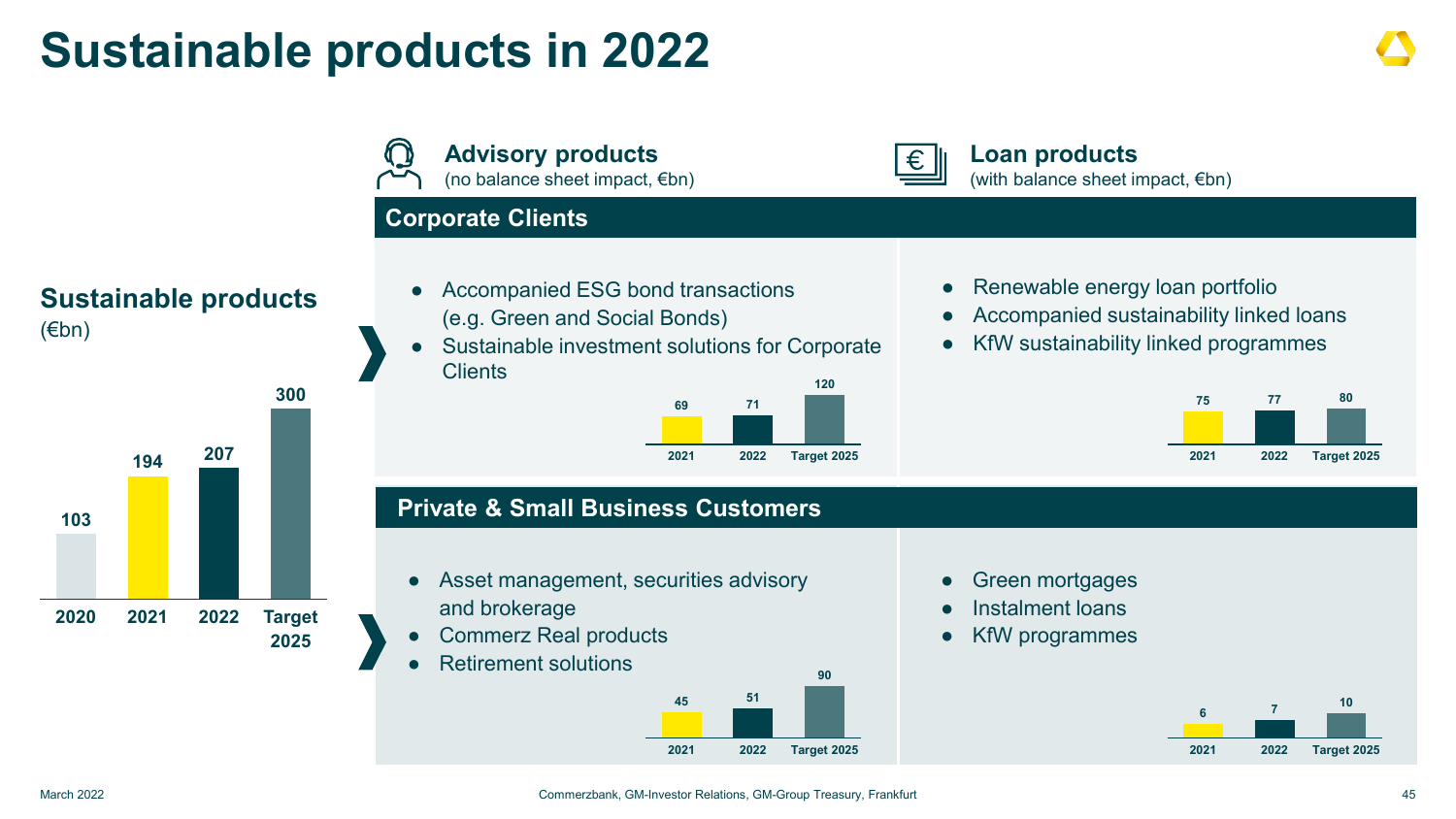### **Loan and deposit development**





#### **Corporate Clients**  (monthly average €bn)



#### **Highlights**

Loan growth in PSBC driven by residential mortgage business and investment loans in Germany

No significant changes in deposit base in Germany while mBank shows slight increase

Increased loan volumes in CC across all sub-segments

Decrease in deposits mainly driven by Institutionals and Mittelstand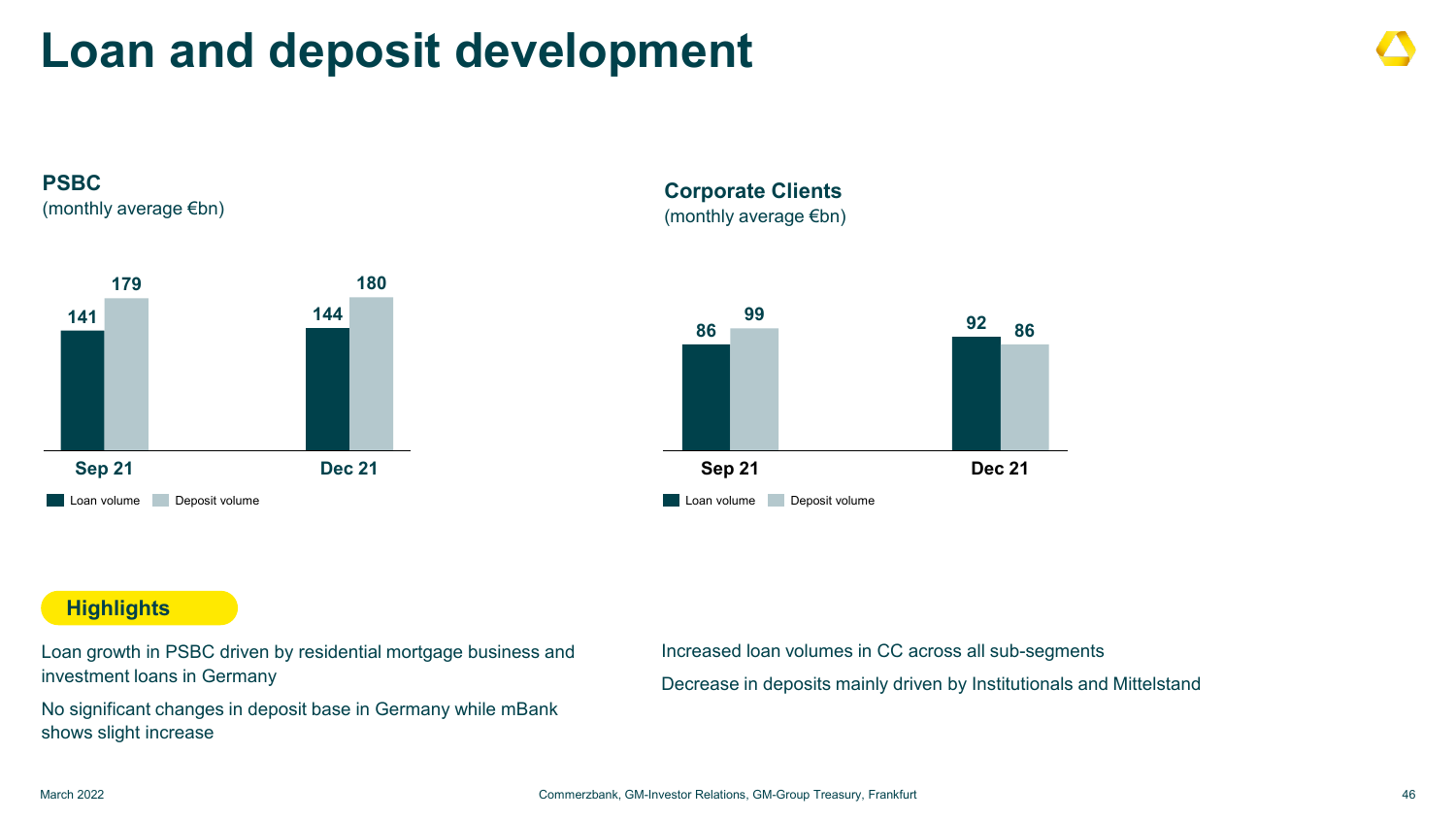### **Group with good results in Q4 and FY 2021**

#### **Group operating result** (€m)



#### **Group P&L**

| in $\epsilon$ m                                     | Q4 2020  | Q3 2021 | Q4 2021 | <b>FY 2020</b> | <b>FY 2021</b> |
|-----------------------------------------------------|----------|---------|---------|----------------|----------------|
| <b>Revenues</b>                                     | 2,029    | 2,006   | 2,099   | 8.186          | 8,459          |
| <b>Exceptional items</b>                            | $-19$    | -9      | 235     | $-258$         | 388            |
| Revenues excl. exceptional items                    | 2,047    | 2,015   | 1,864   | 8,444          | 8,071          |
| o/w Net interest income                             | 1,154    | 1,146   | 1.211   | 4.996          | 4,617          |
| o/w Net commission income                           | 837      | 873     | 924     | 3.320          | 3.616          |
| o/w Net fair value result                           | 196      | 129     | 188     | 342            | 725            |
| o/w Other income                                    | $-140$   | $-132$  | $-459$  | $-213$         | $-886$         |
| <b>Risk result</b>                                  | $-681$   | $-22$   | $-313$  | $-1,748$       | $-570$         |
| Operating expenses                                  | 1.609    | 1.485   | 1.581   | 6.160          | 6.239          |
| Compulsory contributions                            | 67       | 27      | 65      | 512            | 467            |
| <b>Operating result</b>                             | $-328$   | 472     | 141     | $-233$         | 1,183          |
| Impairments on goodwill and other intangible assets | 1,578    |         |         | 1,578          |                |
| Restructuring expenses                              | 614      | 76      | 26      | 814            | 1,078          |
| Pre-tax profit discontinued operations              | $-10$    |         |         | 30             |                |
| <b>Pre-tax profit Commerzbank Group</b>             | $-2,530$ | 396     | 115     | $-2,597$       | 105            |
| Taxes on income                                     | 199      | $-6$    | $-199$  | 264            | $-248$         |
| Minority interests                                  | $-26$    | $-1$    | $-107$  | 9              | $-77$          |
| <b>Net result</b>                                   | $-2,702$ | 403     | 421     | $-2.870$       | 430            |
|                                                     |          |         |         |                |                |
| CIR (excl. compulsory contributions) (%)            | 79.3     | 74.0    | 75.3    | 75.2           | 73.8           |
| CIR (incl. compulsory contributions) (%)            | 82.6     | 75.4    | 784     | 81.5           | 79.3           |
| Net RoTE $(\% )$                                    | -44.0    | 5.8     | 6.0     | $-11.7$        | 1.0            |
| Operating RoCET (%)                                 | $-5.4$   | 7.9     | 2.4     | $-1.0$         | 5.0            |
|                                                     |          |         |         |                |                |

#### **Highlights Q4**

YoY increase in operating result driven by solid customer revenues and lower risk result

QoQ lower operating result due to risk result and increase of provisions for CHF loans in Poland

Underlying NII increased by 5% and underlying NCI by 10% YoY based on strong customer business

Other income mainly reflects provisions for CHF loans in Poland

NFV result benefits from investment valuations of CommerzVentures

Positive tax mainly due to improved outlook and respective DTAs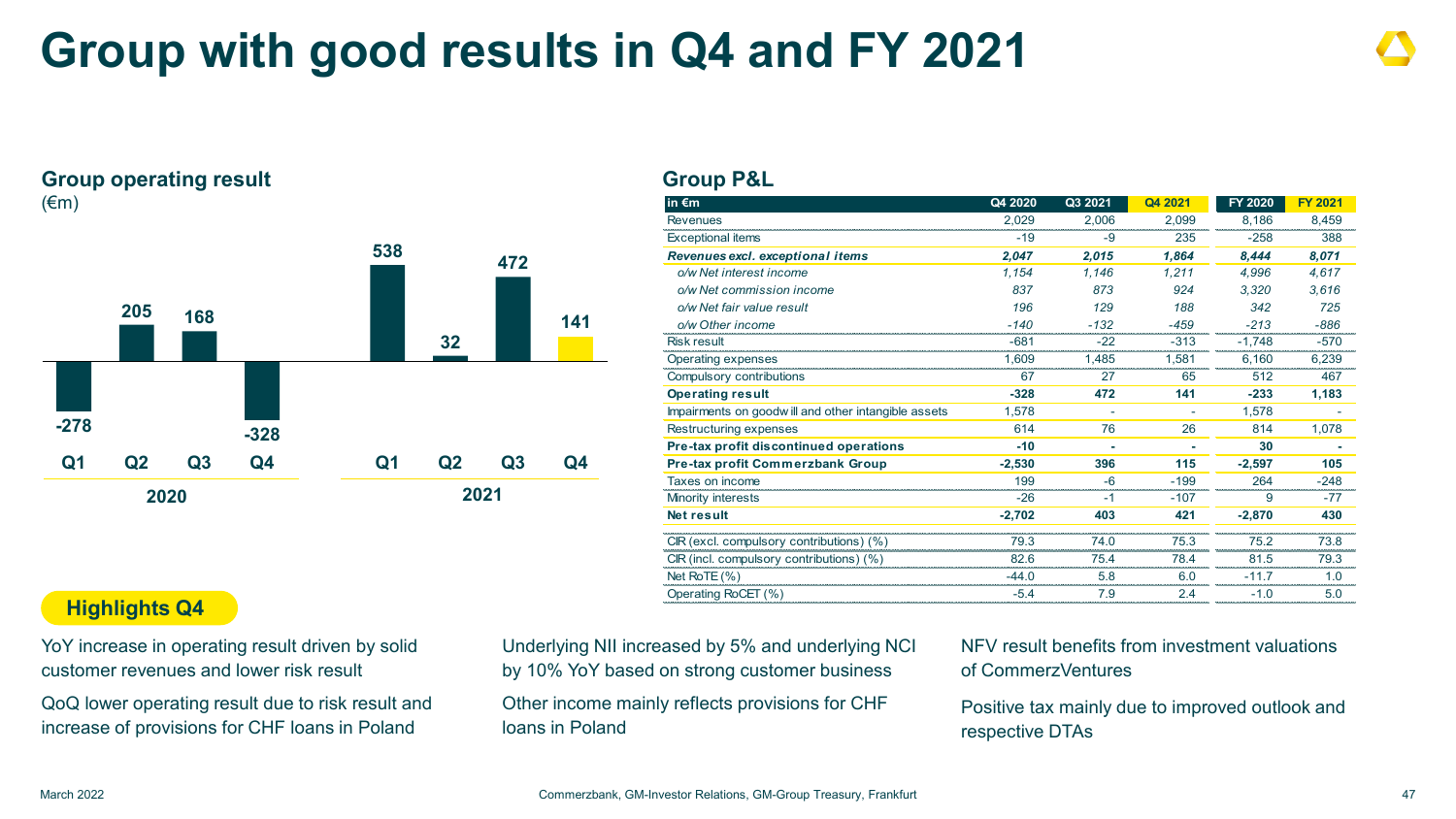### **Exceptional revenue items reflect TLTRO & participation**

| 2020 (€m)      |                                                                                                        |                      | <b>Revenues</b> | 2021 (€m)      | <b>Revenues</b>                                                                                                                       |                           |       |
|----------------|--------------------------------------------------------------------------------------------------------|----------------------|-----------------|----------------|---------------------------------------------------------------------------------------------------------------------------------------|---------------------------|-------|
| Q1             | Hedging & valuation adjustments<br>PPA Consumer Finance (PSBC)                                         | $-160$<br>$-13$      | $-172$          | Q <sub>1</sub> | Hedging & valuation adjustments<br>PPA Consumer Finance (PSBC)<br>TLTRO benefit (O&C)                                                 | 67<br>$-9$<br>126         | 184   |
| Q2             | Hedging & valuation adjustments<br>PPA Consumer Finance (PSBC)<br>Fine UK Financial Conduct Auth. (CC) | 49<br>$-12$<br>$-41$ | $-5$            | $\bf Q2$       | Hedging & valuation adjustments<br>PPA Consumer Finance (PSBC)<br>TLTRO benefit (O&C)<br>Prov. re judgement on pricing of acc. (PSBC) | 10<br>$-8$<br>42<br>$-66$ | $-22$ |
| Q3             | Hedging & valuation adjustments<br>PPA Consumer Finance (PSBC)                                         | $-51$<br>$-11$       | $-62$           | Q3             | Hedging & valuation adjustments<br>PPA Consumer Finance (PSBC)<br>Prov. re judgement on pricing of acc. (PSBC)                        | 32<br>$-8$<br>$-33$       | -9    |
| Q <sub>4</sub> | Hedging & valuation adjustments<br>PPA Consumer Finance (PSBC)                                         | $-9$<br>$-10$        | $-19$           | Q <sub>4</sub> | Hedging & valuation adjustments<br>PPA Consumer Finance (PSBC)<br>TLTRO benefit (O&C)<br>Valuation of participation (PSBC)            | 31<br>$-7$<br>95<br>116   | 235   |
| FY             |                                                                                                        |                      | $-258$          | <b>FY</b>      |                                                                                                                                       |                           | 388   |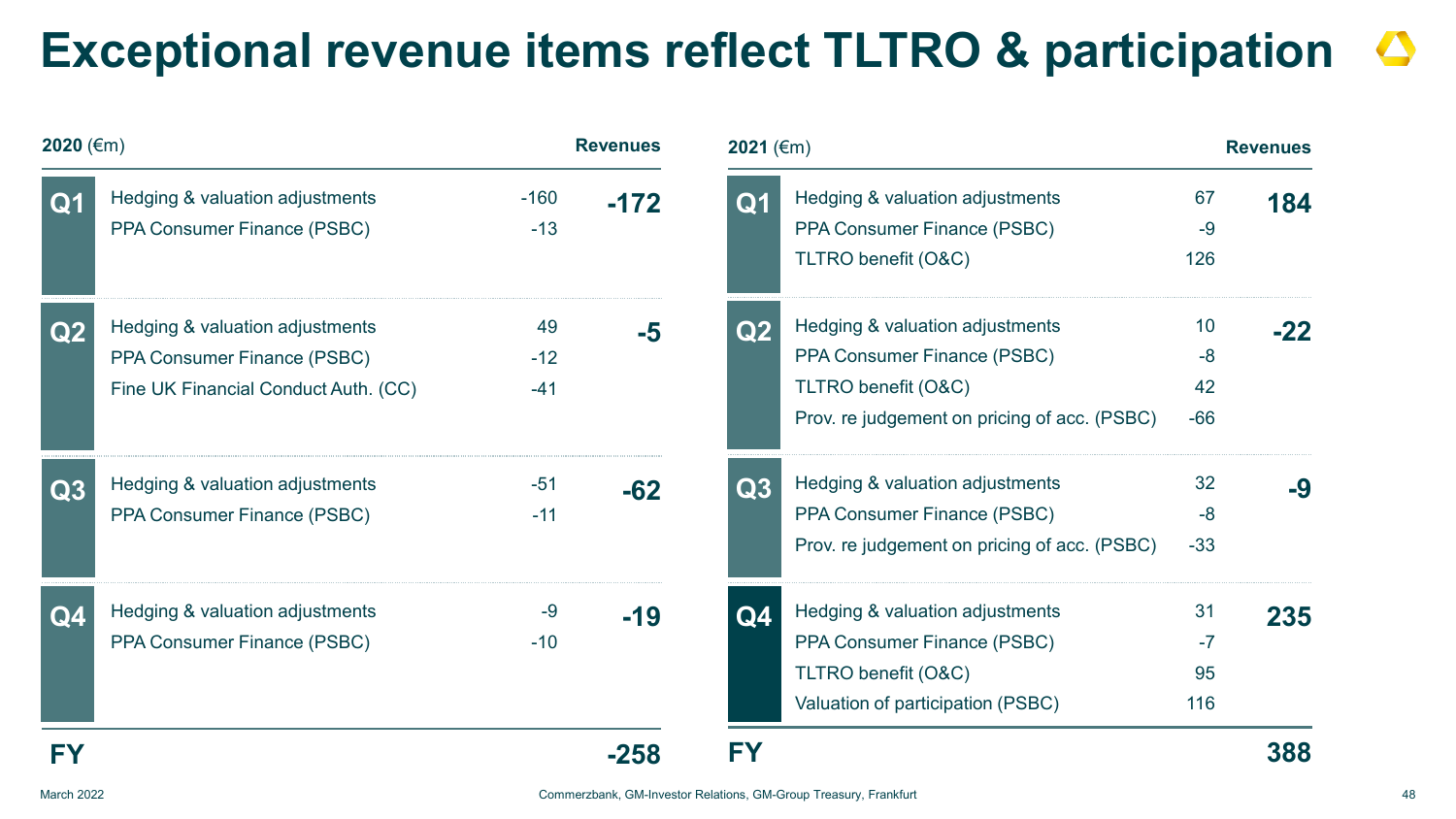### **Retail industry**

### Portfolio increased by  $€1.2$ bn in Q4 – share of 1.6% of overall portfolio



- Overall stable sector due to high proportion of food retailing and drugstores (food retailing with 10-15% non food revenues). Top 10 borrower units represent 59% of sector EaD
- Retail industry: fierce predatory competition in all segments by price and investments in shop modernisation. Online is gaining market share at the expense of the stationary retailer. Since we seethe customers of the future as "hybrid", omnichannel can be the answer to the concept question
- In the current Omicron crisis situation: food retailing still winner due to stay-at-home effect and access restrictions of competitors in non food. Fashion: most severely affected. Winter and Christmas business were again affected in December. Due to 2G (plus) rules, shops remain open but the frequency decreases. For this reason sales decreases. Costs continue unchanged. Still home improvement/DIY/consumer electronics/sports benefit from "cocooning impact", shift in consumer preferences and working from home
- Liquidity: still satisfactory
- Future risks are rising prices for raw materials, energy and logistics costs; interruption of the supply chain and cyber risk attacks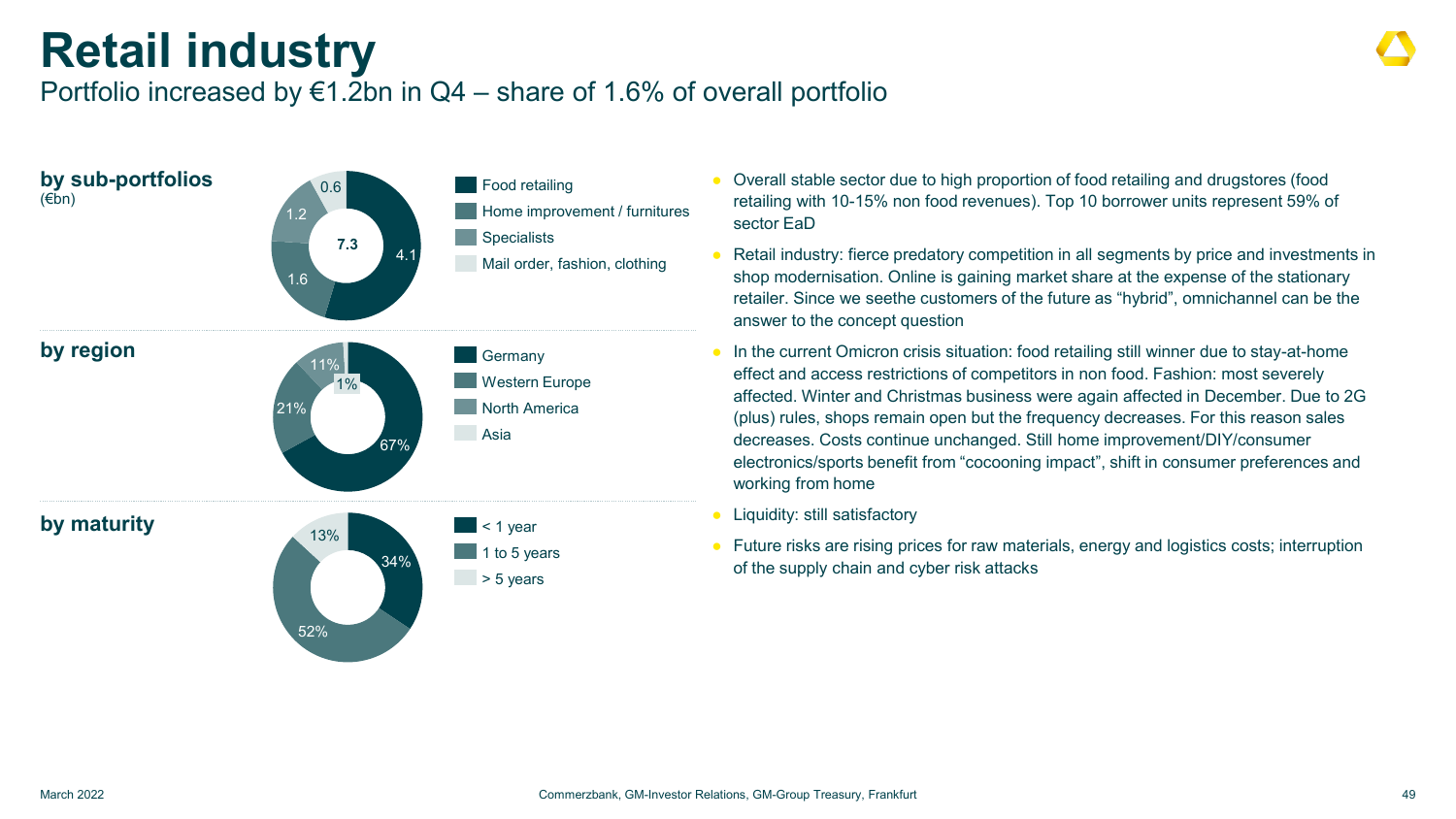### **Travel related industries**

### Portfolio slightly increased by  $\epsilon$ 0.1bn in Q4 – share of only 0.9% of overall portfolio



- **Airlines (€ 2.2bn):** Portfolio consists of €1.8bn secured aircraft financing and €0.4bn corporate exposure. Corona has hit the airline industry in an unprecedented extent. The crisis has a sustainable impact, but signs of recovery in 2021 show that the general global trend for travel and mobility should be intact once the situation has improved. Full rebound is uncertain, but currently expected to take until 2024
- **Cruise liners (€0.7bn):** The cruise industry just restarted operations in summer 2021 from US ports with signs of quick recovery. However, the spread of Omicron resulted in headwinds for the industry. The three major cruise lines experience a slight drop in short term bookings, while bookings for Q2/2022 onwards appear to be unaffected and remain strong on pre-pandemic levels. Another no-sail order by the CDC is not to be expected. Though, single destinations in the Caribbean restricted their access for cruise ships. Cruise lines are rescheduling their itineraries accordingly. Cancellations occurred in some cases, mostly if an increased number of crew members got infected. However, cases on board remain a minority
- **Hotels (€0.7bn):** Most hotels have reopened since lift of lockdown. Recovery is expected through the implementation of 2G/3G-concepts and increasing vaccination rates. From Q2/Q3 return to pre-Corona level seems realistic for leisure hotels, while business hotels will suffer longer from negative Corona impact and existing project pipeline (oversupply)
- **Tour operators (€0.4bn):** High Corona impact, however partly mitigated by strong support from the state through KfW loans and non-repayable bridging aid. We are currently seeing a recovery in the market, which will nevertheless depend on the further course of the pandemic. Reaching the pre-Corona level is not expected until 2023 at the earliest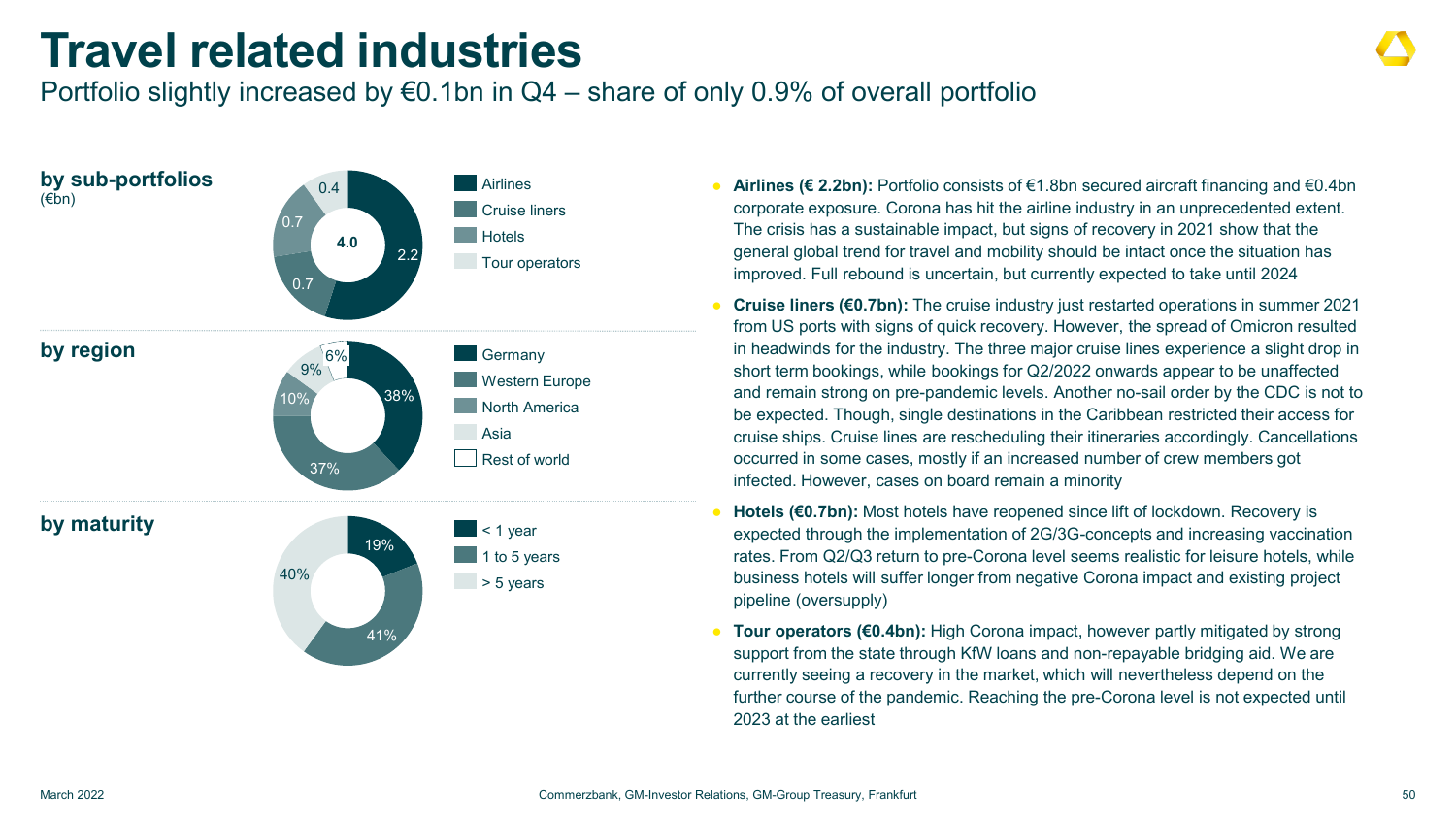## **Automotive & mechanical engineering**

Portfolio unchanged at €18.5bn – share of 3.9% of overall portfolio



**Automotive (10.7bn)**: Dominating sub-sectors within portfolio are car parts suppliers (52% EAD) and original equipment manufacturers (OEM; 36% EAD). Major share of complete automotive EaD is rated investment grade (83%)

- Despite ongoing recovery of demand very challenging market environment, high backlog in vehicle production and temporary plant shutdowns, mainly due to global supply shortages for automotive semiconductors but also for other pre-products und raw materials (e.g. aluminum, magnesium, steel, copper and plastic derivatives), which leads to modified call-off orders
- Vulnerable supply chains, rising material prices, increased freight rates and also energy costs are hitting profitability with significant impact on liquidity, mainly at car part supplier side. Meanwhile, requirements caused by strong transformation process (switch from combustion engine to e-mobility), in which most of the market participants are in midst of, are remaining
- The overall disrupting impact on the whole production process threatens the recovery of the automotive sector, whose return to pre-crisis level is not expected before 2023

**Mechanical engineering**: Overall stable sector due to highly diversified portfolio with different impact of Corona induced crisis on portfolio subgroups. Biggest subgroup machine tools representing less than 10% of all client groups and top 10 clients approx. 20% of EaD

- Difficult market even before Corona in subsectors with high exposure to automotive sector but for sector as a whole no severe impact expected due to well-filled order books, improving order income in recent months and sufficient liquidity
- Market environment recovered from Q4/2020 onwards. However, shortage of raw materials are having a negative impact on the overall sector and threaten recovery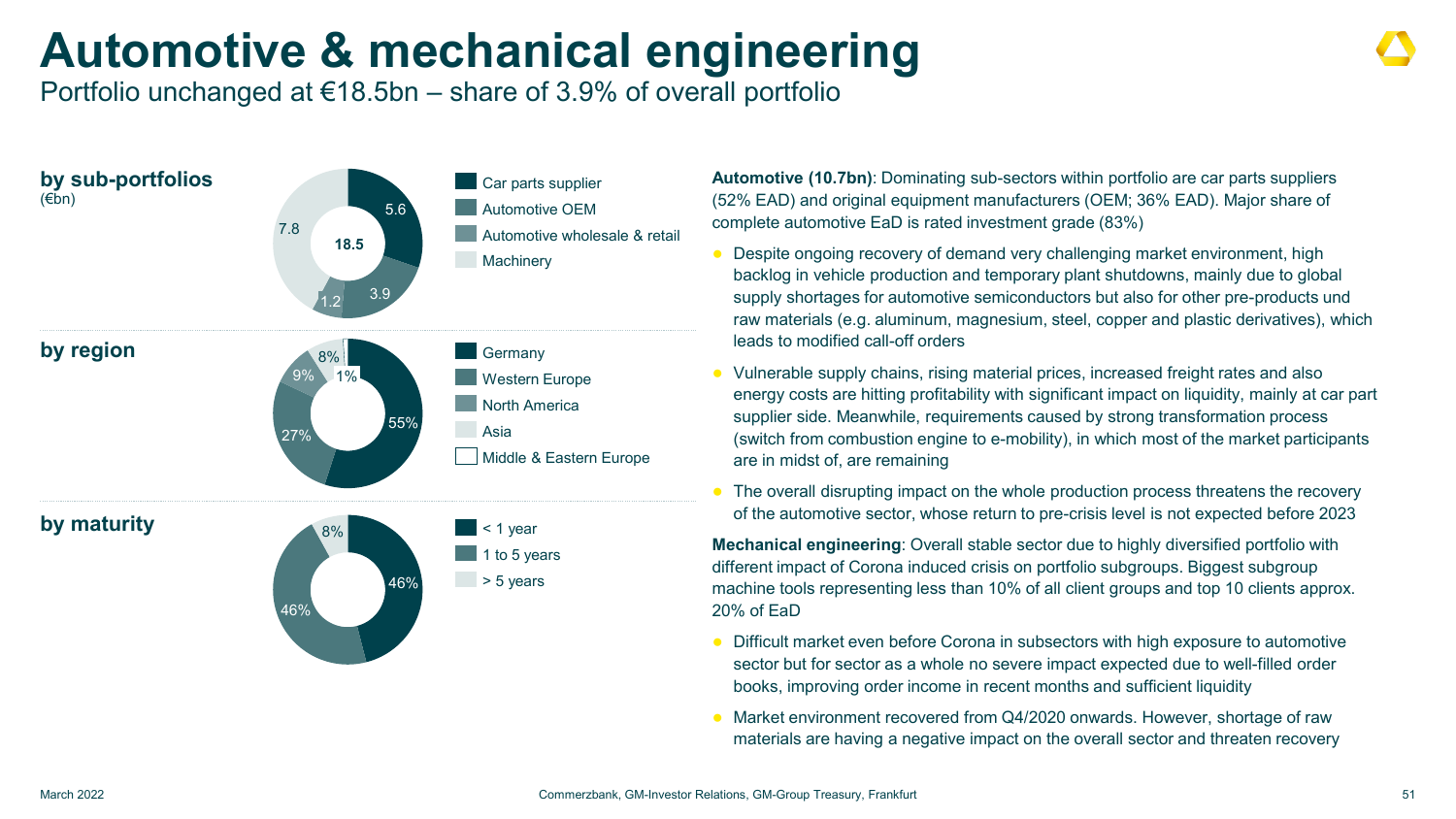### **Strict cost management**

**Operating expenses (excl. Q2 one-off)**  $(\epsilon m)$ **FY 2020 FY 2021 6,160 6,039** 2,660 3,500 2,575 3,464 **-2.0% / -€121m** Administrative expenses Personnel expenses

### **Compulsory contributions** (€m)



#### **Highlights**

Personnel expenses benefit from a ~1,200 net FTE reduction YoY to 38,298 – partly offset by wage adjustments and higher variable compensation. In addition, ~1,600 FTE left the bank on 1 January 2022 via voluntary programs

Decrease in administrative expenses for advertising, regular depreciation and travel

Reduced compulsory contributions due to usage of payment commitments



~€570m investment spending on digitalisation, IT infrastructure and regulatory topics

Total expenses burdened by one-time write-off for the discontinuation of securities outsourcing project in Q2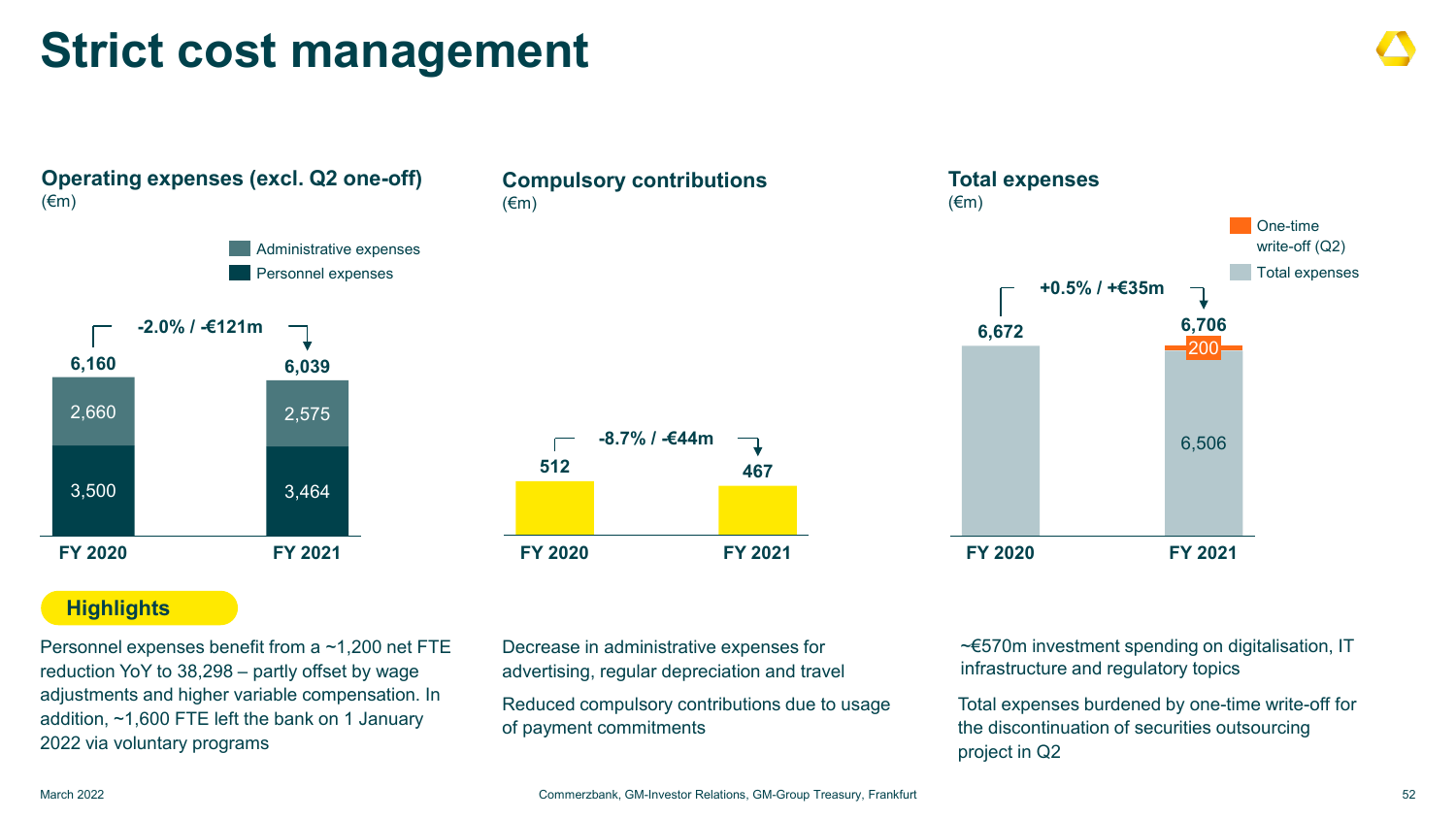## **PSBC: good growth & expansion of deposit pricing**





#### **Deposits (Germany)** (€bn eop) 104 111 110 99 101 <sup>38</sup> <sup>29</sup> <sup>25</sup> <sup>32</sup> <sup>27</sup> 13 16 18 7 **Q4 2021**  $10<sub>1</sub>$ **YE 2020 Q1 2021 Q2 2021 Q3 2021 <sup>150</sup> <sup>150</sup> <sup>148</sup> <sup>146</sup> <sup>147</sup>** Priced Above allowance (currently not priced) **Below allowance**

#### **Highlights Q4**

Increase in securities volume from inflow of €4bn net new money

Successful stabilisation of deposit volume at €147bn

German mortgage business up 7% YoY to €92bn Continued increase of priced deposits to €18bn

Consumer finance book at €3.8bn



March 2022 Commerzbank, GM-Investor Relations, GM-Group Treasury, Frankfurt 53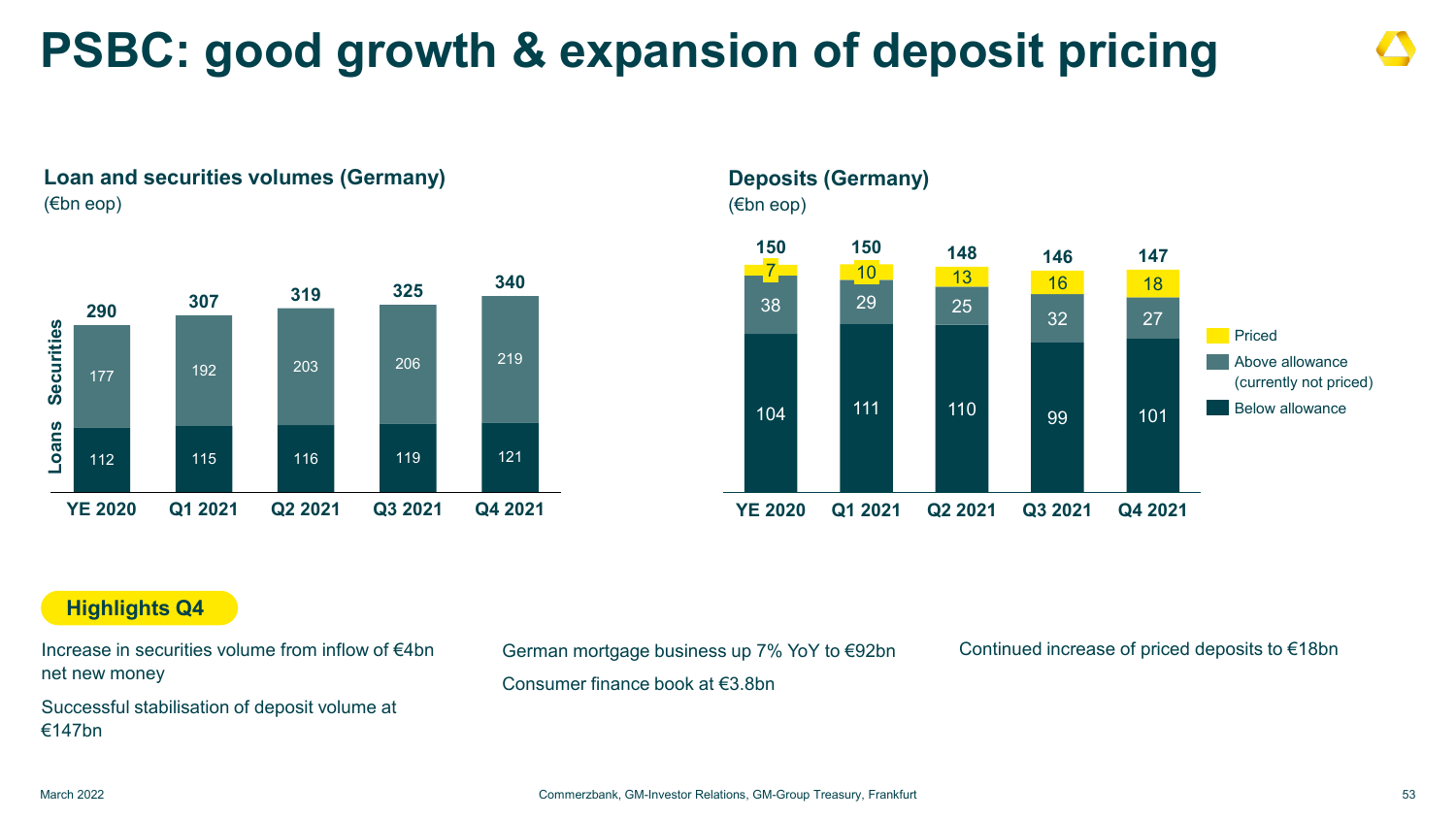### **Increased revenues from customer business in PSBC**



#### **2020 2021 Operating result**  $(\epsilon m)$ **147 <sup>108</sup> <sup>83</sup> 32 250 138 300 -113 Q1 Q2 Q3 Q4 Q1 Q2 Q3 Q4** … excluding provisions for CHF loans of mBank

| 150 | 150 |  | 264 | 93 | 395 |  |
|-----|-----|--|-----|----|-----|--|
|     |     |  |     |    |     |  |

#### **Segmental P&L PSBC**

| in $\epsilon$ m                              | Q4 2020 | Q3 2021 | Q4 2021 | FY 2020 | <b>FY 2021</b> |
|----------------------------------------------|---------|---------|---------|---------|----------------|
| Revenues                                     | 1,133   | 1,177   | 1.059   | 4,778   | 4,694          |
| <b>Exceptional items</b>                     | $-9$    | $-43$   | 109     | -47     | $-14$          |
| Revenues excl. exceptional items             | 1,142   | 1,220   | 950     | 4,825   | 4,708          |
| o/w Private Customers                        | 682     | 734     | 765     | 2.788   | 2,959          |
| o/w Small Business Customers                 | 203     | 212     | 217     | 824     | 840            |
| o/w mBank                                    | 220     | 223     | -99     | 1.025   | 687            |
| o/w Commerz Real                             | 37      | 51      | 68      | 187     | 222            |
| <b>Risk result</b>                           | -118    |         | -194    | -562    | $-319$         |
| Operating expenses                           | 920     | 850     | 914     | 3,515   | 3,482          |
| Compulsory contributions                     | 63      | 27      | 64      | 331     | 318            |
| <b>Operating result</b>                      | 32      | 300     | $-113$  | 370     | 575            |
| RWA (end of period in $\notin$ bn)           | 47.2    | 53.5    | 53.4    | 47.2    | 53.4           |
| CIR (excl. compulsory contributions) (%)     | 812     | 723     | 86.4    | 736     | 74.2           |
| CIR (incl. compulsory contributions) (%)     | 86.8    | 746     | 924     | 80.5    | 81.0           |
| Operating return on equity (%)               | 22      | 188     | $-71$   | 65      | 9.3            |
| Provisions for CHF loans of mBank            | $-113$  | $-95$   | -436    | $-229$  | -600           |
| Operating result ex provisions for CHF loans | 145     | 395     | 323     | 599     | 1.175          |

#### **Highlights Q4**

Excluding provisions for CHF loans, YoY 10% (€131m) increase in underlying revenues with 14% better revenues in the German operations due to strong securities business and loan growth

Net reduction of customer base in Germany by 67k in Q4 – customer and revenue churn below expectation

mBank YoY with strong growth in NCI (15%) and NII (25%) but burdened by high provisions for CHF loans – outstanding volume of CHF loans at €2.0bn and provisions at €899m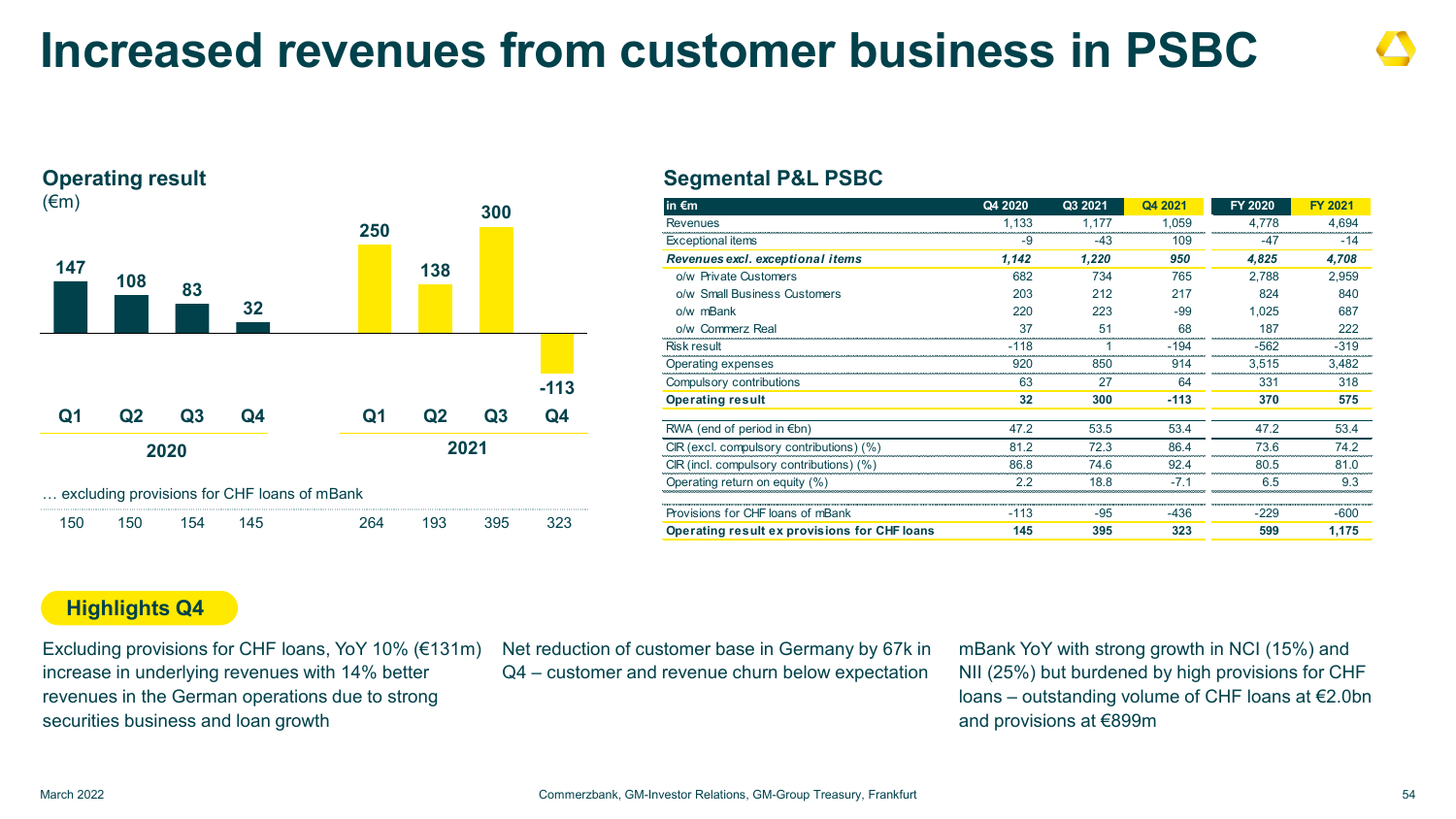### **CC with improved customer revenues**



#### **Segmental P&L CC**

| $\overline{\mathsf{in}}$ $\overline{\mathsf{em}}$ | Q4 2020 | Q3 2021 | Q4 2021 | <b>FY 2020</b> | <b>FY 2021</b> |
|---------------------------------------------------|---------|---------|---------|----------------|----------------|
| <b>Revenues</b>                                   | 759     | 776     | 795     | 3,056          | 3.168          |
| <b>Exceptional items</b>                          | 12      | 15      | 12      | $-101$         | 56             |
| Revenues excl. exceptional items                  | 747     | 761     | 782     | 3.157          | 3,113          |
| o/w Mittelstand                                   | 415     | 437     | 462     | 1.717          | 1.771          |
| o/w International Corporates                      | 201     | 201     | 212     | 904            | 827            |
| o/w Institutionals                                | 132     | 135     | 130     | 526            | 511            |
| $o/w$ others                                      |         | $-12$   | -21     | 9              |                |
| Risk result                                       | -505    | -29     | -81     | $-1.081$       | -149           |
| Operating expenses                                | 590     | 531     | 615     | 2.327          | 2.267          |
| Compulsory contributions                          | 2       |         |         | 113            | 96             |
| <b>Operating result</b>                           | $-339$  | 216     | 97      | $-465$         | 656            |
| RWA (end of period in $\notin$ bn)                | 88.5    | 79.2    | 81.0    | 88.5           | 81.0           |
| CIR (excl. compulsory contributions) (%)          | 77.7    | 68.4    | 77.4    | 76.2           | 71.6           |
| CIR (incl. compulsory contributions) (%)          | 78.1    | 68.4    | 77.6    | 79.8           | 74 R           |
| Operating return on equity (%)                    | -12.4   | 8.9     | 4.1     |                | 6.6            |

#### **Highlights Q4**

Mittelstand with improved revenues from lending, transaction banking and capital markets

International Corporates with improved transaction banking and capital markets revenues compensating reduced contributions from loan business in line with strategy

YoY €8bn lower RWA mainly driven by €4bn lower credit RWA and €2bn lower operational risk RWA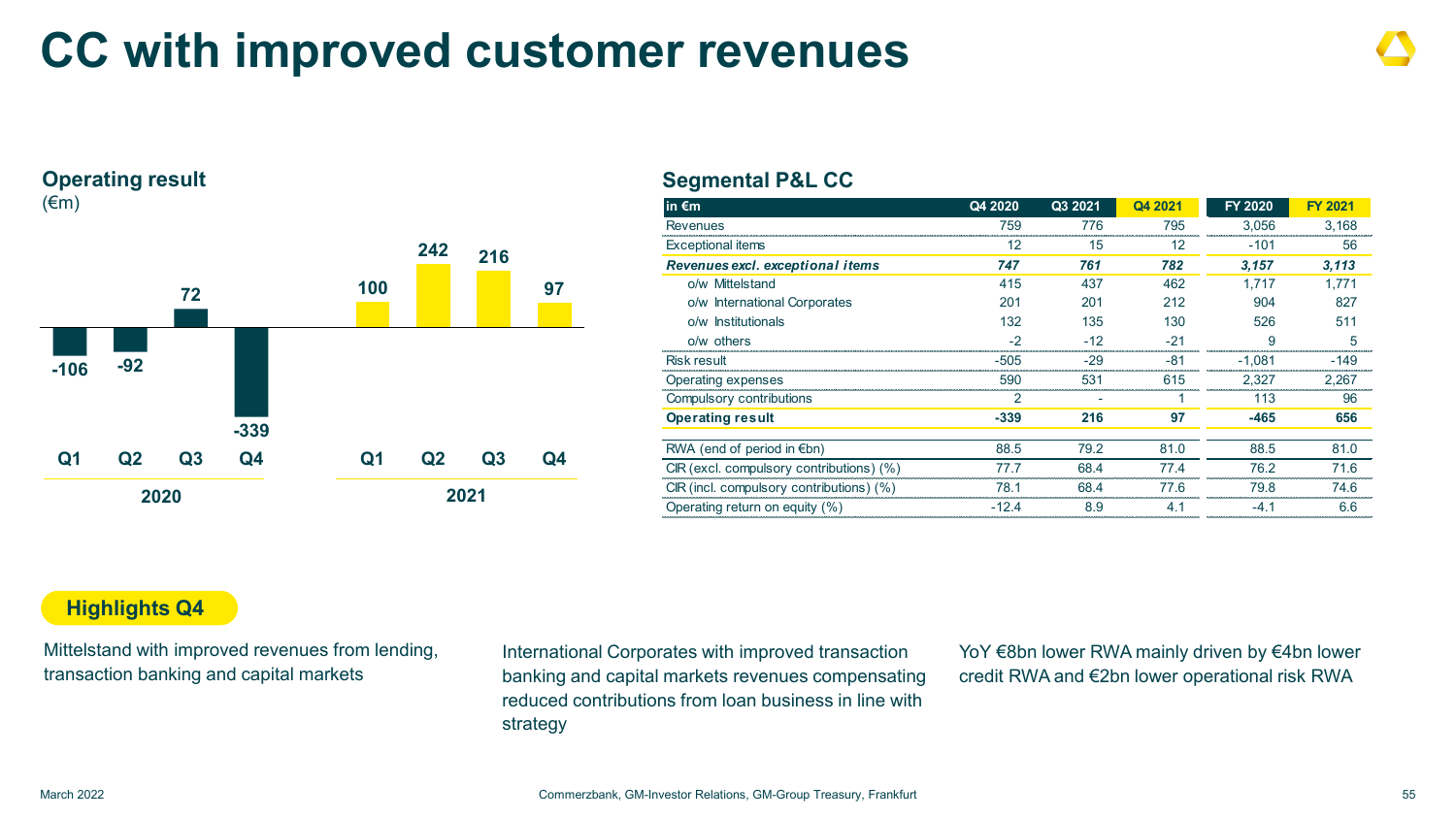### **CC: ongoing active deposit management**

#### **Loan volume Corporates**

(quarterly avg. €bn | Mittelstand and International Corporates)



**Deposits** (quarterly avg. €bn)



#### **Highlights Q4**

Quarterly average loan volume largely stable – increased demand for investment loans in Q4

Significant deposits' reduction driven by active YE deposit management in Mittelstand and Institutionals – in particular for FX and term deposits

Average RWA efficiency of corporates portfolio further improved to 5.2% (4.6% 2020)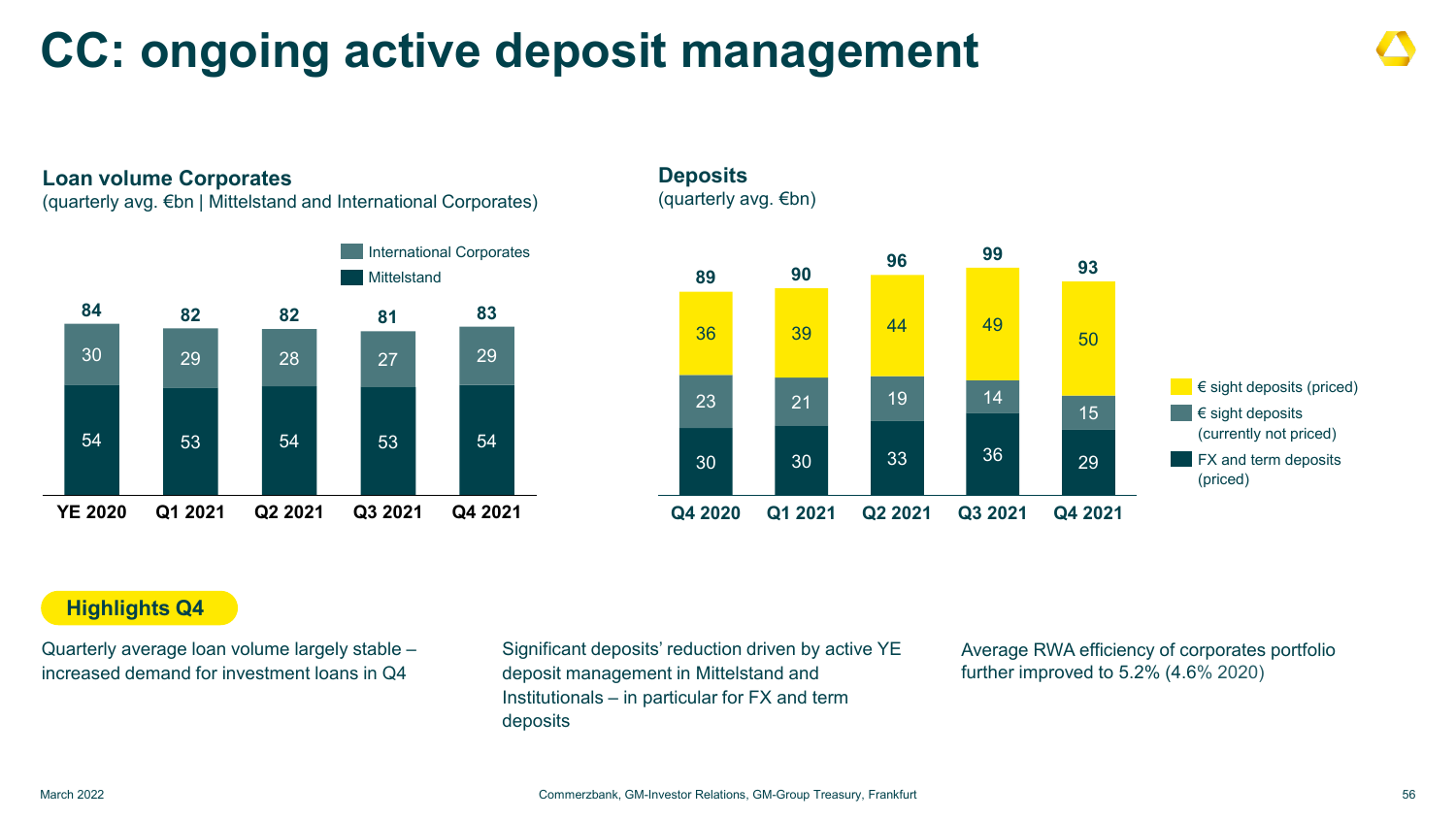### **O&C result in line with expectations**

#### **Operating result**



#### **Segmental P&L O&C**

| in $\epsilon$ m                    | Q4 2020 | Q3 2021 | Q4 2021 | <b>FY 2020</b> | <b>FY 2021</b> |
|------------------------------------|---------|---------|---------|----------------|----------------|
| Revenues                           | 137     | 53      | 246     | 353            | 597            |
| <b>Exceptional items</b>           | $-22$   | 19      | 114     | $-110$         | 346            |
| Revenues excl. exceptional items   | 158     | 34      | 132     | 463            | 250            |
| o/w Net interest income            | 90      | 63      | 48      | 645            | 301            |
| o/w Net commission income          | -9      | $-18$   | -11     | $-38$          | $-55$          |
| o/w Net fair value result          | 85      | 46      | 93      | $-100$         | 273            |
| o/w Other income                   | -8      | -56     | 3       | -44            | $-269$         |
| Risk result                        | -57     | 6       | $-38$   | $-106$         | $-101$         |
| Operating expenses                 | 99      | 104     | 51      | 317            | 490            |
| Compulsory contribution            |         |         |         | 68             | 53             |
| <b>Operating result</b>            | $-21$   | -45     | 157     | $-139$         | -48            |
| RWA (end of period in $\notin$ bn) | 42.9    | 42.6    | 40.8    | 42.9           | 40 R           |

#### **Highlights Q4**

Operating result driven by TLTRO and positive valuations at CommerzVentures

Lower underlying NII offset by better underlying **NFV**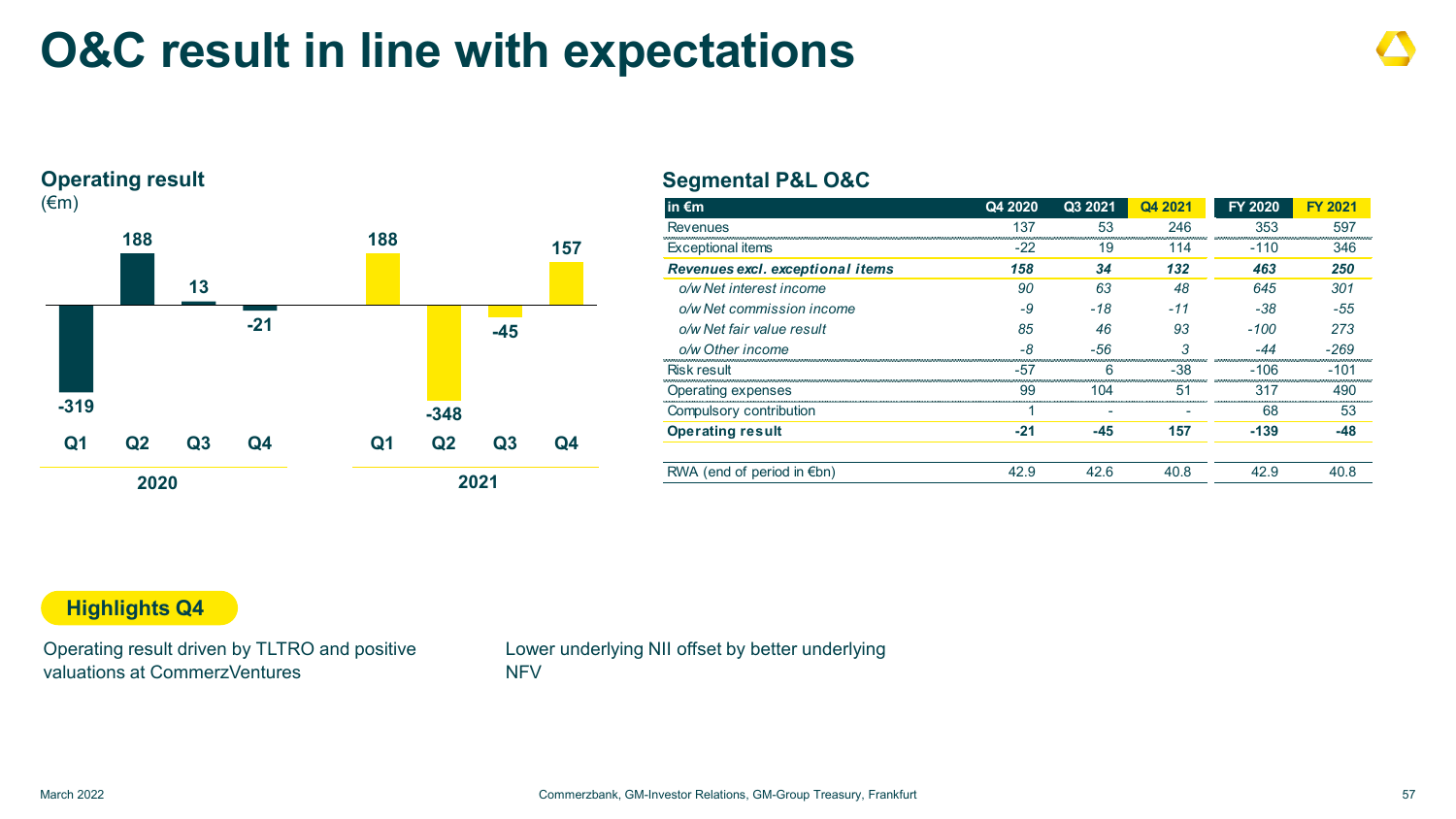### **Commerzbank Group**

| €m                                                                                                            | Q <sub>1</sub><br>2020 | Q2<br>2020     | Q3<br>2020 | Q4<br>2020     | <b>FY</b><br>2020 | Q <sub>1</sub><br>2021 | Q2<br>2021               | Q3<br>2021      | Q4<br>2021      | <b>FY</b><br>2021 |
|---------------------------------------------------------------------------------------------------------------|------------------------|----------------|------------|----------------|-------------------|------------------------|--------------------------|-----------------|-----------------|-------------------|
| Total underlying revenues                                                                                     | 2,024                  | 2,278          | 2,095      | 2,047          | 8,444             | 2,308                  | 1,884                    | 2,015           | 1,864           | 8,071             |
| <b>Exceptional items</b>                                                                                      | $-172$                 | $-5$           | $-62$      | $-19$          | $-258$            | 184                    | $-22$                    | -9              | 235             | 388               |
| <b>Total revenues</b>                                                                                         | 1,851                  | 2,273          | 2,033      | 2,029          | 8,186             | 2,492                  | 1,862                    | 2,006           | 2,099           | 8,459             |
| o/w Net interest income                                                                                       | 1,320                  | 1,277          | 1,226      | 1,151          | 4,975             | 1,254                  | 1,173                    | 1,122           | 1,300           | 4,849             |
| o/w Net commission income                                                                                     | 877                    | 791            | 812        | 837            | 3,317             | 951                    | 852                      | 889             | 924             | 3,616             |
| o/w Net fair value result                                                                                     | $-304$                 | 163            | 25         | 182            | 66                | 360                    | 125                      | 160             | 334             | 980               |
| o/w Other income                                                                                              | $-42$                  | 42             | $-30$      | $-142$         | $-172$            | $-73$                  | $-288$                   | $-165$          | $-459$          | $-985$            |
| o/w Dividend income                                                                                           | $\overline{2}$         | 12             | 14         | 10             | 37                |                        | 6                        | $\mathbf{3}$    | 11              | 22                |
| o/w Net income from hedge accounting                                                                          | $-70$                  | 135            | 88         | 55             | 207               | $-48$                  | $-4$                     | $-32$           | $-12$           | $-96$             |
| o/w Other financial result                                                                                    | 13                     | $\overline{2}$ | $-39$      | $-41$          | $-65$             | 19                     | $-2$                     | $5\overline{)}$ | $6\phantom{1}6$ | 27                |
| o/w At equity result                                                                                          | $\overline{2}$         | $\mathbf{3}$   |            | $\overline{2}$ | 6                 |                        | 2                        | $\overline{2}$  | $\overline{2}$  | $6\overline{6}$   |
| o/w Other net income                                                                                          | 12                     | $-109$         | $-94$      | $-167$         | $-357$            | $-45$                  | $-290$                   | $-143$          | $-466$          | $-944$            |
| <b>Risk result</b>                                                                                            | $-326$                 | $-469$         | $-272$     | $-681$         | $-1,748$          | $-149$                 | $-87$                    | $-22$           | $-313$          | $-570$            |
| Operating expenses                                                                                            | 1,503                  | 1,526          | 1,521      | 1,609          | 6,160             | 1,469                  | 1,704                    | 1,485           | 1,581           | 6,239             |
| Compulsory contributions                                                                                      | 301                    | 73             | 72         | 67             | 512               | 336                    | 39                       | 27              | 65              | 467               |
| <b>Operating result</b>                                                                                       | $-278$                 | 205            | 168        | $-328$         | $-233$            | 538                    | 32                       | 472             | 141             | 1,183             |
| Impairments on goodwill and other intangible assets                                                           | ÷.                     | $\sim$         |            | 1,578          | 1,578             |                        | $\overline{\phantom{a}}$ | $\sim$          |                 |                   |
| Restructuring expenses                                                                                        |                        | $\sim$         | 201        | 614            | 814               | 465                    | 511                      | 76              | 26              | 1,078             |
| Pre-tax result discontinued operations                                                                        | 44                     | 6              | $-11$      | $-10$          | 30                | $\sim$                 | ÷.                       | ×.              |                 |                   |
| Pre-tax result Commerzbank Group                                                                              | $-234$                 | 211            | $-43$      | $-2,530$       | $-2,597$          | 73                     | $-478$                   | 396             | 115             | 105               |
| Taxes on income                                                                                               | 48                     | 14             | 3          | 199            | 264               | $-83$                  | 40                       | -6              | $-199$          | $-248$            |
| Minority Interests                                                                                            | 8                      | 13             | 15         | $-26$          | $\mathbf{Q}$      | 23                     | 8                        | $-1$            | $-107$          | $-77$             |
| Consolidated Result attributable to Commerzbank shareholders and<br>investors in additional equity components | $-291$                 | 183            | -60        | -2,702         | $-2,870$          | 133                    | $-527$                   | 403             | 421             | 430               |
| <b>Total Assets</b>                                                                                           | 516,958                | 550,366        | 544,030    | 506,613        | 506,613           | 537,778                | 543,643                  | 541,258         | 473,044         | 473,044           |
| o/w Discontinued operations                                                                                   | 4,752                  | 2,179          | 2,167      | 2,040          | 2,040             | 2,143                  | 1,809                    | 1,368           | 62              | 62                |
| Average capital employed                                                                                      | 24,269                 | 24,577         | 24,974     | 24,318         | 24,499            | 23,684                 | 23,800                   | 23,813          | 23,839          | 23,785            |
| RWA credit risk (end of period)                                                                               | 153,812                | 157,215        | 153,082    | 147,849        | 147,849           | 149,314                | 148,183                  | 146,691         | 145,209         | 145,209           |
| RWA market risk (end of period)                                                                               | 11,113                 | 11,208         | 11,260     | 12,191         | 12,191            | 12,467                 | 10,850                   | 8,731           | 10,180          | 10,180            |
| RWA operational risk (end of period)                                                                          | 18,178                 | 18,056         | 18,732     | 18,287         | 18,287            | 16,690                 | 18,555                   | 19,795          | 19,799          | 19,799            |
| RWA (end of period) continued operations                                                                      | 183,102                | 186,478        | 183,073    | 178,327        | 178,327           | 178,471                | 177,588                  | 175,217         | 175,188         | 175,188           |
| RWA (end of period) discontinued operations                                                                   | 690                    | 574            | 263        | 253            | 253               |                        | ٠                        |                 |                 |                   |
| RWA (end of period)                                                                                           | 183,792                | 187,051        | 183,337    | 178,581        | 178,581           | 178,471                | 177,588                  | 175,217         | 175,188         | 175,188           |
| Cost/income ratio (excl. compulsory contributions) (%)                                                        | 81.2%                  | 67.1%          | 74.8%      | 79.3%          | 75.2%             | 59.0%                  | 91.5%                    | 74.0%           | 75.3%           | 73.8%             |
| Cost/income ratio (incl. compulsory contributions) (%)                                                        | 97.4%                  | 70.4%          | 78.3%      | 82.6%          | 81.5%             | 72.5%                  | 93.6%                    | 75.4%           | 78.4%           | 79.3%             |
| Operating return on CET1 (RoCET) (%)                                                                          | $-4.6%$                | 3.3%           | 2.7%       | $-5.4%$        | $-1.0%$           | 9.1%                   | 0.5%                     | 7.9%            | 2.4%            | 5.0%              |
| Operating return on tangible equity (%)                                                                       | $-4.1%$                | 2.9%           | 2.3%       | $-4.6%$        | $-0.8%$           | 7.8%                   | 0.5%                     | 6.6%            | 1.9%            | 4.2%              |
| Return on equity of net result (%)                                                                            | $-4.4%$                | 2.3%           | $-1.3%$    | $-40.5%$       | $-10.7%$          | 1.5%                   | $-8.9%$                  | 5.6%            | 5.8%            | 1.0%              |
| Net return on tangible equity (%)                                                                             | $-4.8%$                | 2.6%           | $-1.5%$    | $-44.0%$       | $-11.7%$          | 1.5%                   | $-9.3%$                  | 5.8%            | 6.0%            | 1.0%              |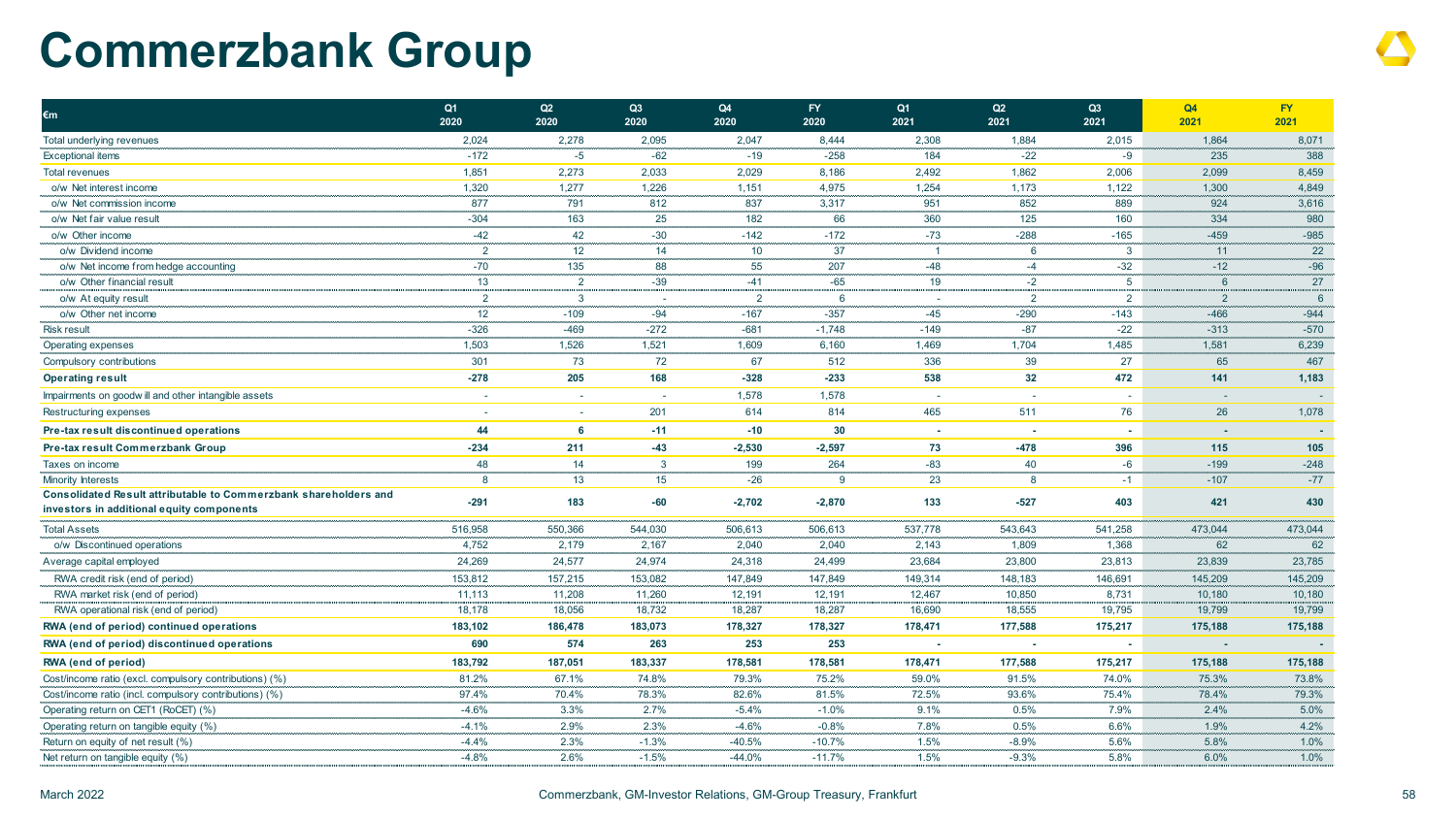### **Commerzbank financials at a glance**

| <b>Group</b>                                                          |               | Q4 2020  | Q3 2021        | Q4 2021 | <b>FY 2020</b> | <b>FY 2021</b> |
|-----------------------------------------------------------------------|---------------|----------|----------------|---------|----------------|----------------|
| <b>Total revenues</b>                                                 | €m            | 2,029    | 2,006          | 2,099   | 8,186          | 8,459          |
| <b>Risk result</b>                                                    | €m            | $-681$   | $-22$          | $-313$  | $-1,748$       | $-570$         |
| Personnel expenses                                                    | €m            | 903      | 886            | 862     | 3,500          | 3,464          |
| Administrative expenses (excl. depreciation)                          | €m            | 466      | 379            | 492     | 1,712          | 1,686          |
| Depreciation                                                          | €m            | 240      | 220            | 226     | 948            | 1,089          |
| Compulsory contributions                                              | €m            | 67       | 27             | 65      | 512            | 467            |
| <b>Operating result</b>                                               | $\epsilon$ m  | $-328$   | 472            | 141     | $-233$         | 1,183          |
| Net result                                                            | €m            | $-2,702$ | 403            | 421     | $-2,870$       | 430            |
| Cost/income ratio (excl. compulsory contributions)                    | $\frac{0}{0}$ | 79.3     | 74.0           | 75.3    | 75.2           | 73.8           |
| Cost/income ratio (incl. compulsory contributions)                    | $\frac{0}{0}$ | 82.6     | 75.4           | 78.4    | 81.5           | 79.3           |
| Accrual for potential AT1 coupon distribution current year            | €m            | $-40$    | $-49$          | $-49$   | $-108$         | $-182$         |
| <b>Net RoE</b>                                                        | $\frac{0}{0}$ | $-40.5$  | 5.6            | 5.8     | $-10.7$        | 1.0            |
| Net RoTE                                                              | $\frac{0}{0}$ | $-44.0$  | 5.8            | 6.0     | $-11.7$        | 1.0            |
| <b>Total assets</b>                                                   | €bn           | 507      | 541            | 473     | 507            | 473            |
| Loans and advances (amortised cost)                                   | €bn           | 261      | 265            | 268     | 261            | 268            |
| <b>RWA</b>                                                            | €bn           | 179      | 175            | 175     | 179            | 175            |
| CET1 ratio <sup>1</sup>                                               | $\frac{0}{0}$ | 13.2     | 13.5           | 13.6    | 13.2           | 13.6           |
| Total capital ratio (with transitional provisions) <sup>1</sup>       | $\frac{0}{0}$ | 17.7     | 18.4           | 18.4    | 17.7           | 18.4           |
| Leverage ratio (with transitional provisions) <sup>1</sup>            | $\frac{0}{0}$ | 4.9      | 4.6            | 5.2     | 4.9            | 5.2            |
| NPE ratio                                                             | $\frac{0}{0}$ | 1.0      | 0.8            | 0.9     | 1.0            | 0.9            |
| <b>Group CoR</b>                                                      | bps           | 37       | $\overline{7}$ | 12      | 37             | 12             |
| Group CoR on Loans (CoRL)                                             | bps           | 68       | 13             | 22      | 68             | 22             |
| Full-time equivalents excl. junior staff (end of period) <sup>2</sup> |               | 39,462   | 38,432         | 36,697  | 39,462         | 36,697         |

1) Capital reduced by dividend accrual if applicable and potential (fully discretionary) AT1 coupons

2) Q4 2021 and FY 2021: FTE numbers as of 1 January 2022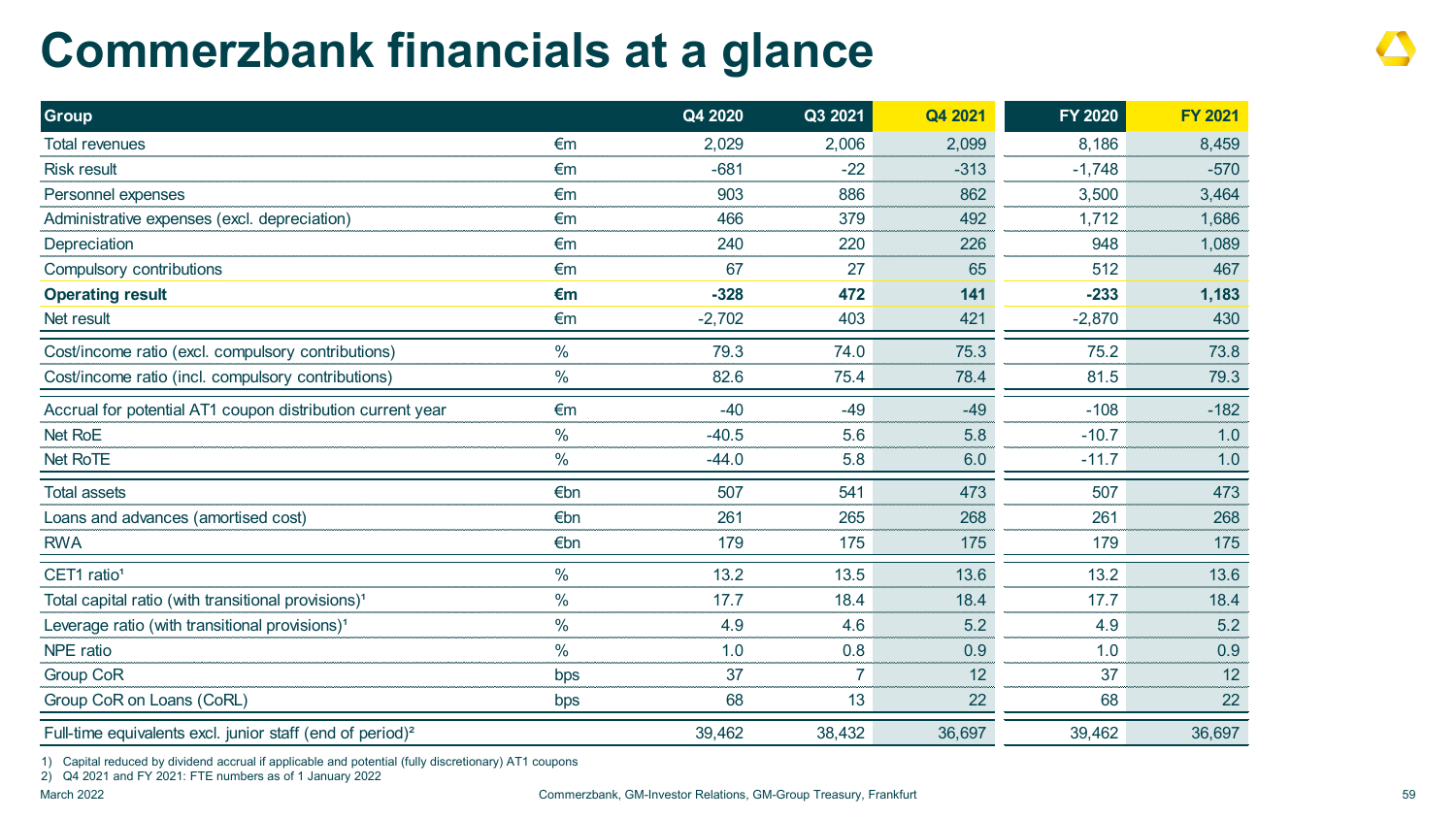### **Glossary – Key Ratios**

| Key Ratio                                              | Abbreviation                                | <b>Calculated for</b>                    | <b>Numerator</b>                                                                                                                                                                        | Denominator                                                                                                                                                                                    |                                                                                                                                                                            |                                                                               |
|--------------------------------------------------------|---------------------------------------------|------------------------------------------|-----------------------------------------------------------------------------------------------------------------------------------------------------------------------------------------|------------------------------------------------------------------------------------------------------------------------------------------------------------------------------------------------|----------------------------------------------------------------------------------------------------------------------------------------------------------------------------|-------------------------------------------------------------------------------|
|                                                        |                                             |                                          |                                                                                                                                                                                         | Group                                                                                                                                                                                          | <b>Private and Small Business</b><br><b>Customers and Corporate Clients</b>                                                                                                | <b>Others &amp; Consolidation</b>                                             |
| Cost/income ratio (excl. compulsory contributions) (%) | CIR (excl. compulsory<br>contributions) (%) | Group as well as segments<br>PSBC and CC | Operating expenses                                                                                                                                                                      | <b>Total revenues</b>                                                                                                                                                                          | <b>Total revenues</b>                                                                                                                                                      | n/a                                                                           |
| Cost/income ratio (incl. compulsory contributions) (%) | CIR (incl. compulsory<br>contributions) (%) | Group as well as segments<br>PSBC and CC | Operating expenses and compulsory<br>contributions                                                                                                                                      | <b>Total revenues</b><br><b>Total revenues</b>                                                                                                                                                 |                                                                                                                                                                            | n/a                                                                           |
| Operating return on CET1 (%)                           | Op. RoCET (%)                               | Group and segments (excl. O&C)           | Operating profit                                                                                                                                                                        | 12% <sup>2</sup> of the average RWAs<br>Average CET11<br>(YTD: PSBC €51.5bn, CC €82.4bn)                                                                                                       |                                                                                                                                                                            | n/a<br>(note: O&C contains the<br>reconciliation to Group CET1)               |
| Operating return on tangible equity (%)                | Op. RoTE (%)                                | Group and segments (excl. O&C)           | Operating profit                                                                                                                                                                        | Average IFRS capital after deduction<br>of goodwill and other intangible<br>assets <sup>1</sup>                                                                                                | 12% <sup>2</sup> of the average RWAs plus<br>average regulatory capital deductions<br>(excluding goodwill and other<br>intangible assets)<br>(YTD: PSBC €0.1bn, CC €0.7bn) | n/a<br>(note: O&C contains the<br>reconciliation to Group tangible<br>equity) |
| Return on equity of net result (%)                     | Net RoE (%)                                 | Group                                    | Consolidated Result attributable to<br>Commerzbank shareholders and<br>investors in additional equity<br>components after deduction of<br>potential (fully discretionary) AT1<br>coupon | Average IFRS capital without non-<br>controlling interests and without<br>additional equity components <sup>1</sup>                                                                            | n/a                                                                                                                                                                        | n/a                                                                           |
| Net return on tangible equity (%)                      | Net RoTE (%)                                | Group                                    | Consolidated Result attributable to<br>Commerzbank shareholders and<br>investors in additional equity<br>components after deduction of<br>potential (fully discretionary) AT1<br>coupon | Average IFRS capital without non-<br>controlling interests and without<br>additional equity components after<br>deduction of goodwill and other<br>intangible assets (net of tax) <sup>1</sup> | n/a                                                                                                                                                                        | n/a                                                                           |
| Non-Performing Exposure ratio (%)                      | NPE ratio (%)                               | Group                                    | Non-performing exposures                                                                                                                                                                | Total exposures according to EBA<br><b>Risk Dashboard</b>                                                                                                                                      | n/a                                                                                                                                                                        | n/a                                                                           |
| <b>Cost of Risk (bps)</b>                              | CoR (bps)                                   | Group                                    | <b>Risk Result</b>                                                                                                                                                                      | <b>Exposure at Default</b>                                                                                                                                                                     | n/a                                                                                                                                                                        | n/a                                                                           |
| Cost of Risk on Loans (bps)                            | CoRL (bps)                                  | Group                                    | <b>Risk Result</b>                                                                                                                                                                      | <b>Loans and Advances</b><br>[annual report note (25)]                                                                                                                                         | n/a                                                                                                                                                                        | n/a                                                                           |
|                                                        |                                             |                                          |                                                                                                                                                                                         |                                                                                                                                                                                                |                                                                                                                                                                            |                                                                               |

| <b>Key Parameter</b>                    | <b>Calculated for</b> | Calculation                                                                       |  |
|-----------------------------------------|-----------------------|-----------------------------------------------------------------------------------|--|
| Total underlying revenues               | Group and segments    | Total revenues excluding exceptional revenue items                                |  |
| <b>Underlying Operating Performance</b> | Group and segments    | Operating result excluding exceptional revenue items and compulsory contributions |  |

1) reduced by potential dividend accrual and potential (fully discretionary) AT1 coupon 2) charge rate reflects current regulatory and market standard